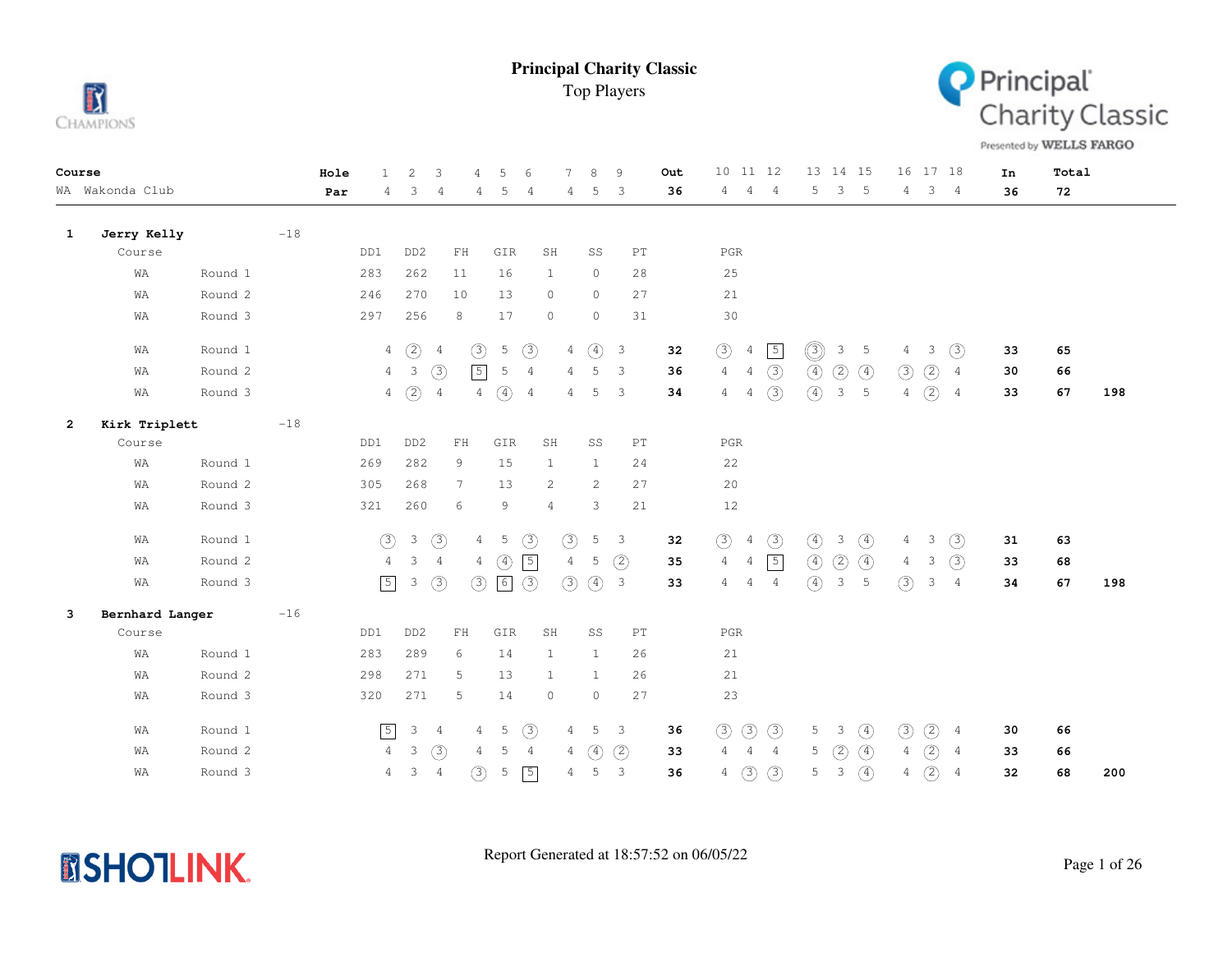



Presented by WELLS FARGO

| Course |                 |         |       | Hole | $\mathbf{1}$   | 2                       | 3              | 5<br>$\overline{4}$          | 6              | 7              | 8             | 9                          | Out | 10 11 12                          |                | 13 14 15                                   |                 | 16 17 18                       |                | In | Total |     |
|--------|-----------------|---------|-------|------|----------------|-------------------------|----------------|------------------------------|----------------|----------------|---------------|----------------------------|-----|-----------------------------------|----------------|--------------------------------------------|-----------------|--------------------------------|----------------|----|-------|-----|
|        | WA Wakonda Club |         |       | Par  | 4              | 3                       | 4              | 4<br>5                       | 4              | 4              | 5             | 3                          | 36  | 4<br>$\overline{4}$               | $\overline{4}$ | 5<br>3                                     | $-5$            | $4\phantom{0}$                 | 3 <sub>4</sub> | 36 | 72    |     |
|        | Steven Alker    |         | $-16$ |      |                |                         |                |                              |                |                |               |                            |     |                                   |                |                                            |                 |                                |                |    |       |     |
|        | Course          |         |       |      | DD1            | DD <sub>2</sub>         | FH             | GIR                          | SH             |                | SS            | $\mathop{\rm PT}\nolimits$ |     | $_{\rm PGR}$                      |                |                                            |                 |                                |                |    |       |     |
|        | WA              | Round 1 |       |      | 306            | 285                     | 9              | 15                           | $\circ$        |                | $\circ$       | 30                         |     | 26                                |                |                                            |                 |                                |                |    |       |     |
|        | WA              | Round 2 |       |      | 302            | 268                     | 8              | 17                           | 1              |                | $\mathbf{1}$  | 28                         |     | 27                                |                |                                            |                 |                                |                |    |       |     |
|        | WA              | Round 3 |       |      | 297            | 283                     | 5              | 12                           | $\mathbf{1}$   |                | $\circ$       | 27                         |     | 18                                |                |                                            |                 |                                |                |    |       |     |
|        | WA              | Round 1 |       |      | $\overline{4}$ | $\overline{\mathbf{3}}$ | $\circled{3}$  | $\circledS$<br>$\circled{3}$ | $\overline{4}$ | $\sqrt{5}$     | 5             | $\overline{3}$             | 33  | $\circled{3}$<br>$\overline{4}$   | $\frac{4}{3}$  | ④<br>3                                     | $\circled{4}$   | $\boxed{5}$<br>3               | $\overline{4}$ | 34 | 67    |     |
|        | WA              | Round 2 |       |      | (3)            | $\mathcal{E}$           | (3)            | (3)<br>$\circled{4}$         | $\overline{4}$ | $\overline{4}$ | $\circled{4}$ | $\overline{\mathbf{3}}$    | 31  | $\frac{4}{1}$<br>$\overline{4}$   | 4              | $\circledcirc$<br>$\overline{\mathbf{3}}$  | $\circled{4}$   | 3<br>4                         | 4              | 33 | 64    |     |
|        | WA              | Round 3 |       |      | $\overline{4}$ | 3                       | $\circled{3}$  | 5<br>$\overline{4}$          | $\sqrt{5}$     | $\sqrt{5}$     | $\circled{4}$ | $\overline{\mathbf{3}}$    | 36  | $\circled{3}$<br>$4\phantom{.00}$ | $\overline{4}$ | $\circled{4}$<br>$\boxed{4}$               | $5\phantom{.0}$ | $\circled{2}$<br>$\circled{3}$ | $\overline{4}$ | 33 | 69    | 200 |
| 5      | Brett Quigley   |         | $-15$ |      |                |                         |                |                              |                |                |               |                            |     |                                   |                |                                            |                 |                                |                |    |       |     |
|        | Course          |         |       |      | DD1            | DD <sub>2</sub>         | ${\rm FH}$     | GIR                          | SH             |                | SS            | PT                         |     | $_{\rm PGR}$                      |                |                                            |                 |                                |                |    |       |     |
|        | WA              | Round 1 |       |      | 318            | 322                     | 3              | 14                           | 1              |                | $\mathbf{1}$  | 24                         |     | 20                                |                |                                            |                 |                                |                |    |       |     |
|        | WA              | Round 2 |       |      | 311            | 220                     | 5              | 16                           | $\circ$        |                | $\circ$       | 29                         |     | 27                                |                |                                            |                 |                                |                |    |       |     |
|        | WA              | Round 3 |       |      | 323            | 223                     | 4              | 14                           | $\mathbf{1}$   |                | $\mathbf{1}$  | 32                         |     | 27                                |                |                                            |                 |                                |                |    |       |     |
|        | WA              | Round 1 |       |      | $\overline{4}$ | $\circled{2}$           | 4              | $\boxed{6}$<br>5             | $\overline{4}$ | 4              | $\circled{4}$ | (2)                        | 35  | $\circled{3}$<br>$\circled{3}$    | $\overline{4}$ | $\circled{4}$<br>3                         | $\circled{4}$   | $\circled{2}$<br>4             | (3)            | 30 | 65    |     |
|        | WA              | Round 2 |       |      | $\overline{4}$ | $\mathbf{3}$            | $\overline{4}$ | $\overline{4}$<br>5          | $\overline{4}$ | $\sqrt{5}$     | $\circled{4}$ | (2)                        | 35  | $\circled{3}$<br>$\,4$            | $\overline{4}$ | $\circled{4}$<br>$\ensuremath{\mathsf{3}}$ | 5               | (2)<br>(3)                     | (3)            | 31 | 66    |     |
|        | WA              | Round 3 |       |      | $\boxed{5}$    | $\sqrt{4}$              | 4              | $\circled{4}$<br>4           | 4              | (3)            | (4) 3         |                            | 35  | $\overline{4}$<br>$\overline{4}$  | $\overline{4}$ | (4)<br>$\boxed{4}$                         | $\circled{4}$   | 3<br>4                         | $\overline{4}$ | 35 | 70    | 201 |
| 6      | Paul Goydos     |         | $-14$ |      |                |                         |                |                              |                |                |               |                            |     |                                   |                |                                            |                 |                                |                |    |       |     |
|        | Course          |         |       |      | DD1            | DD <sub>2</sub>         | ${\rm FH}$     | GIR                          | SH             |                | SS            | $\mathop{\rm PT}\nolimits$ |     | $_{\rm PGR}$                      |                |                                            |                 |                                |                |    |       |     |
|        | WA              | Round 1 |       |      | 296            | 265                     | 6              | 16                           | 1              |                | $\circ$       | 30                         |     | 28                                |                |                                            |                 |                                |                |    |       |     |
|        | WA              | Round 2 |       |      | 300            | 268                     | 10             | 13                           | 1              |                | $\mathbf{1}$  | 28                         |     | 22                                |                |                                            |                 |                                |                |    |       |     |
|        | WA              | Round 3 |       |      | 298            | 268                     | 11             | 15                           | $\circ$        |                | $\circ$       | 27                         |     | 24                                |                |                                            |                 |                                |                |    |       |     |
|        | WA              | Round 1 |       |      | $\circled{3}$  | $\mathcal{E}$           | $\circled{3}$  | 5<br>$\overline{4}$          | $\sqrt{5}$     | $\overline{4}$ | $\circled{4}$ | $\boxed{4}$                | 35  | (3)<br>$\overline{4}$             | (3)            | 5<br>3                                     | 5               | 3<br>4                         | (3)            | 33 | 68    |     |
|        | WA              | Round 2 |       |      | $\overline{4}$ | 3                       | $\sqrt{5}$     | $\circled{4}$<br>4           | $\overline{4}$ | $\circled{3}$  | 5             | $\overline{3}$             | 35  | 4<br>$\overline{4}$               | $\overline{4}$ | (2)<br>$\circled{4}$                       | -5              | $\boxed{5}$<br>3               | (3)            | 34 | 69    |     |
|        | WA              | Round 3 |       |      | $\circled{3}$  | $\boxed{4}$             | $\circled{3}$  | (3)<br>(4)                   | $\overline{4}$ | $\circled{3}$  | 5             | 3                          | 32  | $\circled{3}$<br>4                | $\overline{4}$ | $\circled{4}$<br>$\mathcal{E}$             | $\circled{4}$   | 3<br>4                         | $\overline{4}$ | 33 | 65    | 202 |

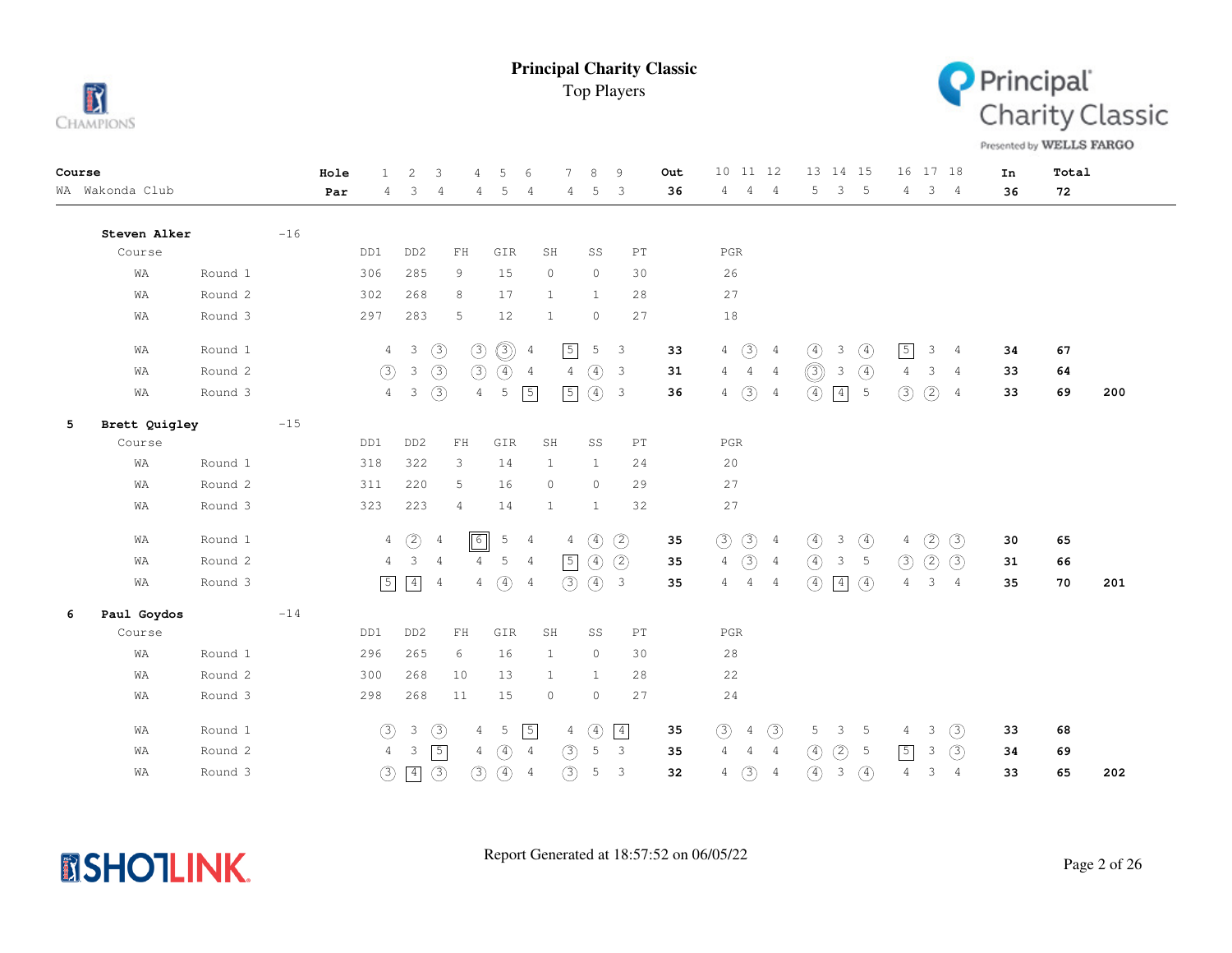



Presented by WELLS FARGO

| Course |                  |         |       | Hole | $\mathbf{1}$   | 2                       | 3               | $\overline{4}$ | 5                | 6              |                | $\mathcal{R}$ | 9                          | Out | 10 11 12                         |                | 13 14 15                        |               | 16 17 18       |               |                | In | Total |     |
|--------|------------------|---------|-------|------|----------------|-------------------------|-----------------|----------------|------------------|----------------|----------------|---------------|----------------------------|-----|----------------------------------|----------------|---------------------------------|---------------|----------------|---------------|----------------|----|-------|-----|
|        | WA Wakonda Club  |         |       | Par  | 4              | 3                       | 4               | 4              | 5                | $\overline{4}$ | 4              | 5             | 3                          | 36  | $\overline{4}$<br>4              | 4              | 5<br>3                          | $-5$          | $4\phantom{0}$ | $3 -$         | 4              | 36 | 72    |     |
|        | Brandt Jobe      |         | $-14$ |      |                |                         |                 |                |                  |                |                |               |                            |     |                                  |                |                                 |               |                |               |                |    |       |     |
|        | Course           |         |       |      | DD1            | DD <sub>2</sub>         | ${\rm FH}$      |                | GIR              | SH             |                | SS            | PT                         |     | PGR                              |                |                                 |               |                |               |                |    |       |     |
|        | WA               | Round 1 |       |      | 292            | 330                     | 5               |                | 15               | $\mathbf{1}$   |                | $\circ$       | 30                         |     | 26                               |                |                                 |               |                |               |                |    |       |     |
|        | WA               | Round 2 |       |      | 326            | 275                     | 6               |                | 13               | 2              |                | 1             | 26                         |     | 21                               |                |                                 |               |                |               |                |    |       |     |
|        | WA               | Round 3 |       |      | 310            | 287                     | 6               |                | 17               | 1              |                | $\mathbf{1}$  | 32                         |     | 30                               |                |                                 |               |                |               |                |    |       |     |
|        | WA               | Round 1 |       |      | $\sqrt{5}$     | $\mathbf{3}$            | $\circled{3}$   | $\overline{4}$ | $\circled{4}$    | 4              | 4              | 5             | 3                          | 35  | $\overline{4}$<br>$\overline{4}$ | (3)            | $\circled{4}$<br>3              | $-5$          | 4              | $\circled{2}$ | 4              | 33 | 68    |     |
|        | WA               | Round 2 |       |      | $\overline{4}$ | 3                       | $\overline{4}$  | (3)            | $\circled{4}$    | $\overline{4}$ | 4              | 5             | 3                          | 34  | $\circled{3}$<br>4               | $\overline{4}$ | $\circled{4}$<br>3              | 5             | 4              | $\circled{2}$ | $\overline{4}$ | 33 | 67    |     |
|        | WA               | Round 3 |       |      | $\boxed{5}$    | 3                       | $\overline{4}$  |                | $4\quad(4)$      | $\overline{4}$ | (3)            | 5             | 3                          | 35  | (3)<br>$\overline{4}$            | (3)            | $\boxed{4}$<br>$\circled{4}$    | $\circled{4}$ | 4              | (2)           | 4              | 32 | 67    | 202 |
| 8      | Kevin Sutherland |         | $-13$ |      |                |                         |                 |                |                  |                |                |               |                            |     |                                  |                |                                 |               |                |               |                |    |       |     |
|        | Course           |         |       |      | DD1            | DD <sub>2</sub>         | $\rm{FH}$       |                | GIR              | SH             |                | SS            | PT                         |     | $_{\rm PGR}$                     |                |                                 |               |                |               |                |    |       |     |
|        | WA               | Round 1 |       |      | 279            | 297                     | 6               |                | 17               | 2              |                | $\circ$       | 34                         |     | 32                               |                |                                 |               |                |               |                |    |       |     |
|        | WA               | Round 2 |       |      | 320            | 276                     | 5               |                | 14               | $\mathbf{1}$   |                | 1             | 26                         |     | 22                               |                |                                 |               |                |               |                |    |       |     |
|        | WA               | Round 3 |       |      | 322            | 277                     | 6               |                | 13               | $\mathbf{1}$   |                | $\mathbf{1}$  | 27                         |     | 20                               |                |                                 |               |                |               |                |    |       |     |
|        | WA               | Round 1 |       |      | $\overline{4}$ | $\overline{\mathbf{3}}$ | $\overline{4}$  | 4              | $5 -$            | $\overline{4}$ | $\overline{4}$ | $\circled{4}$ | $\overline{\mathbf{3}}$    | 35  | $\circled{3}$<br>$4\overline{ }$ | $\overline{4}$ | $\boxed{4}$<br>$\circled{4}$    | 5             | $\boxed{5}$    | 3             | $\overline{4}$ | 36 | 71    |     |
|        | WA               | Round 2 |       |      | (3)            | $\boxed{4}$             | $\circled{3}$   | $\overline{4}$ | 5                | 4              | (3)            | (4)           | $\overline{\mathbf{3}}$    | 33  | $\circled{3}$<br>$\overline{4}$  | $\overline{4}$ | $\circled{4}$<br>3              | -5            | 4              | (2)           | (3)            | 32 | 65    |     |
|        | WA               | Round 3 |       |      |                | $4 \quad 3 \quad 4$     |                 | 4              | $\circledS$      | $\overline{4}$ | 4              | $\circled{4}$ | (2)                        | 32  | $\overline{4}$<br>$\overline{4}$ | 4              | $\circledS$<br>$\left 4\right $ | 5             | 4              |               | (3)            | 35 | 67    | 203 |
|        | Steve Stricker   |         | $-13$ |      |                |                         |                 |                |                  |                |                |               |                            |     |                                  |                |                                 |               |                |               |                |    |       |     |
|        | Course           |         |       |      | DD1            | DD <sub>2</sub>         | $\rm{FH}$       |                | GIR              | SH             |                | SS            | $\mathop{\rm PT}\nolimits$ |     | $_{\rm PGR}$                     |                |                                 |               |                |               |                |    |       |     |
|        | WA               | Round 1 |       |      | 310            | 280                     | 6               |                | 13               | 1              |                | $\circ$       | 27                         |     | 21                               |                |                                 |               |                |               |                |    |       |     |
|        | WA               | Round 2 |       |      | 305            | 267                     | 11              |                | 12               | 4              |                | 3             | 26                         |     | 19                               |                |                                 |               |                |               |                |    |       |     |
|        | WA               | Round 3 |       |      | 307            | 278                     | $7\phantom{.0}$ |                | 18               | 1              |                | $\circ$       | 33                         |     | 33                               |                |                                 |               |                |               |                |    |       |     |
|        | WA               | Round 1 |       |      |                | $4\quad 3$              | $\circled{3}$   |                | $4\quad \  \, 5$ | 6              | 4              | 5             | (2)                        | 36  | $4\quad 4$                       | (3)            | $\circled{4}$<br>3              | $-5$          | 4              | 3             | (3)            | 33 | 69    |     |
|        | WA               | Round 2 |       |      | 4              | 3                       | $\overline{4}$  | $\overline{4}$ | $\circled{4}$    | 4              | $\overline{4}$ | $\circled{4}$ | $\boxed{4}$                | 35  | $\circled{3}$<br>4               | $\overline{4}$ | $\circled{4}$<br>3              | $\circled{4}$ | 3              | 3             | 4              | 32 | 67    |     |
|        | WA               | Round 3 |       |      | 4              | 3                       | $\overline{4}$  | 4              | $\circled{4}$    | $\sqrt{4}$     | 4              | $\circled{4}$ | $\overline{\mathbf{3}}$    | 34  | (3)<br>4                         | (3)            | $\circled{4}$<br>$\boxed{4}$    | 5             | 4              | 3             | (3)            | 33 | 67    | 203 |

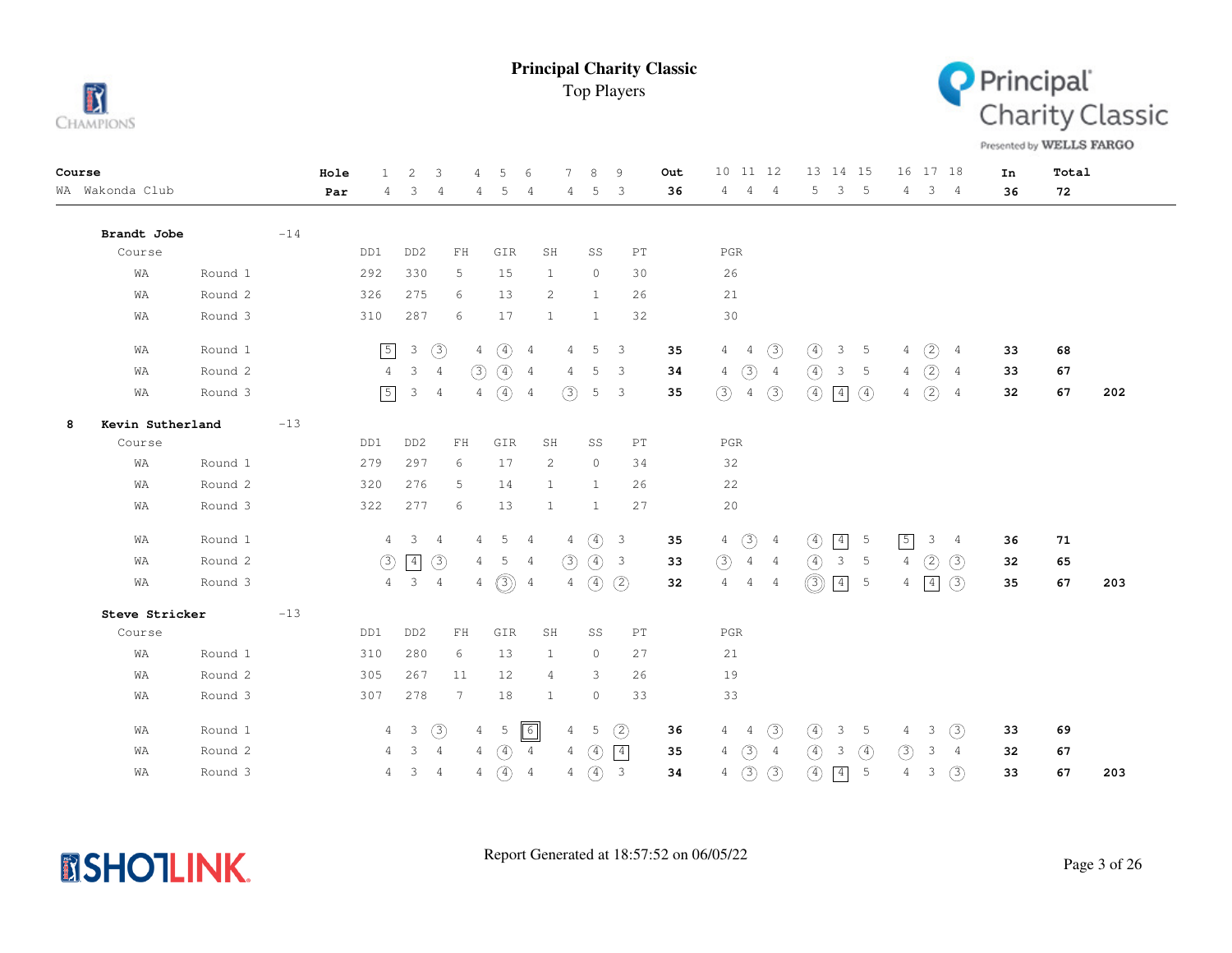



Presented by WELLS FARGO

| Course |                  |         |       | Hole | $\mathbf{1}$   | 2                   | 3<br>$\overline{4}$ | 5                                | 6              |                | $\mathcal{R}$<br>9                       |                            | Out | $10$ $11$ $12$                  |                | 13 14 15                                      | 16  17  18                             | In | Total |     |
|--------|------------------|---------|-------|------|----------------|---------------------|---------------------|----------------------------------|----------------|----------------|------------------------------------------|----------------------------|-----|---------------------------------|----------------|-----------------------------------------------|----------------------------------------|----|-------|-----|
|        | WA Wakonda Club  |         |       | Par  | 4              | 3                   | 4                   | 5<br>4                           | 4              | 4              | 5                                        | 3                          | 36  | $\overline{4}$<br>4             | $\overline{4}$ | 5<br>3<br>$-5$                                | 3 <sub>4</sub><br>4                    | 36 | 72    |     |
| 10     | Thongchai Jaidee |         | $-12$ |      |                |                     |                     |                                  |                |                |                                          |                            |     |                                 |                |                                               |                                        |    |       |     |
|        | Course           |         |       |      | DD1            | DD <sub>2</sub>     | ${\rm FH}$          | GIR                              | SH             |                | SS                                       | $\mathop{\rm PT}\nolimits$ |     | $_{\rm PGR}$                    |                |                                               |                                        |    |       |     |
|        | WA               | Round 1 |       |      | 318            | 280                 | 6                   | 12                               | 3              |                | 2                                        | 27                         |     | 20                              |                |                                               |                                        |    |       |     |
|        | WA               | Round 2 |       |      | 314            | 283                 | 6                   | 14                               | 2              |                | $\mathbf{1}$                             | 29                         |     | 23                              |                |                                               |                                        |    |       |     |
|        | WA               | Round 3 |       |      | 322            | 288                 | 5                   | 14                               | 1              |                | $\circ$                                  | 27                         |     | $2\sqrt{2}$                     |                |                                               |                                        |    |       |     |
|        | WA               | Round 1 |       |      | $\overline{4}$ | (2)                 | $\overline{4}$      | 5<br>$\overline{4}$              | $\sqrt{5}$     | $\overline{4}$ | $\circled{4}$<br>$\overline{\mathbf{3}}$ |                            | 35  | $\overline{4}$<br>4             | 4              | 5<br> 4 <br>$\circled{4}$                     | 3<br>(3)<br>4                          | 35 | 70    |     |
|        | WA               | Round 2 |       |      | $\overline{4}$ | (2)                 | $\boxed{5}$         | $\circled{4}$<br>$\overline{4}$  | $\overline{4}$ | (3)            | 5<br>$\overline{\mathbf{3}}$             |                            | 34  | (3)<br>$\overline{4}$           | (3)            | $\circled{4}$<br>$\boxed{4}$<br>5             | 3<br>4<br>$\overline{4}$               | 34 | 68    |     |
|        | WA               | Round 3 |       |      | $\overline{4}$ | 3                   | $\overline{4}$      | $\circled{3}$<br>5               | $\circled{3}$  | $\circled{3}$  | $\circled{4}$<br>$\boxed{4}$             |                            | 33  | (3)<br>$\circled{3}$            | $\overline{4}$ | 5<br>$\boxed{4}$<br>$5\phantom{.0}$           | $4\quad)$<br>(3)                       | 33 | 66    | 204 |
|        | Dicky Pride      |         | $-12$ |      |                |                     |                     |                                  |                |                |                                          |                            |     |                                 |                |                                               |                                        |    |       |     |
|        | Course           |         |       |      | DD1            | DD <sub>2</sub>     | ${\rm FH}$          | GIR                              | SH             |                | SS                                       | $\mathop{\rm PT}\nolimits$ |     | $_{\rm PGR}$                    |                |                                               |                                        |    |       |     |
|        | WA               | Round 1 |       |      | 283            | 295                 | $7\phantom{.0}$     | 15                               | $\mathbf{1}$   |                | $\mathbf{1}$                             | 30                         |     | 25                              |                |                                               |                                        |    |       |     |
|        | WA               | Round 2 |       |      | 313            | 266                 | 6                   | 11                               | 1              |                | $\circ$                                  | 26                         |     | $1\,8$                          |                |                                               |                                        |    |       |     |
|        | WA               | Round 3 |       |      | 324            | 267                 | 9                   | 15                               | 2              |                | $\circ$                                  | 31                         |     | 26                              |                |                                               |                                        |    |       |     |
|        | WA               | Round 1 |       |      | $\overline{4}$ | $\circled{2}$       | $\overline{4}$      | $\overline{5}$<br>$\overline{4}$ | $\circled{3}$  | $\circled{3}$  | ④<br>$\overline{\mathbf{3}}$             |                            | 32  | $\overline{4}$<br>4             | $\frac{4}{3}$  | $\circled{4}$<br>$\boxed{4}$<br>$\circled{4}$ | $\boxed{6}$<br>$\circled{3}$<br>3      | 36 | 68    |     |
|        | WA               | Round 2 |       |      | $\overline{4}$ | 3                   | (3)                 | $\overline{4}$<br>5              | $\sqrt{5}$     | $\overline{4}$ | 5                                        | 3                          | 36  | $\circled{3}$<br>$\overline{4}$ | $\circled{3}$  | $\circled{4}$<br>$\boxed{4}$<br>5             | $\circled{3}$<br>(2)<br>$\overline{4}$ | 32 | 68    |     |
|        | WA               | Round 3 |       |      | $\boxed{5}$    | $\sqrt{4}$          | $\circled{3}$       | 5<br>$\overline{4}$              | $\overline{4}$ | 4              | 5                                        | $\mathbf{3}$               | 37  | (3)<br>$\overline{4}$           | (3)            | $\boxed{4}$<br>$\circled{4}$<br>$\circled{4}$ | (3)<br>3<br>(3)                        | 31 | 68    | 204 |
| 12     | Jay Haas         |         | $-11$ |      |                |                     |                     |                                  |                |                |                                          |                            |     |                                 |                |                                               |                                        |    |       |     |
|        | Course           |         |       |      | DD1            | DD <sub>2</sub>     | ${\rm FH}$          | GIR                              | SH             |                | SS                                       | $\mathop{\rm PT}\nolimits$ |     | $_{\rm PGR}$                    |                |                                               |                                        |    |       |     |
|        | WA               | Round 1 |       |      | 292            | 268                 | 10                  | 10                               | 2              |                | 2                                        | 25                         |     | 17                              |                |                                               |                                        |    |       |     |
|        | WA               | Round 2 |       |      | 275            | 250                 | 7                   | 14                               | 1              |                | $\mathbf{1}$                             | 29                         |     | 25                              |                |                                               |                                        |    |       |     |
|        | WA               | Round 3 |       |      | 321            | 251                 | 8                   | 14                               | $\circ$        |                | $\circ$                                  | 28                         |     | 23                              |                |                                               |                                        |    |       |     |
|        | WA               | Round 1 |       |      | 4              | $\mathbf{3}$        | $\sqrt{5}$          | $\boxed{6}$<br>4                 | (3)            | 4              | $\circled{4}$<br>$\mathbf{3}$            |                            | 36  | $\circled{3}$<br>$\overline{4}$ | $\frac{4}{3}$  | $\boxed{4}$<br>$\circled{4}$<br>5             | (3)<br>3<br>$4 -$                      | 34 | 70    |     |
|        | WA               | Round 2 |       |      | 4              | 3<br>$\overline{4}$ |                     | 5<br>$\overline{4}$              | $\overline{4}$ | 4              | $\circled{4}$<br>$\overline{\mathbf{3}}$ |                            | 35  | (3)<br>4                        | $\overline{4}$ | (2)<br>5<br>5                                 | 3<br>$\overline{4}$<br>4               | 34 | 69    |     |
|        | WA               | Round 3 |       |      | $\circled{3}$  | $\mathsf 3$         | $\overline{4}$      | 5<br>4                           | 4              | $\sqrt{5}$     | $\circled{4}$<br>$\mathbf{3}$            |                            | 35  | $\circled{3}$<br>$\overline{4}$ | (3)            | $\circledS$<br>$\circled{4}$<br>3             | 3<br>$\overline{4}$<br>4               | 31 | 66    | 205 |

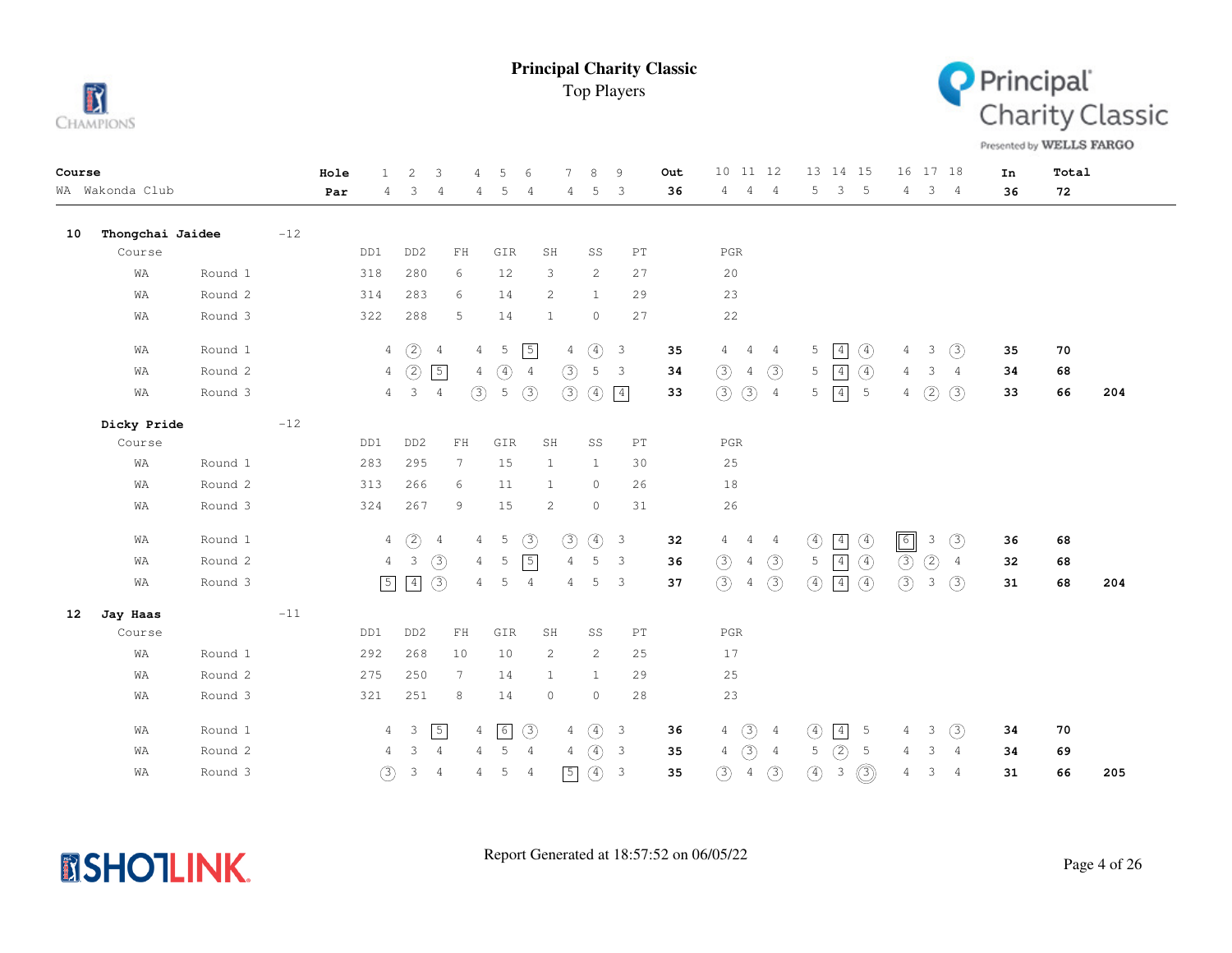



Presented by WELLS FARGO

| Course          |         |       | Hole | $\mathbf{1}$   | $\overline{\mathcal{L}}$ | 3                                                | 4              | 5             | 6                     | 7              | 8             | 9                          | Out | 11 12<br>10 <sup>°</sup>        |                | 13 14 15                      |               |                | 16 17 18       |                | In | Total |     |
|-----------------|---------|-------|------|----------------|--------------------------|--------------------------------------------------|----------------|---------------|-----------------------|----------------|---------------|----------------------------|-----|---------------------------------|----------------|-------------------------------|---------------|----------------|----------------|----------------|----|-------|-----|
| WA Wakonda Club |         |       | Par  | 4              | 3                        | 4                                                | 4              | 5             | $\overline{4}$        | 4              | 5             | 3                          | 36  | 4<br>$\overline{4}$             | $\overline{4}$ | 5<br>3                        | 5             | $4 -$          | 3              | $\overline{4}$ | 36 | 72    |     |
| Stephen Ames    |         | $-11$ |      |                |                          |                                                  |                |               |                       |                |               |                            |     |                                 |                |                               |               |                |                |                |    |       |     |
| Course          |         |       |      | DD1            | DD <sub>2</sub>          | ${\rm FH}$                                       |                | GIR           | SH                    |                | SS            | $\mathop{\rm PT}\nolimits$ |     | $_{\rm PGR}$                    |                |                               |               |                |                |                |    |       |     |
| WA              | Round 1 |       |      | 300            | 283                      | 8                                                |                | 13            | $\mathbf{1}$          |                | $\mathbf{1}$  | 29                         |     | 23                              |                |                               |               |                |                |                |    |       |     |
| WA              | Round 2 |       |      | 300            | 267                      | 7                                                |                | 17            | $\circ$               |                | $\circ$       | 31                         |     | 29                              |                |                               |               |                |                |                |    |       |     |
| WA              | Round 3 |       |      | 311            | 253                      | 8                                                |                | 17            | $\circ$               |                | $\circ$       | 30                         |     | 29                              |                |                               |               |                |                |                |    |       |     |
| WA              | Round 1 |       |      | $\overline{4}$ | 3                        | $\overline{4}$                                   | $\overline{4}$ | $\circled{4}$ | $\overline{4}$        | (3)            | 5             | $\overline{\mathbf{3}}$    | 34  | 4<br>4                          | $\overline{4}$ | 5<br>3                        | $\sqrt{6}$    | 4              | $\overline{4}$ | (3)            | 37 | 71    |     |
| WA              | Round 2 |       |      | $\overline{4}$ | $\sqrt{4}$               | $\circled{3}$                                    | (3)            | 5             | $\overline{4}$        | $\circled{3}$  | $\circled{4}$ | $\overline{\mathbf{3}}$    | 33  | $\boxed{5}$<br>$\circled{3}$    | $\overline{4}$ | 3<br>(4)                      | 5             | $\circledcirc$ | 3              | 4              | 34 | 67    |     |
| WA              | Round 3 |       |      | $\overline{4}$ | $\mathbf{3}$             | $\circled{3}$                                    | 4              | $\circled{4}$ | $\overline{4}$        | $\overline{4}$ | $\circ$       | $\overline{\mathbf{3}}$    | 33  | $\overline{4}$<br>4             | 4              | $\circledcirc$<br>$\boxed{4}$ | $\circled{4}$ | $\overline{4}$ | 3              | 4              | 34 | 67    | 205 |
| Fred Couples    |         | $-11$ |      |                |                          |                                                  |                |               |                       |                |               |                            |     |                                 |                |                               |               |                |                |                |    |       |     |
| Course          |         |       |      | DD1            | DD <sub>2</sub>          | $\mathop{\rm F}\nolimits\mathop{\rm H}\nolimits$ |                | GIR           | SH                    |                | SS            | $\mathop{\rm PT}\nolimits$ |     | $_{\rm PGR}$                    |                |                               |               |                |                |                |    |       |     |
| WA              | Round 1 |       |      | 315            | 277                      | 7                                                |                | 14            | $\mathbf{2}$          |                | 2             | 26                         |     | 22                              |                |                               |               |                |                |                |    |       |     |
| WA              | Round 2 |       |      | 316            | 271                      | 5                                                |                | 14            | $\mathbf{2}^{\prime}$ |                | 2             | 29                         |     | 24                              |                |                               |               |                |                |                |    |       |     |
| WA              | Round 3 |       |      | 327            | 270                      | 5                                                |                | 14            | $\overline{4}$        |                | 2             | 30                         |     | $2\,5$                          |                |                               |               |                |                |                |    |       |     |
| WA              | Round 1 |       |      | $\overline{4}$ | $\boxed{4}$              | $\circled{3}$                                    | 4              | $\circled{4}$ | $\overline{4}$        | $\overline{4}$ | $\circled{4}$ | $\overline{\mathbf{3}}$    | 34  | $\circled{3}$<br>$\overline{4}$ | $\overline{4}$ | $\circled{4}$<br>3            | $\circled{4}$ | 4              | 3              | 4              | 33 | 67    |     |
| WA              | Round 2 |       |      | $\overline{4}$ | $\mathcal{S}$            | $\overline{4}$                                   | $\overline{4}$ | 5             | $\overline{4}$        | 4              | $\circled{4}$ | $\overline{\mathbf{3}}$    | 35  | $\circled{3}$<br>$\overline{4}$ | $\overline{4}$ | $\boxed{6}$<br>$\boxed{4}$    | $\circled{4}$ | 4              | $\circled{2}$  | (3)            | 34 | 69    |     |
| WA              | Round 3 |       |      | $\overline{4}$ | $\mathcal{E}$            | (3)                                              | 4              | 6             | $\overline{4}$        | 4              | (4)           | $\boxed{4}$                | 36  | 4<br>$\overline{4}$             | $\overline{4}$ | (4)<br>$\mathbf{3}$           | (4)           | $\overline{4}$ | 3              | (3)            | 33 | 69    | 205 |
| Ken Tanigawa    |         | $-11$ |      |                |                          |                                                  |                |               |                       |                |               |                            |     |                                 |                |                               |               |                |                |                |    |       |     |
| Course          |         |       |      | DD1            | DD <sub>2</sub>          | $\mathbf{FH}$                                    |                | GIR           | SH                    |                | SS            | $\mathop{\rm PT}\nolimits$ |     | $_{\rm PGR}$                    |                |                               |               |                |                |                |    |       |     |
| WA              | Round 1 |       |      | 314            | 297                      | 12                                               |                | 14            | $\circ$               |                | $\circ$       | 28                         |     | 22                              |                |                               |               |                |                |                |    |       |     |
| WA              | Round 2 |       |      | 318            | 293                      | $7\phantom{.0}$                                  |                | 15            | $\mathbf{2}^{\prime}$ |                | $\circ$       | 33                         |     | 28                              |                |                               |               |                |                |                |    |       |     |
| WA              | Round 3 |       |      | 317            | 267                      | 5                                                |                | 13            | $\circ$               |                | $\circ$       | 30                         |     | 24                              |                |                               |               |                |                |                |    |       |     |
| WA              | Round 1 |       |      | $\overline{4}$ | $\overline{\mathbf{3}}$  | (3)                                              | 4              | $\circled{4}$ | $\overline{4}$        | 4              | ◎             | $\mathcal{E}$              | 32  | $\sqrt{5}$<br>$\overline{4}$    | $\overline{4}$ | $\boxed{4}$<br>$\circled{4}$  | ◎             | $\circled{3}$  | ②              | $\overline{4}$ | 33 | 65    |     |
| WA              | Round 2 |       |      | 4              | 3                        | $\overline{4}$                                   | 4              | $\circled{4}$ | $\overline{4}$        | $\overline{4}$ | $\circled{4}$ | $\overline{\mathbf{3}}$    | 34  | $\sqrt{5}$<br>4                 | $\overline{4}$ | $\boxed{6}$<br>3              | 5             | (3)            | $\mathbf{3}$   | $\overline{4}$ | 37 | 71    |     |
| WA              | Round 3 |       |      | 4              | 3                        | $\overline{4}$                                   | 4              | $\circled{4}$ | $\overline{4}$        | 4              | 5             | $\mathsf 3$                | 35  | $\overline{4}$<br>4             | $\overline{4}$ | $\circledS$<br>$\boxed{4}$    | $\circled{4}$ | $\overline{4}$ | 3              | 4              | 34 | 69    | 205 |

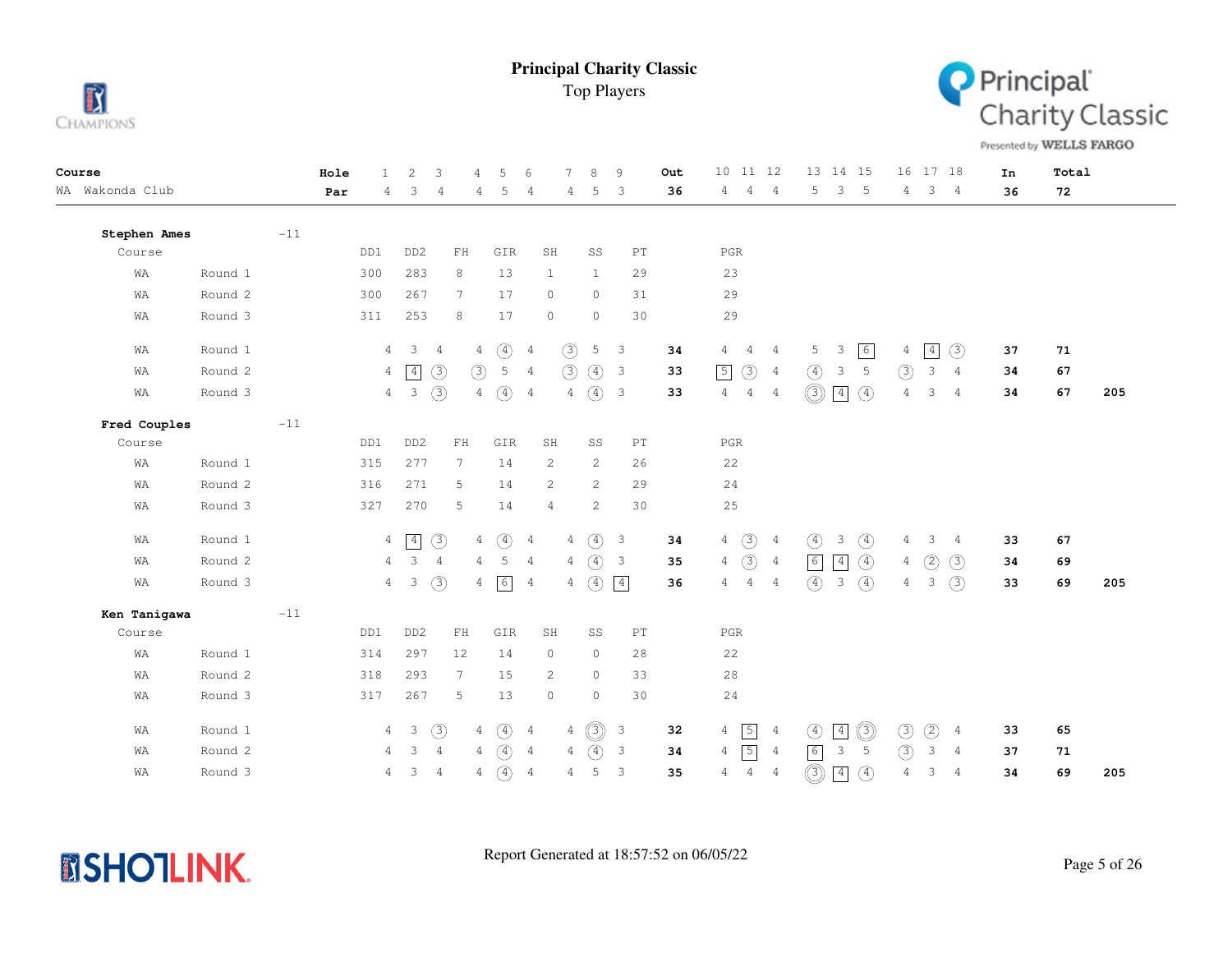



Presented by WELLS FARGO

| Course |                 |         |       | Hole | $\mathbf{1}$   | 2               | 3                          | $\overline{4}$ | 5             | 6              |                | $\mathcal{R}$ | 9                          | Out | 10 11 12                         |                |               | 13 14 15    |                |                | 16 17 18      |                | In | Total |     |
|--------|-----------------|---------|-------|------|----------------|-----------------|----------------------------|----------------|---------------|----------------|----------------|---------------|----------------------------|-----|----------------------------------|----------------|---------------|-------------|----------------|----------------|---------------|----------------|----|-------|-----|
|        | WA Wakonda Club |         |       | Par  | 4              | 3               | $\overline{4}$             | 4              | 5             | 4              | 4              | 5             | 3                          | 36  | $\overline{4}$<br>4              | $\overline{4}$ | 5             | 3           | $-5$           | 4              | $3 -$         | 4              | 36 | 72    |     |
| 16     | Stuart Appleby  |         | $-10$ |      |                |                 |                            |                |               |                |                |               |                            |     |                                  |                |               |             |                |                |               |                |    |       |     |
|        | Course          |         |       |      | DD1            | DD <sub>2</sub> | ${\rm FH}$                 |                | GIR           | SH             |                | SS            | $\mathop{\rm PT}\nolimits$ |     | $_{\rm PGR}$                     |                |               |             |                |                |               |                |    |       |     |
|        | WA              | Round 1 |       |      | 303            | 251             | 5                          |                | 16            | $\circ$        |                | $\circ$       | 28                         |     | 27                               |                |               |             |                |                |               |                |    |       |     |
|        | WA              | Round 2 |       |      | 309            | 270             | 11                         |                | 12            | 1              |                | $\mathbf{1}$  | 29                         |     | 23                               |                |               |             |                |                |               |                |    |       |     |
|        | WA              | Round 3 |       |      | 315            | 266             | 2                          |                | 11            | 3              |                | 2             | 27                         |     | 18                               |                |               |             |                |                |               |                |    |       |     |
|        | WA              | Round 1 |       |      | $\sqrt{5}$     | $\mathcal{E}$   | $\circled{3}$              | 4              | $\circled{4}$ | 4              | $\overline{4}$ | $\circled{4}$ | (2)                        | 33  | 4<br>4                           | 4              | $\circled{4}$ | 3           | $5^{\circ}$    | 4              | (2)           | (3)            | 33 | 66    |     |
|        | WA              | Round 2 |       |      | $\overline{4}$ | 3               | (3)                        | 4              | 5             | $\sqrt{5}$     | 4              | $\circled{4}$ | $\overline{\mathbf{3}}$    | 35  | $\overline{4}$<br>$\overline{4}$ | (3)            | 5             | $\boxed{4}$ | $\circled{4}$  | 4              | 3             | 4              | 35 | 70    |     |
|        | WA              | Round 3 |       |      | $\overline{4}$ | $\sqrt{4}$      | $\overline{4}$             | $\sqrt{5}$     | 5             | 4              | 4              | $\boxed{6}$   | 3                          | 39  | 4<br>4                           | (3)            | 5             | (2)         | $\circled{4}$  | 4              | $\circled{2}$ | (3)            | 31 | 70    | 206 |
|        | Steve Flesch    |         | $-10$ |      |                |                 |                            |                |               |                |                |               |                            |     |                                  |                |               |             |                |                |               |                |    |       |     |
|        | Course          |         |       |      | DD1            | DD <sub>2</sub> | $\mathbb{F} \, \mathbb{H}$ |                | GIR           | SH             |                | SS            | $\mathop{\rm PT}\nolimits$ |     | $_{\rm PGR}$                     |                |               |             |                |                |               |                |    |       |     |
|        | WA              | Round 1 |       |      | 283            | 292             | 6                          |                | 15            | $\circ$        |                | $\circ$       | 30                         |     | 27                               |                |               |             |                |                |               |                |    |       |     |
|        | WA              | Round 2 |       |      | 308            | 257             | 9                          |                | 12            | 5              |                | 3             | 25                         |     | 19                               |                |               |             |                |                |               |                |    |       |     |
|        | WA              | Round 3 |       |      | 316            | 283             | 8                          |                | 15            | 1              |                | $\circ$       | 31                         |     | 27                               |                |               |             |                |                |               |                |    |       |     |
|        | WA              | Round 1 |       |      | 4              | $\mathcal{S}$   | $\overline{4}$             | 4              | $5 -$         | $\overline{4}$ | $4 -$          | $\circled{4}$ | $\overline{\mathbf{3}}$    | 35  | $4\quad 4$                       | $\frac{4}{3}$  | 5             | 3           | $\circled{4}$  | 4              | 3             | (3)            | 34 | 69    |     |
|        | WA              | Round 2 |       |      | 4              | 3               | $\overline{4}$             | 4              | $\circled{4}$ | 4              | (3)            | $\circled{4}$ | (2)                        | 32  | $\overline{4}$<br>$\overline{4}$ | (3)            | $\sqrt{6}$    | (2)         | $\circled{4}$  | $\sqrt{5}$     | 3             | 4              | 35 | 67    |     |
|        | WA              | Round 3 |       |      | $\boxed{5}$    | 3               | $\overline{4}$             | 4              | 5             | 4              | 4              | $\circled{4}$ | $\overline{\mathbf{3}}$    | 36  | $\circled{3}$<br>$\overline{4}$  | $\overline{4}$ | 5             | 3           | $5^{\circ}$    | $\overline{4}$ | $\circled{2}$ | $\overline{4}$ | 34 | 70    | 206 |
| 18     | Harrison Frazar |         | $-9$  |      |                |                 |                            |                |               |                |                |               |                            |     |                                  |                |               |             |                |                |               |                |    |       |     |
|        | Course          |         |       |      | DD1            | DD <sub>2</sub> | ${\rm FH}$                 |                | GIR           | SH             |                | SS            | $\mathop{\rm PT}\nolimits$ |     | $_{\rm PGR}$                     |                |               |             |                |                |               |                |    |       |     |
|        | WA              | Round 1 |       |      | 323            | 236             | 4                          |                | 13            | 1              |                | $\circ$       | 33                         |     | 25                               |                |               |             |                |                |               |                |    |       |     |
|        | WA              | Round 2 |       |      | 304            | 298             | 8                          |                | 10            | 1              |                | 1             | 24                         |     | 15                               |                |               |             |                |                |               |                |    |       |     |
|        | WA              | Round 3 |       |      | 287            | 233             | 9                          |                | 12            | 3              |                | 2             | 26                         |     | 19                               |                |               |             |                |                |               |                |    |       |     |
|        | WA              | Round 1 |       |      | $\sqrt{5}$     | 3               | $\overline{4}$             | $\sqrt{5}$     | $\mathsf S$   | 4              | $\sqrt{5}$     | $\circled{4}$ | $\overline{\mathbf{3}}$    | 38  | 4<br>4                           | 4              | 5             | 3           | $\circled{4}$  | 4              | 3             | (3)            | 34 | 72    |     |
|        | WA              | Round 2 |       |      | 4              | 3               | $\overline{4}$             | 4              | $\circled{4}$ | 4              | $4^{\circ}$    | $\circled{4}$ | $\overline{\mathbf{3}}$    | 34  | $\sqrt{5}$<br>4                  | 4              | $\circled{4}$ | 3           | $\circled{4}$  | 4              | (2)           | 4              | 34 | 68    |     |
|        | WA              | Round 3 |       |      | 4              | (2)             | $\overline{4}$             | 4              | $\circled{4}$ | 4              | 4              | 5             | $\mathbf{3}$               | 34  | $\circled{3}$<br>$\overline{4}$  | $\overline{4}$ | $\circled{4}$ | $\boxed{4}$ | $\overline{5}$ | $\circled{3}$  | $\mathsf 3$   | (3)            | 33 | 67    | 207 |

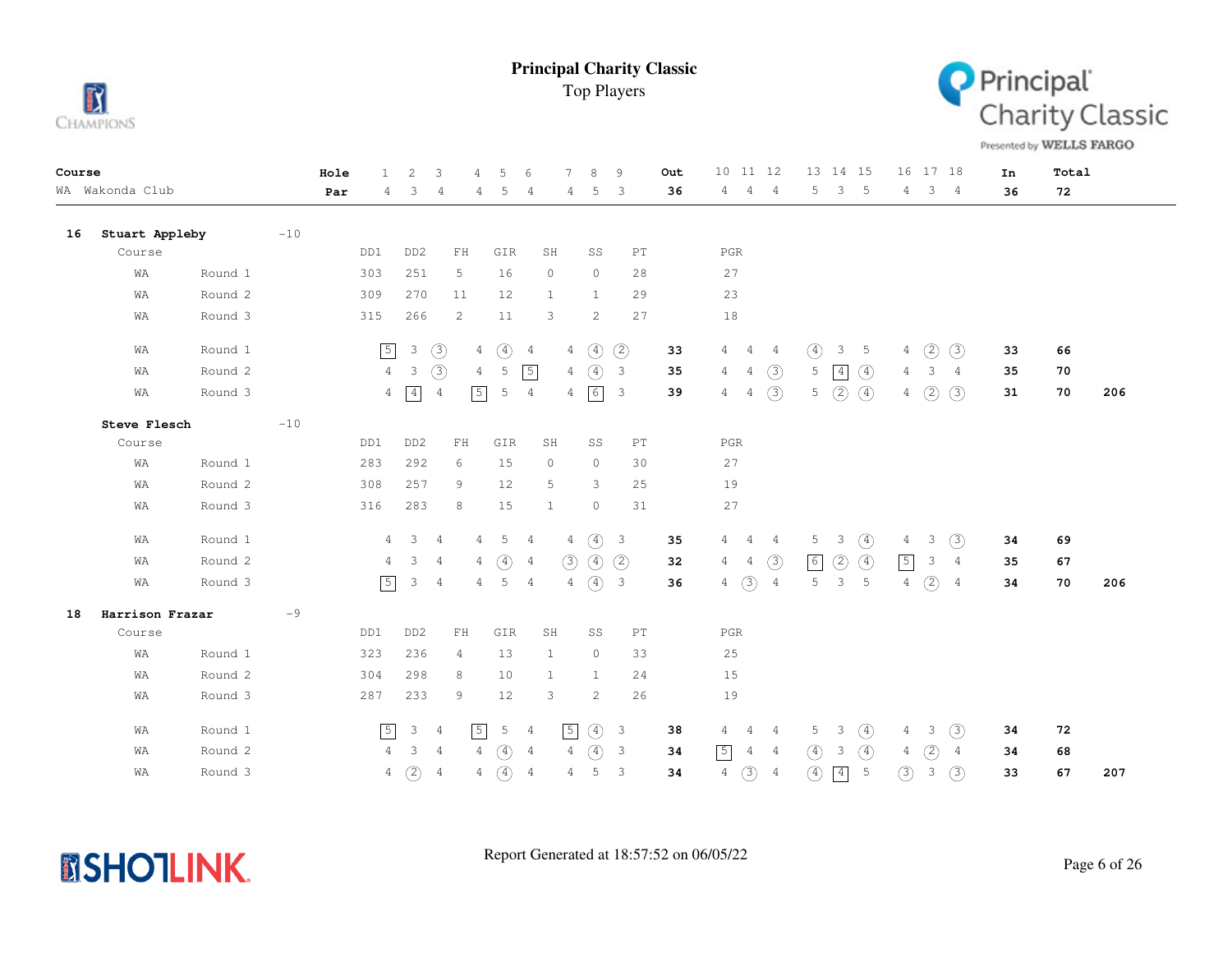



Presented by WELLS FARGO

| Course          |         |      | Hole | 1              | 2                         | 3              |                 | .5            | 6              |                | 8                | 9                          | Out | 10 11 12       |                |                |               |               | 13 14 15        |                | 16 17 18     |                | In | Total |     |
|-----------------|---------|------|------|----------------|---------------------------|----------------|-----------------|---------------|----------------|----------------|------------------|----------------------------|-----|----------------|----------------|----------------|---------------|---------------|-----------------|----------------|--------------|----------------|----|-------|-----|
| WA Wakonda Club |         |      | Par  | 4              | 3                         | 4              | 4               | 5             | 4              | 4              | 5                | 3                          | 36  | 4              | 4              | 4              | 5             | $\mathcal{S}$ | $5^{\circ}$     | $\overline{4}$ | $\mathbf{3}$ | $\overline{4}$ | 36 | 72    |     |
| Tim Herron      |         | $-9$ |      |                |                           |                |                 |               |                |                |                  |                            |     |                |                |                |               |               |                 |                |              |                |    |       |     |
| Course          |         |      |      | DD1            | DD <sub>2</sub>           |                | ${\rm FH}$      | GIR           |                | SH             | SS               | $\mathop{\rm PT}\nolimits$ |     | $_{\rm PGR}$   |                |                |               |               |                 |                |              |                |    |       |     |
| WA              | Round 1 |      |      | 255            | 296                       | 6              |                 | 14            |                | 2              | $\circ$          | 32                         |     | 26             |                |                |               |               |                 |                |              |                |    |       |     |
| WA              | Round 2 |      |      | 316            | 279                       |                | $\overline{4}$  | 15            |                | $\mathbf{1}$   | $\circ$          | 29                         |     | 25             |                |                |               |               |                 |                |              |                |    |       |     |
| WA              | Round 3 |      |      | 314            | 288                       |                | 7               | 14            |                | $\overline{c}$ | $\mathbf{1}$     | 27                         |     | 21             |                |                |               |               |                 |                |              |                |    |       |     |
| WA              | Round 1 |      |      | $\sqrt{5}$     | (2)                       | 4              | 4               | $\circ$       | 4              | $\overline{4}$ | 5                | 3                          | 35  | 4              | 4              | 4              | 5             | 3             | $\boxed{6}$     | 4              | 3            | $\frac{4}{3}$  | 37 | 72    |     |
| WA              | Round 2 |      |      | $\overline{4}$ | 3                         | $\overline{4}$ | 4               | 5             | $\overline{4}$ | (3)            | $\circled{4}$    | $\overline{\mathbf{3}}$    | 34  | $\overline{4}$ | $\sqrt{5}$     | 4              | $\circled{4}$ | (2)           | $5\phantom{.0}$ | 4              | (2)          | 4              | 34 | 68    |     |
| WA              | Round 3 |      |      | $\overline{4}$ | $\boxed{4}$               | 4              | ③               | 6             | $\overline{4}$ | $\overline{4}$ | 5                | 3                          | 37  | (3)            | $\overline{4}$ | $\overline{4}$ | $\circled{4}$ | (2)           | $\circled{4}$   | $\circled{3}$  | (2)          | $\overline{4}$ | 30 | 67    | 207 |
| Willie Wood     |         | $-9$ |      |                |                           |                |                 |               |                |                |                  |                            |     |                |                |                |               |               |                 |                |              |                |    |       |     |
| Course          |         |      |      | DD1            | DD <sub>2</sub>           |                | ${\rm FH}$      | GIR           |                | SH             | SS               | $\mathop{\rm PT}\nolimits$ |     | PGR            |                |                |               |               |                 |                |              |                |    |       |     |
| WA              | Round 1 |      |      | 231            | 252                       | 5              |                 | 11            |                | 2              | $\mathbf{1}$     | 28                         |     | 19             |                |                |               |               |                 |                |              |                |    |       |     |
| WA              | Round 2 |      |      | 258            | 264                       | 9              |                 | 13            |                | $\mathbf{1}$   | $\mathbf{1}$     | 29                         |     | 23             |                |                |               |               |                 |                |              |                |    |       |     |
| WA              | Round 3 |      |      | 265            | 237                       |                | 5               | 14            |                | $\mathbf{1}$   | $\mathbf{1}$     | 27                         |     | $2\sqrt{2}$    |                |                |               |               |                 |                |              |                |    |       |     |
| WA              | Round 1 |      |      | $\overline{4}$ | $\circled{2}$             | $\sqrt{5}$     | $\overline{4}$  | 5             | $\overline{4}$ | $\circled{3}$  | 5                | $\boxed{4}$                | 36  | 4              | 4              | $\overline{4}$ | $\circled{4}$ | 3             | 5               | 4              | 3            | $\frac{4}{3}$  | 35 | 71    |     |
| WA              | Round 2 |      |      | (3)            | $\ensuremath{\mathsf{3}}$ | $\sqrt{5}$     | $\overline{4}$  | 5             | $\circled{3}$  | (3)            | $6 \overline{6}$ | $\overline{\mathbf{3}}$    | 35  | 4              | 4              | $\overline{4}$ | $\circled{4}$ | 3             | $\circled{4}$   | $\overline{4}$ | 3            | 4              | 34 | 69    |     |
| WA              | Round 3 |      |      | 4              | 3                         | $\overline{4}$ | $4^{\circ}$     | $\circled{4}$ | $\overline{4}$ | 4              | $\circled{4}$    | $\vert 4 \vert$            | 35  | 4              | (3)            | (3)            | $\circled{4}$ | 3             | 5               | $\overline{4}$ | (2)          | 4              | 32 | 67    | 207 |
| Stephen Dodd    |         | $-9$ |      |                |                           |                |                 |               |                |                |                  |                            |     |                |                |                |               |               |                 |                |              |                |    |       |     |
| Course          |         |      |      | DD1            | DD <sub>2</sub>           |                | ${\rm FH}$      | GIR           |                | SH             | SS               | $\mathop{\rm PT}\nolimits$ |     | $_{\rm PGR}$   |                |                |               |               |                 |                |              |                |    |       |     |
| WA              | Round 1 |      |      | 331            | 313                       | 5              |                 | 14            |                | 1              | $\circ$          | 30                         |     | 25             |                |                |               |               |                 |                |              |                |    |       |     |
| WA              | Round 2 |      |      | 326            | 285                       |                | $7\phantom{.0}$ | 14            |                | $\mathbf{1}$   | $\mathbf{1}$     | 31                         |     | 26             |                |                |               |               |                 |                |              |                |    |       |     |
| WA              | Round 3 |      |      | 308            | 289                       | 3              |                 | 17            |                | $\mathbf{1}$   | $\mathbf{1}$     | 31                         |     | 30             |                |                |               |               |                 |                |              |                |    |       |     |
| WA              | Round 1 |      |      | 4              | $\circled{2}$             | 4              | 4               | 5             | 4              | $\sqrt{5}$     | 5                | $\overline{3}$             | 36  | 4              | 4              | (3)            | 5             | 3             | 5               | (3)            | 3            | $\frac{4}{3}$  | 34 | 70    |     |
| WA              | Round 2 |      |      | (3)            | 3                         | $\overline{4}$ | 4               | 5             | $\overline{4}$ | $\overline{4}$ | 4                | $\overline{\mathbf{3}}$    | 34  | 4              | $\overline{4}$ | $\overline{4}$ | 5             | 3             | $\sqrt{6}$      | 4              | 3            | $\overline{4}$ | 37 | 71    |     |
| WA              | Round 3 |      |      | 4              | $\mathbf{3}$              | $\overline{4}$ | 4               | $\circled{4}$ | $\overline{4}$ | 4              | $\circled{4}$    | 3                          | 34  | 4              | $\overline{4}$ | (3)            | $\circled{4}$ | 3             | $\circled{4}$   | $\overline{4}$ | 3            | (3)            | 32 | 66    | 207 |

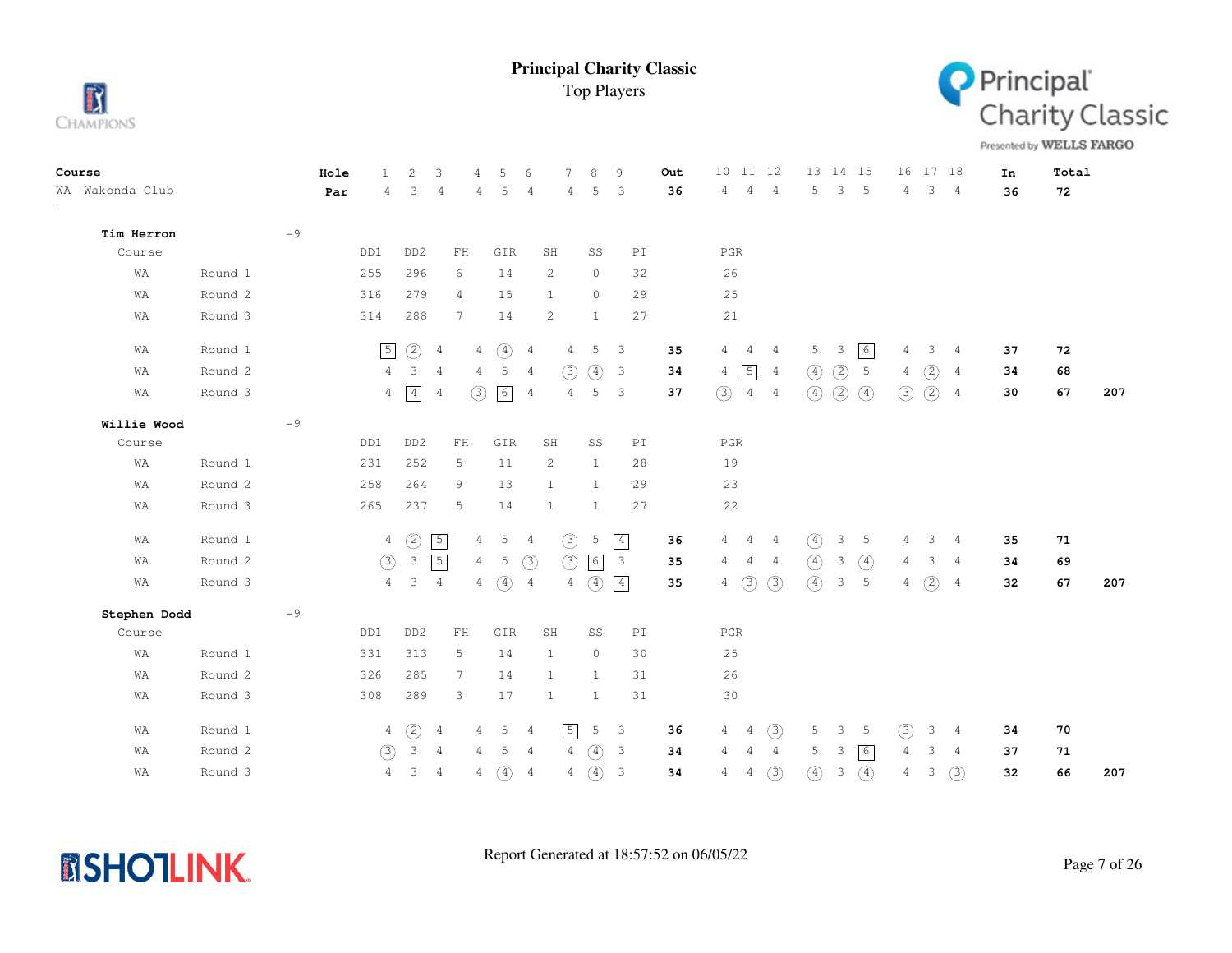



Presented by WELLS FARGO

| Course          |         |      | Hole | $\mathbf{1}$   | 2               | 3                                                | 4               | 5             | -6              | $\overline{7}$ | 8             | 9                        | Out | 10 11 12       |                |                |               | 13 14 15    |               |                | 16 17 18       |                 | In | Total |     |
|-----------------|---------|------|------|----------------|-----------------|--------------------------------------------------|-----------------|---------------|-----------------|----------------|---------------|--------------------------|-----|----------------|----------------|----------------|---------------|-------------|---------------|----------------|----------------|-----------------|----|-------|-----|
| WA Wakonda Club |         |      | Par  | 4              | 3               | 4                                                | 4               | 5             | 4               | 4              | 5             | $\overline{3}$           | 36  | $4\quad 4$     |                | $\frac{4}{3}$  | 5             | 3           | $-5$          | 4              | 3 <sub>4</sub> |                 | 36 | 72    |     |
|                 |         |      |      |                |                 |                                                  |                 |               |                 |                |               |                          |     |                |                |                |               |             |               |                |                |                 |    |       |     |
| Ernie Els       |         | $-9$ |      |                |                 |                                                  |                 |               |                 |                |               |                          |     |                |                |                |               |             |               |                |                |                 |    |       |     |
| Course          |         |      |      | DD1            | DD <sub>2</sub> | ${\rm FH}$                                       |                 | GIR           |                 | SH             | SS            | PT                       |     | <b>PGR</b>     |                |                |               |             |               |                |                |                 |    |       |     |
| WA              | Round 1 |      |      | 319            | 291             | $7\phantom{.}$                                   |                 | 13            |                 | 3              | $\mathbf{1}$  | 29                       |     | 22             |                |                |               |             |               |                |                |                 |    |       |     |
| WA              | Round 2 |      |      | 309            | 293             | $7\phantom{.0}$                                  |                 | 12            |                 | $\mathbf{1}$   | $\circ$       | 28                       |     | 21             |                |                |               |             |               |                |                |                 |    |       |     |
| WA              | Round 3 |      |      | 330            | 287             | 6                                                |                 | 12            |                 | 3              | $\mathbf{1}$  | 28                       |     | 20             |                |                |               |             |               |                |                |                 |    |       |     |
| WA              | Round 1 |      |      |                | $4 \mid 4$      | (3)                                              | $\circled{3}$   | $5\quad 4$    |                 | $\boxed{5}$    | 5             | $\overline{\phantom{a}}$ | 36  | $\overline{4}$ | $\circled{3}$  | $\overline{4}$ | $\circled{4}$ | 3           | -5            | 4              | 3              | $\frac{4}{3}$   | 34 | 70    |     |
| WA              | Round 2 |      |      | 4              | 3               | 4                                                | 4               | $\circ$       | $\frac{4}{3}$   | 4              | 5             | -3                       | 35  | 4              | $\boxed{5}$ 4  |                | $\circ$       | 3           | 5             | 4              | (2)            | (3)             | 34 | 69    |     |
| WA              | Round 3 |      |      |                | $4 \mid 4$      | $\frac{4}{3}$                                    |                 | $4\quad(4)$   | (3)             | $\boxed{5}$    | $\circled{4}$ | $\overline{3}$           | 35  | 4              | $\overline{4}$ | $\frac{4}{3}$  | $\circ$       | 3           | $\circ$       | 4              | 3              | (3)             | 33 | 68    | 207 |
| Darren Clarke   |         | $-9$ |      |                |                 |                                                  |                 |               |                 |                |               |                          |     |                |                |                |               |             |               |                |                |                 |    |       |     |
| Course          |         |      |      | DD1            | DD <sub>2</sub> | ${\rm FH}$                                       |                 | GIR           |                 | SH             | SS            | PT                       |     | $_{\rm PGR}$   |                |                |               |             |               |                |                |                 |    |       |     |
| WA              | Round 1 |      |      | 321            | 320             | 6                                                |                 | 11            |                 | 2              | $\mathbf{1}$  | 28                       |     | 19             |                |                |               |             |               |                |                |                 |    |       |     |
| WA              | Round 2 |      |      | 323            | 290             | $7\phantom{.0}$                                  |                 | 15            |                 | 2              | 2             | 28                       |     | 24             |                |                |               |             |               |                |                |                 |    |       |     |
| WA              | Round 3 |      |      | 266            | 280             | 5                                                |                 | 11            |                 | $\mathbf{1}$   | $\circ$       | 27                       |     | 19             |                |                |               |             |               |                |                |                 |    |       |     |
| WA              | Round 1 |      |      |                | $4 \quad 3$     | $\overline{4}$                                   | $\sqrt{5}$      | $5\quad 4$    |                 | $\overline{4}$ | $\circled{4}$ | $\overline{\mathbf{3}}$  | 36  | (3)            | $4\quad 4$     |                | 5             | $\boxed{4}$ | $\circled{4}$ | 4              | $\mathcal{S}$  | $\frac{4}{3}$   | 35 | 71    |     |
| WA              | Round 2 |      |      | $\overline{4}$ | $\overline{3}$  | $\overline{4}$                                   | $\overline{4}$  | 5             | $(\mathcal{3})$ | (3)            | $\circled{4}$ | 3                        | 33  | 4              | $4\quad 4$     |                | $\circ$       | 4           | $\circ$       | $\overline{4}$ | $\circled{2}$  | 4               | 34 | 67    |     |
| WA              | Round 3 |      |      |                | $4 \quad 3$     | $\overline{4}$                                   | $4\overline{ }$ | $5\quad 4$    |                 | (3)            | (4)           | $\overline{\mathbf{3}}$  | 34  | $\overline{4}$ | (3)            | $\boxed{5}$    | 5             | (2)         | $\circ$       | $\overline{4}$ | 3              | $\vert 5 \vert$ | 35 | 69    | 207 |
| Tom Gillis      |         | $-9$ |      |                |                 |                                                  |                 |               |                 |                |               |                          |     |                |                |                |               |             |               |                |                |                 |    |       |     |
| Course          |         |      |      | DD1            | DD <sub>2</sub> | $\mathop{\rm F}\nolimits\mathop{\rm H}\nolimits$ |                 | GIR           |                 | SH             | SS            | PT                       |     | $_{\rm PGR}$   |                |                |               |             |               |                |                |                 |    |       |     |
| WA              | Round 1 |      |      | 310            | 319             | 7                                                |                 | 12            |                 | 4              | 4             | 28                       |     | 20             |                |                |               |             |               |                |                |                 |    |       |     |
| WA              | Round 2 |      |      | 287            | 268             | 5                                                |                 | 15            |                 | $\mathbf{1}$   | $\circ$       | 30                       |     | 26             |                |                |               |             |               |                |                |                 |    |       |     |
| WA              | Round 3 |      |      | 308            | 283             | 6                                                |                 | 13            |                 | $\mathbf{1}$   | $\mathbf{1}$  | 29                       |     | 23             |                |                |               |             |               |                |                |                 |    |       |     |
| WA              | Round 1 |      |      | $\boxed{5}$    | 3               | - 4                                              | 4               | 5             | $\frac{4}{3}$   | 4              | 5             | $\overline{\phantom{a}}$ | 37  | (3)            | 4 4            |                | (4)           | $\boxed{5}$ | $\circled{4}$ | 4              | (2)            | $\circled{3}$   | 33 | 70    |     |
| WA              | Round 2 |      |      | $\sqrt{5}$     | 3               | $\overline{4}$                                   | 4               | 5             | (3)             | (3)            | $\circled{4}$ | 3                        | 34  | 4              | 4 4            |                | 5             | 3           | $\circ$       | (3)            | 3              | 4               | 34 | 68    |     |
| WA              | Round 3 |      |      | $\overline{4}$ | $\mathcal{E}$   | $\sqrt{5}$                                       | $\overline{4}$  | $\circled{4}$ | (3)             | $\boxed{5}$    | $\mathsf S$   | $\overline{\phantom{a}}$ | 36  | 4              | $\overline{4}$ | $\overline{4}$ | ◎             | $\boxed{4}$ | $\circled{4}$ | $\sqrt{4}$     | (2)            | $\overline{4}$  | 33 | 69    | 207 |

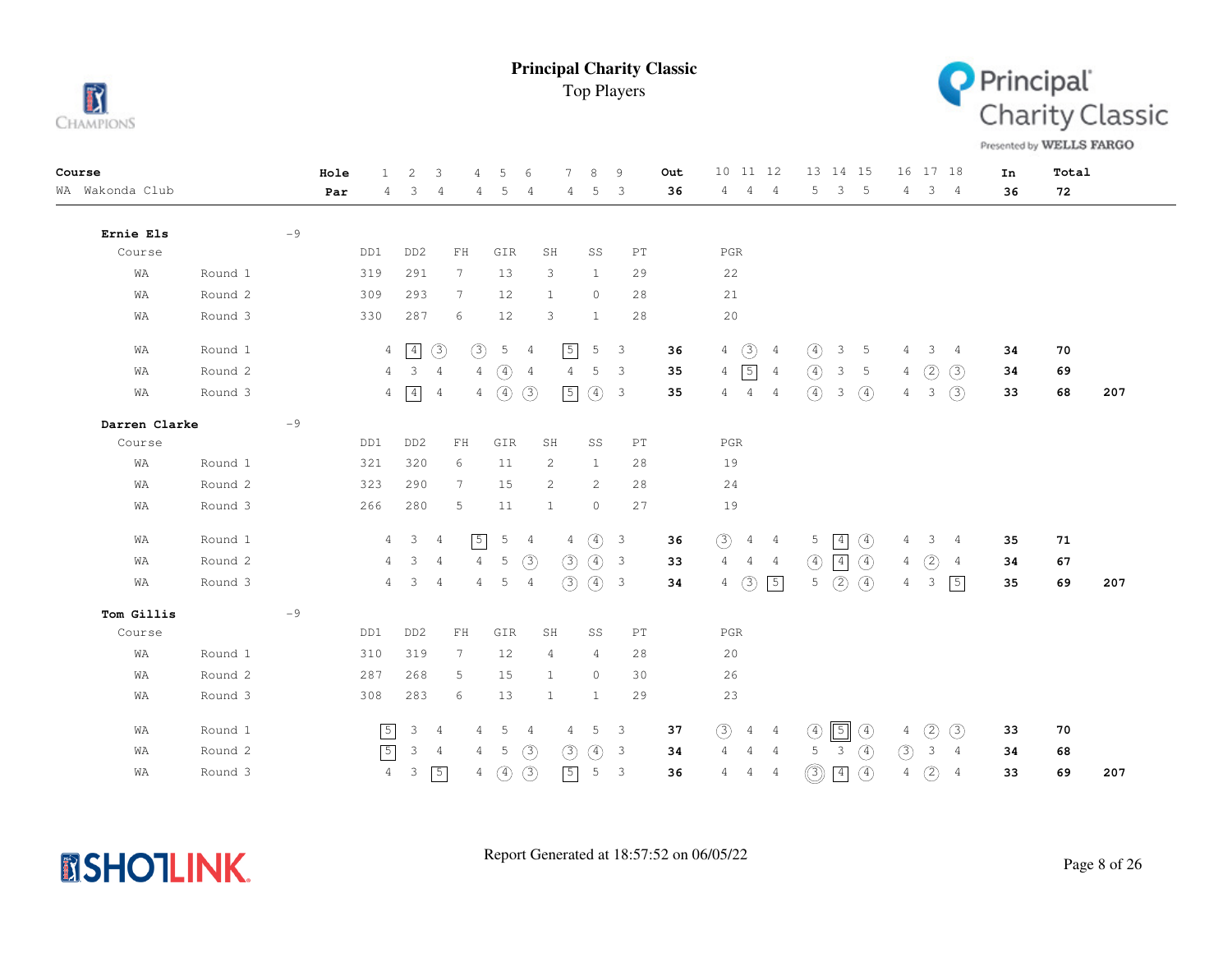



Presented by WELLS FARGO

| Course          |         |      | Hole | 1              | 2                        | 3              | 4                                                | 5                | 6              | 7                     | 8            | 9                          | Out |                | 10 11 12       |                |                | 13 14 15        |                 |                | 16 17 18            |                | In | Total |     |
|-----------------|---------|------|------|----------------|--------------------------|----------------|--------------------------------------------------|------------------|----------------|-----------------------|--------------|----------------------------|-----|----------------|----------------|----------------|----------------|-----------------|-----------------|----------------|---------------------|----------------|----|-------|-----|
| WA Wakonda Club |         |      | Par  | 4              | 3                        | 4              | 4                                                | 5                | 4              | 4                     | 5            | 3                          | 36  | $\overline{4}$ | $\overline{4}$ | $\frac{4}{3}$  | 5              |                 | 3 <sub>5</sub>  |                | $4 \quad 3 \quad 4$ |                | 36 | 72    |     |
| David Branshaw  |         | $-9$ |      |                |                          |                |                                                  |                  |                |                       |              |                            |     |                |                |                |                |                 |                 |                |                     |                |    |       |     |
| Course          |         |      |      | DD1            | DD <sub>2</sub>          |                | ${\rm FH}$                                       | GIR              |                | SH                    | SS           | $\mathbb{P}\mathbb{T}$     |     | $_{\rm PGR}$   |                |                |                |                 |                 |                |                     |                |    |       |     |
| WA              | Round 1 |      |      | 299            | 268                      |                | $7\phantom{.0}$                                  | 12               |                | $\circ$               | $\circ$      | 29                         |     | 22             |                |                |                |                 |                 |                |                     |                |    |       |     |
| WA              | Round 2 |      |      | 260            | 270                      |                | 9                                                | 14               |                | $\mathbf{2}^{\prime}$ | 2            | 29                         |     | 25             |                |                |                |                 |                 |                |                     |                |    |       |     |
| WA              | Round 3 |      |      | 330            | 272                      |                | 8                                                | 14               |                | $\overline{c}$        | 2            | 30                         |     | $2\,5$         |                |                |                |                 |                 |                |                     |                |    |       |     |
| WA              | Round 1 |      |      | 4              | $\overline{\phantom{a}}$ | $\circled{3}$  | 4                                                | $\circled{4}$    | (3)            | $\overline{4}$        | 5            | 3                          | 33  | 4              | $\overline{4}$ | $\overline{4}$ | 5              | 4               | $\overline{5}$  | 4              | 3                   | $\overline{4}$ | 37 | 70    |     |
| WΑ              | Round 2 |      |      |                | $4\quad)$                | $\overline{4}$ | 4                                                | $\circled{4}$    | $\overline{4}$ | 4                     |              | 5 <sup>3</sup>             | 34  | 4              | $\overline{4}$ | $\overline{4}$ | $\circled{4}$  | 3               | $\circled{4}$   | 4              | 3                   | 4              | 34 | 68    |     |
| WA              | Round 3 |      |      |                | $4 \quad 3 \quad 4$      |                | 4                                                | $\left(4\right)$ | $\overline{4}$ | 4                     | $\circ$      | $\overline{\mathbf{3}}$    | 34  | $\overline{4}$ | $\overline{4}$ | (3)            | $\circled{4}$  | $\vert 4 \vert$ | $5\phantom{.0}$ | 4              | 3                   | 4              | 35 | 69    | 207 |
| Doug Barron     |         | $-9$ |      |                |                          |                |                                                  |                  |                |                       |              |                            |     |                |                |                |                |                 |                 |                |                     |                |    |       |     |
| Course          |         |      |      | DD1            | DD <sub>2</sub>          |                | $\mathop{\rm F}\nolimits\mathop{\rm H}\nolimits$ | GIR              |                | SH                    | SS           | $\mathop{\rm PT}\nolimits$ |     | $_{\rm PGR}$   |                |                |                |                 |                 |                |                     |                |    |       |     |
| WA              | Round 1 |      |      | 298            | 311                      |                | 9                                                | 15               |                | $\overline{c}$        | $\circ$      | 32                         |     | 27             |                |                |                |                 |                 |                |                     |                |    |       |     |
| WA              | Round 2 |      |      | 329            | 259                      |                | 9                                                | 14               |                | 4                     | 2            | 28                         |     | 23             |                |                |                |                 |                 |                |                     |                |    |       |     |
| WA              | Round 3 |      |      | 328            | 270                      |                | $\overline{4}$                                   | 14               |                | $\overline{c}$        | $\circ$      | 30                         |     | $2\,5$         |                |                |                |                 |                 |                |                     |                |    |       |     |
| WA              | Round 1 |      |      | $\sqrt{5}$     | 3                        | $\overline{4}$ | 4                                                | 5                | $\overline{4}$ | 4                     |              | 5 <sup>3</sup>             | 37  | $\overline{4}$ | $\circled{3}$  | $\circled{3}$  | $\circledcirc$ | $\vert 4 \vert$ | $\circled{4}$   | 4              | 3                   | $\sim$ 4       | 32 | 69    |     |
| WA              | Round 2 |      |      | 4              | $\boxed{4}$              | $\overline{4}$ | 4                                                | 5                | 4              | $\sqrt{5}$            | 4            | (2)                        | 36  | $\overline{4}$ | $\overline{4}$ | $\circled{3}$  | $\circled{4}$  | $\mathcal{E}$   | $5\phantom{.0}$ | 4              | (2)                 | (3)            | 32 | 68    |     |
| WA              | Round 3 |      |      |                | $4 \quad 3$              | $\overline{4}$ | (3)                                              | $\circ$          | 4              | 4                     | 5            | $\overline{\mathbf{3}}$    | 34  | 4              | $\overline{4}$ | $\overline{4}$ | 5              |                 | 3 <sub>5</sub>  | $\overline{4}$ | $\vert 4 \vert$     | (3)            | 36 | 70    | 207 |
| Mark Walker     |         | $-9$ |      |                |                          |                |                                                  |                  |                |                       |              |                            |     |                |                |                |                |                 |                 |                |                     |                |    |       |     |
| Course          |         |      |      | DD1            | DD <sub>2</sub>          |                | ${\rm FH}$                                       | ${\tt GIR}$      |                | SH                    | SS           | $\mathop{\rm PT}\nolimits$ |     | $_{\rm PGR}$   |                |                |                |                 |                 |                |                     |                |    |       |     |
| WA              | Round 1 |      |      | 301            | 265                      |                | 8                                                | 15               |                | $\circ$               | $\circ$      | 29                         |     | 26             |                |                |                |                 |                 |                |                     |                |    |       |     |
| WA              | Round 2 |      |      | 265            | 273                      |                | 6                                                | 14               |                | 1                     | $\mathbf{1}$ | 30                         |     | 26             |                |                |                |                 |                 |                |                     |                |    |       |     |
| WΑ              | Round 3 |      |      | 274            | 283                      |                | 7                                                | 15               |                | $\circ$               | $\circ$      | 31                         |     | 27             |                |                |                |                 |                 |                |                     |                |    |       |     |
| WA              | Round 1 |      |      |                | $4 \quad 3$              | (3)            | $\circled{3}$                                    | 5                | $\frac{4}{3}$  | (3)                   | 5            | $\overline{\mathbf{3}}$    | 33  | $\overline{4}$ | $\overline{4}$ | (3)            | 5              | $\mathbf{3}$    | 5               | 4              | 3                   | 4              | 35 | 68    |     |
| WA              | Round 2 |      |      | $\overline{4}$ | $\mathbf{3}$             | (3)            | $\overline{4}$                                   | 5                | $\overline{4}$ | $\overline{4}$        | 5            | $\overline{\mathbf{3}}$    | 35  | $\boxed{5}$    | $\overline{4}$ | $\overline{4}$ | 5              | (2)             | $\circ$         | 4              | 3                   | (3)            | 34 | 69    |     |
| WΑ              | Round 3 |      |      |                | $4 \quad 3$              | (3)            | $\boxed{5}$                                      | (4)              | $\overline{4}$ | (3)                   | 5            | $\mathbf{3}$               | 34  | 4              | 4              | $\overline{4}$ | 5              | 3               | -5              | 4              | 3                   | $\overline{4}$ | 36 | 70    | 207 |

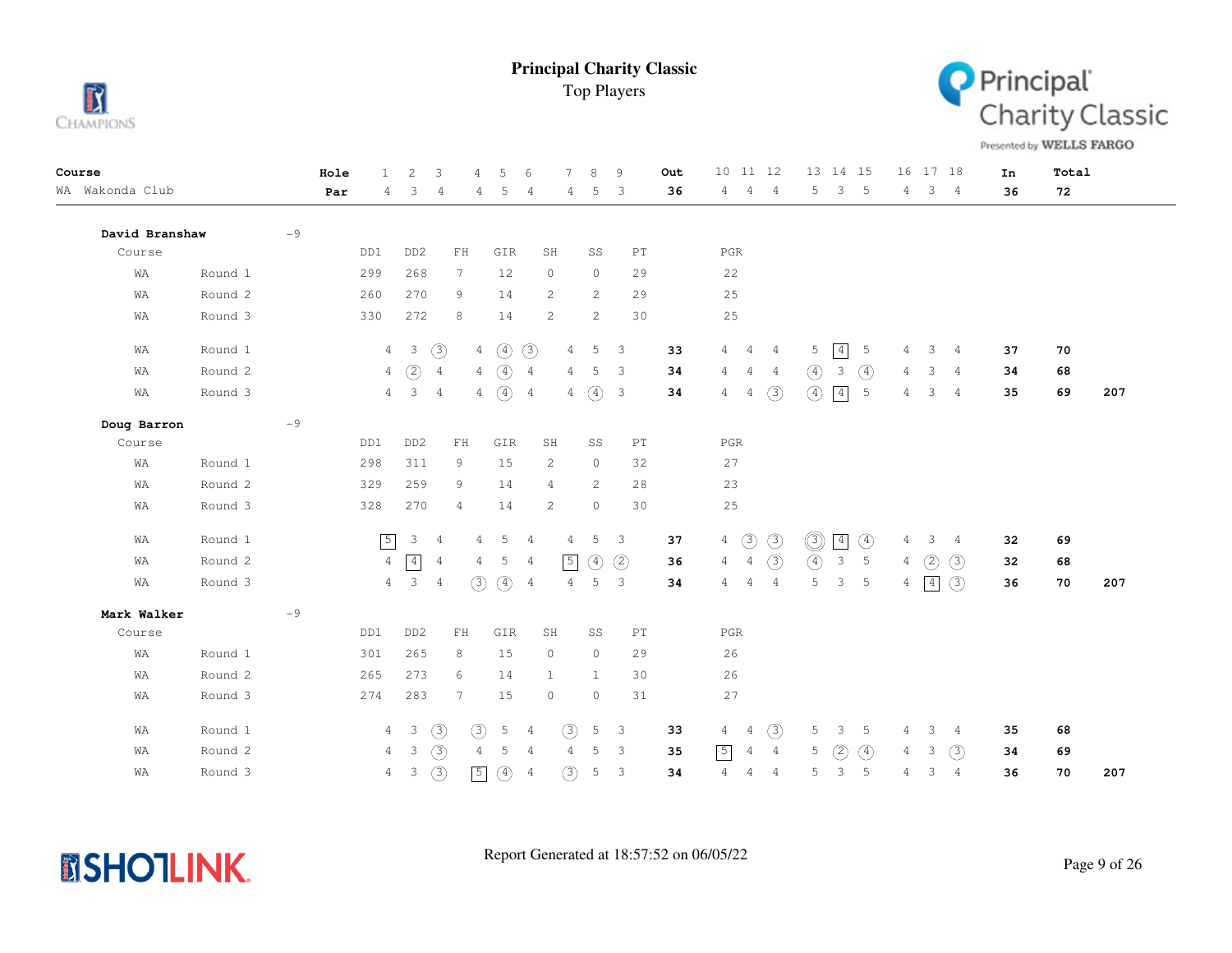



Presented by WELLS FARGO

| Course |                 |         |      | Hole | $\mathbf{1}$   | 2                       | 3<br>4                           | 5                      | 6              |                | 8<br>9                                   |                            | Out | 10 11 12                         |                | 13 14 15                     |                 | 16 17 18        |                     |                | In | Total |     |
|--------|-----------------|---------|------|------|----------------|-------------------------|----------------------------------|------------------------|----------------|----------------|------------------------------------------|----------------------------|-----|----------------------------------|----------------|------------------------------|-----------------|-----------------|---------------------|----------------|----|-------|-----|
|        | WA Wakonda Club |         |      | Par  | 4              | 3                       | 4<br>4                           | 5                      | 4              | 4              | 5<br>3                                   |                            | 36  | $\overline{4}$<br>4              | $\overline{4}$ | 5                            | 3 <sub>5</sub>  |                 | $4 \quad 3 \quad 4$ |                | 36 | 72    |     |
| 28     | Mario Tiziani   |         | $-8$ |      |                |                         |                                  |                        |                |                |                                          |                            |     |                                  |                |                              |                 |                 |                     |                |    |       |     |
|        | Course          |         |      |      | DD1            | DD <sub>2</sub>         | FH                               | GIR                    | SH             |                | SS                                       | PT                         |     | $_{\rm PGR}$                     |                |                              |                 |                 |                     |                |    |       |     |
|        | WA              | Round 1 |      |      | 301            | 299                     | 5                                | 12                     | 1              |                | $\circ$                                  | 29                         |     | 22                               |                |                              |                 |                 |                     |                |    |       |     |
|        | WA              | Round 2 |      |      | 311            | 288                     | 6                                | 13                     | 1              |                | $\circ$                                  | 27                         |     | 20                               |                |                              |                 |                 |                     |                |    |       |     |
|        | WA              | Round 3 |      |      | 314            | 293                     | 10                               | 15                     | $\circ$        |                | $\circ$                                  | 29                         |     | 27                               |                |                              |                 |                 |                     |                |    |       |     |
|        | WA              | Round 1 |      |      | 4              | $\overline{\mathbf{3}}$ | 4<br>4                           | 5                      | 4              | 4              | 5<br>3                                   |                            | 36  | $\overline{4}$<br>$\frac{4}{3}$  | $\frac{4}{3}$  | 6 <br>(2)                    | $\circled{4}$   | 4               | 3                   | 4              | 35 | 71    |     |
|        | WA              | Round 2 |      |      | 4              | 3                       | $\sqrt{5}$<br>$\overline{4}$     | $\boxed{7}$            | $\overline{4}$ | 4              | $\circled{4}$<br>3                       |                            | 38  | $\circled{3}$<br>$\overline{4}$  | $\overline{4}$ | (2)<br>5                     | $\circled{4}$   | $\circled{3}$   | $\circled{2}$       | 4              | 31 | 69    |     |
|        | WA              | Round 3 |      |      | $\circled{3}$  | $\boxed{4}$             | $\overline{4}$                   | 5(3)<br>$\overline{4}$ |                | 4              | $\circled{4}$<br>$\overline{\mathbf{3}}$ |                            | 34  | $\circled{3}$<br>$\overline{4}$  | $\overline{4}$ | $\circled{4}$<br>3           | 6               | 4               | $\circled{2}$       | $\overline{4}$ | 34 | 68    | 208 |
|        | Y.E. Yang       |         | $-8$ |      |                |                         |                                  |                        |                |                |                                          |                            |     |                                  |                |                              |                 |                 |                     |                |    |       |     |
|        | Course          |         |      |      | DD1            | DD <sub>2</sub>         | ${\rm FH}$                       | GIR                    | SH             |                | SS                                       | $\mathop{\rm PT}\nolimits$ |     | $_{\rm PGR}$                     |                |                              |                 |                 |                     |                |    |       |     |
|        | WA              | Round 1 |      |      | 298            | 322                     | 5                                | 11                     | $\circ$        |                | $\circ$                                  | 28                         |     | 18                               |                |                              |                 |                 |                     |                |    |       |     |
|        | WA              | Round 2 |      |      | 305            | 200                     | 8                                | 11                     | 3              |                | $\mathbf{1}$                             | 29                         |     | 22                               |                |                              |                 |                 |                     |                |    |       |     |
|        | WA              | Round 3 |      |      | 327            | 295                     | 8                                | 15                     | $\mathbf{1}$   |                | $\circ$                                  | 29                         |     | 23                               |                |                              |                 |                 |                     |                |    |       |     |
|        | WA              | Round 1 |      |      | $\overline{4}$ | $\overline{\mathbf{3}}$ | $\sqrt{5}$<br>$\sqrt{5}$         | $\circled{4}$          | $\overline{4}$ | $\overline{4}$ | $\circled{4}$<br>$\overline{\mathbf{3}}$ |                            | 36  | $\circled{3}$<br>4               | 4              | $5 -$<br>$\boxed{4}$         | O)              | 4               | $3 -$               | $\overline{4}$ | 34 | 70    |     |
|        | WA              | Round 2 |      |      | $\overline{4}$ | $\mathbf{3}$            | $\overline{4}$<br>$\overline{4}$ | $5\phantom{.0}$        | $\sqrt{5}$     | $\overline{4}$ | 5<br>$\overline{\mathbf{3}}$             |                            | 37  | $\overline{4}$<br>$\overline{4}$ | (3)            | $\circled{4}$<br>(2)         | 6               | 4               | 3                   | $\overline{4}$ | 34 | 71    |     |
|        | WA              | Round 3 |      |      | $\sqrt{5}$     | $\circled{2}$           | $\sqrt{5}$<br>4                  | $\mathsf S$            | (3)            | 4              | $\vert 4 \vert$<br>$\circled{4}$         |                            | 36  | (3)<br>$\overline{4}$            | $\overline{4}$ | $\circledS$<br>(2)           | $\circled{4}$   | $4\overline{ }$ | 3                   | $\overline{4}$ | 31 | 67    | 208 |
|        | Gene Sauers     |         | $-8$ |      |                |                         |                                  |                        |                |                |                                          |                            |     |                                  |                |                              |                 |                 |                     |                |    |       |     |
|        | Course          |         |      |      | DD1            | DD <sub>2</sub>         | $\mathbb{F} \, \mathbb{H}$       | GIR                    | SH             |                | SS                                       | PT                         |     | $_{\rm PGR}$                     |                |                              |                 |                 |                     |                |    |       |     |
|        | WA              | Round 1 |      |      | 305            | 271                     | 5                                | 12                     | 3              |                | 2                                        | 30                         |     | 22                               |                |                              |                 |                 |                     |                |    |       |     |
|        | WA              | Round 2 |      |      | 319            | 269                     | 8                                | 13                     | $\mathbf{1}$   |                | $\circ$                                  | 27                         |     | 23                               |                |                              |                 |                 |                     |                |    |       |     |
|        | WA              | Round 3 |      |      | 320            | 263                     | 9                                | 16                     | $\mathbf{1}$   |                | $\circ$                                  | 32                         |     | 29                               |                |                              |                 |                 |                     |                |    |       |     |
|        | WA              | Round 1 |      |      | $\sqrt{5}$     | $\circled{2}$           | $\sqrt{5}$<br>$\overline{4}$     | 6                      | $\overline{4}$ | 4              | 5<br>3                                   |                            | 38  | $\overline{4}$<br>4              | $\sim$ 4       | $\circ$<br>3                 | $-5$            | 4               | $\mathcal{S}$       | (3)            | 34 | 72    |     |
|        | WA              | Round 2 |      |      | $\overline{4}$ | 3                       | $\sqrt{5}$<br>$\overline{4}$     | 5                      | $\overline{4}$ | (3)            | $\circled{4}$<br>(2)                     |                            | 34  | (3)<br>$\overline{4}$            | $\overline{4}$ | $\circled{4}$<br>3           | $\circled{4}$   | 4               | 3                   | 4              | 33 | 67    |     |
|        | WA              | Round 3 |      |      | $\circled{3}$  | $\boxed{4}$             | $\circled{3}$                    | $\overline{4}$<br>5    | $\overline{4}$ | $\overline{4}$ | $\circled{4}$<br>$\mathbf{3}$            |                            | 34  | $\overline{4}$<br>$\overline{4}$ | $\overline{4}$ | $\circled{4}$<br>$\boxed{4}$ | $5\phantom{.0}$ | (3)             | $\boxed{4}$         | (3)            | 35 | 69    | 208 |

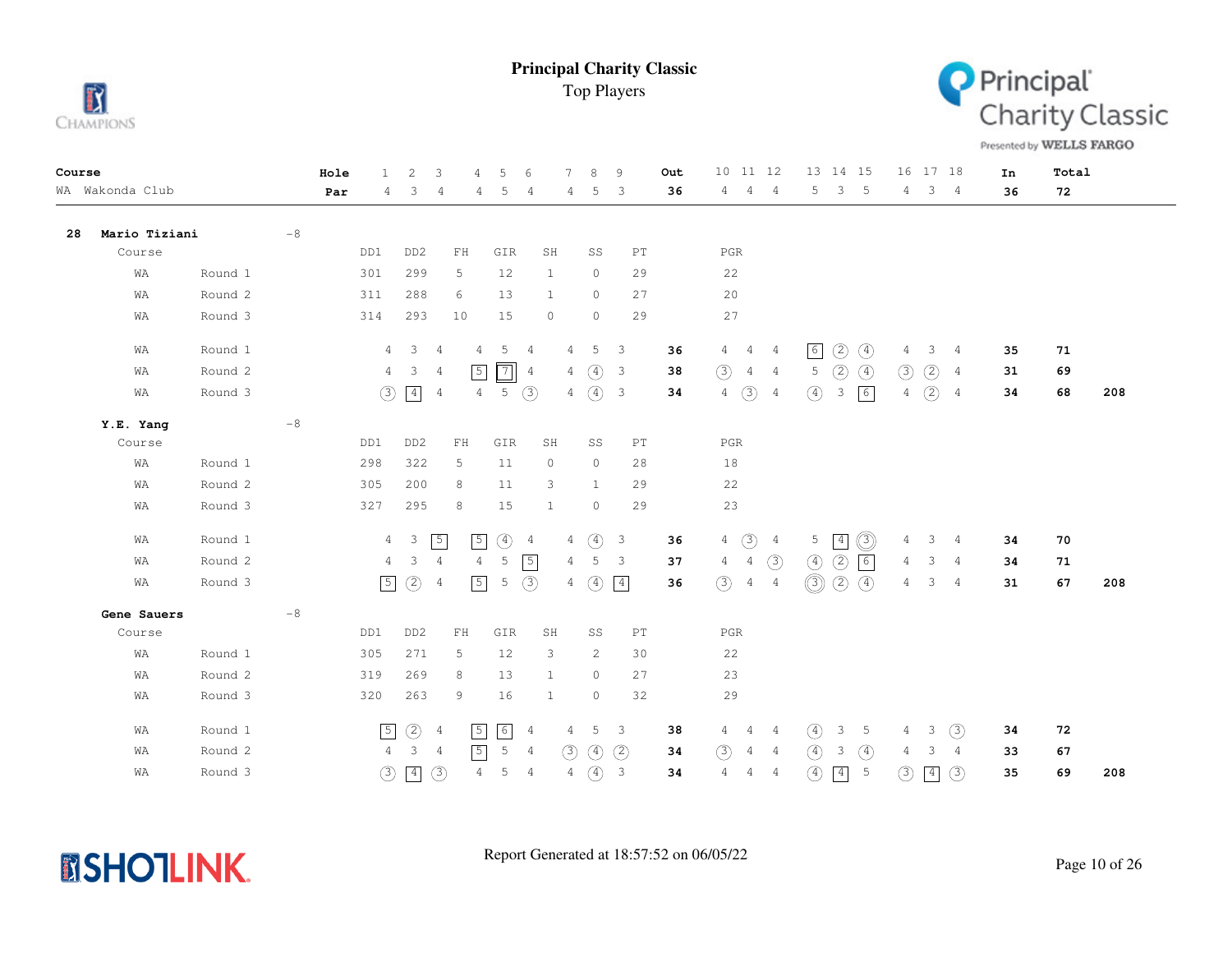



Presented by WELLS FARGO

| Course          | Hole | 2<br>3<br>$\mathbf{1}$                           | 5<br>$\overline{4}$             | $\sqrt{2}$                       | $\mathcal{R}$<br>9               | Out | 10 11 12                                          | 13 14 15                                       | 16 17 18                   | In | Total     |
|-----------------|------|--------------------------------------------------|---------------------------------|----------------------------------|----------------------------------|-----|---------------------------------------------------|------------------------------------------------|----------------------------|----|-----------|
| WA Wakonda Club | Par  | 4<br>3<br>4                                      | 5<br>4                          | 4<br>4                           | 5<br>3                           | 36  | $\overline{4}$<br>$\overline{4}$<br>4             | $\mathfrak{Z}$<br>5<br>$-5$                    | 3 <sup>7</sup><br>4<br>4   | 36 | 72        |
| John Huston     | $-8$ |                                                  |                                 |                                  |                                  |     |                                                   |                                                |                            |    |           |
| Course          | DD1  | DD <sub>2</sub>                                  | ${\rm FH}$<br>GIR               | SH                               | SS<br>$\mathop{\rm PT}\nolimits$ |     | $_{\rm PGR}$                                      |                                                |                            |    |           |
| WA<br>Round 1   | 313  | 303                                              | 13<br>5                         | $\circ$                          | $\circ$<br>28                    |     | 23                                                |                                                |                            |    |           |
| Round 2<br>WA   | 301  | 290                                              | 13<br>7                         | 2                                | 2<br>26                          |     | $2\sqrt{1}$                                       |                                                |                            |    |           |
| Round 3<br>WA   | 322  | 287                                              | 7<br>15                         | 1                                | $\circ$<br>31                    |     | 26                                                |                                                |                            |    |           |
| Round 1<br>WA   |      | $\mathbf{3}$<br>$\overline{4}$<br>$\overline{4}$ | $\circled{3}$<br>5              | $\overline{4}$<br>4              | $\circled{4}$<br>$\overline{3}$  | 34  | 4<br>$\overline{4}$<br>$\overline{4}$             | $\sqrt{5}$<br>5<br>4                           | 3<br>4<br>4                | 37 | 71        |
| Round 2<br>WA   |      | 3<br>$\overline{4}$<br>4                         | $\circled{4}$<br>$\overline{4}$ | (3)<br>$\frac{4}{3}$             | 5<br>$\overline{3}$              | 34  | (3)<br>4<br>$\overline{4}$                        | 5<br>5<br>3                                    | (2)<br>(3)<br>4            | 33 | 67        |
| Round 3<br>WA   |      | $\mathbf{3}$<br>$\overline{4}$<br>$\overline{4}$ | $4\quad(4)$                     | (3)<br>$\overline{4}$            | $\boxed{4}$<br>5                 | 35  | $\sqrt{5}$<br>$4\overline{4}$<br>4                | $\circled{4}$<br>5<br>3                        | (3)<br>3<br>$\overline{4}$ | 35 | 70<br>208 |
| Jeff Maggert    | $-8$ |                                                  |                                 |                                  |                                  |     |                                                   |                                                |                            |    |           |
| Course          | DD1  | DD <sub>2</sub>                                  | ${\rm FH}$<br>GIR               | SH                               | $\mathop{\rm PT}\nolimits$<br>SS |     | $_{\rm PGR}$                                      |                                                |                            |    |           |
| Round 1<br>WA   | 315  | 282                                              | 6<br>10                         | $\circ$                          | $\circ$<br>31                    |     | 19                                                |                                                |                            |    |           |
| Round 2<br>WA   | 301  | 272                                              | 13<br>7                         | $\circ$                          | $\circ$<br>30                    |     | 24                                                |                                                |                            |    |           |
| Round 3<br>WA   | 314  | 282                                              | 8<br>15                         | $\circledcirc$                   | $\circ$<br>28                    |     | 23                                                |                                                |                            |    |           |
| Round 1<br>WA   |      | $\sqrt{5}$<br>$\mathsf 3$<br>$\overline{4}$      | 6<br>4                          | $\circled{3}$<br>$\overline{4}$  | $\boxed{4}$<br>$\circled{4}$     | 37  | $\sqrt{5}$<br>$\overline{4}$<br>$\overline{4}$    | $\circled{4}$<br>3<br>5                        | 3<br>4<br>4                | 36 | 73        |
| Round 2<br>WA   |      | $\sqrt{5}$<br>$\overline{4}$<br>$\mathcal{E}$    | 5<br>$\overline{4}$             | $\overline{4}$<br>$\overline{4}$ | (4)<br>$\overline{\mathbf{3}}$   | 36  | $\circled{3}$<br>$\overline{4}$<br>$\overline{4}$ | $\circled{4}$<br>$\mathbf{3}$<br>5             | (3)<br>3<br>$\boxed{5}$    | 34 | 70        |
| Round 3<br>WA   |      | (3)<br>3<br>$\overline{4}$                       | $\circled{4}$<br>$\overline{4}$ | (3)<br>(3)                       | $\circledcirc$<br>(2)            | 29  | $\sqrt{5}$<br>(3)<br>$\overline{4}$               | $\circled{4}$<br>$\vert 4 \vert$<br>5          | $\sqrt{5}$<br>(3)<br>3     | 36 | 65<br>208 |
| Rod Pampling    | $-8$ |                                                  |                                 |                                  |                                  |     |                                                   |                                                |                            |    |           |
| Course          | DD1  | DD <sub>2</sub>                                  | ${\rm FH}$<br>GIR               | SH                               | SS<br>$\mathop{\rm PT}\nolimits$ |     | $_{\rm PGR}$                                      |                                                |                            |    |           |
| Round 1<br>WA   | 303  | 299                                              | 14<br>6                         | $\overline{4}$                   | 3<br>27                          |     | 22                                                |                                                |                            |    |           |
| Round 2<br>WA   | 315  | 281                                              | 15<br>7                         | 1                                | $\circ$<br>31                    |     | 26                                                |                                                |                            |    |           |
| Round 3<br>WA   | 298  | 283                                              | $\mathbf{1}$<br>11              | 2                                | 29<br>$\mathbf{1}$               |     | 19                                                |                                                |                            |    |           |
| Round 1<br>WA   |      | $\mathcal{E}$<br>4<br>4                          | (3)<br>$\circled{4}$            | $\sqrt{5}$<br>$\overline{4}$     | $\circled{4}$<br>$\mathbf{3}$    | 34  | 4<br>$\overline{4}$<br>4                          | $\circled{4}$<br>$\circled{4}$<br>3            | (3)<br>3<br>4              | 33 | 67        |
| Round 2<br>WA   |      | 3<br>4<br>$\overline{4}$                         | $\circled{4}$<br>$\overline{4}$ | (3)<br>$\overline{4}$            | 5<br>$\boxed{4}$                 | 35  | 4<br>4<br>$\overline{4}$                          | $\circled{4}$<br>(2)<br>5                      | $\sqrt{5}$<br>3<br>(3)     | 34 | 69        |
| Round 3<br>WA   |      | $\boxed{4}$<br>$\sqrt{5}$<br>$\boxed{5}$         | $\circled{4}$<br>$\overline{4}$ | $\circled{3}$<br>$\overline{4}$  | $\boxed{4}$<br>$\circled{4}$     | 37  | $\overline{4}$<br>$\overline{4}$<br>4             | $\circled{4}$<br>$\mathfrak{Z}$<br>$\mathsf S$ | 3<br>4<br>$\overline{4}$   | 35 | 72<br>208 |

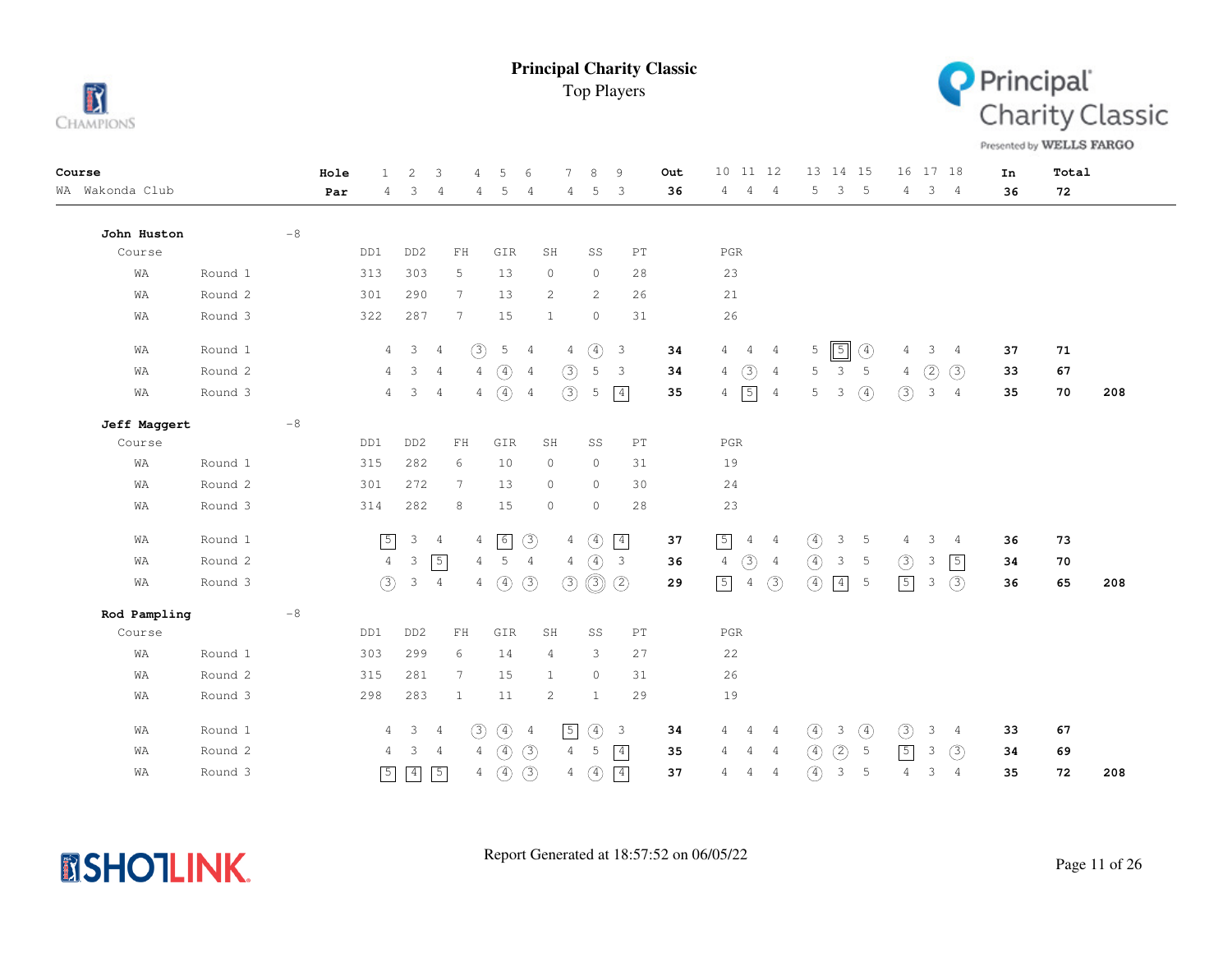



Presented by WELLS FARGO

| Course |                 |         |        | Hole | $\mathbf{1}$   | $\overline{c}$                  | 3               | .5<br>$\overline{4}$            | 6              |                | 8             | 9                          | Out | 10 11 12                         |                |                | 13 14 15                       | 16 17 18           |                | In | Total |     |
|--------|-----------------|---------|--------|------|----------------|---------------------------------|-----------------|---------------------------------|----------------|----------------|---------------|----------------------------|-----|----------------------------------|----------------|----------------|--------------------------------|--------------------|----------------|----|-------|-----|
|        | WA Wakonda Club |         |        | Par  | 4              | 3                               | $\overline{4}$  | 5<br>4                          | 4              | 4              | 5             | 3                          | 36  | $\overline{4}$<br>4              | $\overline{4}$ | 5              | 3<br>$5^{\circ}$               | $4 -$              | 3 <sub>4</sub> | 36 | 72    |     |
|        | Matt Gogel      |         | $-\,8$ |      |                |                                 |                 |                                 |                |                |               |                            |     |                                  |                |                |                                |                    |                |    |       |     |
|        | Course          |         |        |      | DD1            | DD <sub>2</sub>                 | ${\rm FH}$      | GIR                             |                | SH             | SS            | $\mathop{\rm PT}\nolimits$ |     | $_{\rm PGR}$                     |                |                |                                |                    |                |    |       |     |
|        | WA              | Round 1 |        |      | 296            | 293                             | $7\phantom{.0}$ | 11                              |                | $\circ$        | $\circ$       | 25                         |     | 16                               |                |                |                                |                    |                |    |       |     |
|        | WΑ              | Round 2 |        |      | 300            | 274                             | 8               | 15                              |                | $\circ$        | $\circ$       | 30                         |     | 27                               |                |                |                                |                    |                |    |       |     |
|        | WΑ              | Round 3 |        |      | 297            | 275                             | 8               | 14                              |                | $\overline{c}$ | $\mathbf{1}$  | 32                         |     | 23                               |                |                |                                |                    |                |    |       |     |
|        | WA              | Round 1 |        |      | $\overline{4}$ | $\mathbf{3}$<br>$\overline{4}$  |                 | $\circled{4}$<br>$\overline{4}$ | $\sqrt{5}$     | 4              | $\circled{4}$ | $\boxed{4}$                | 36  | $\circled{3}$<br>$\overline{4}$  | (3)            | $\circled{4}$  | 3<br>5                         | 3<br>$4 -$         | (3)            | 32 | 68    |     |
|        | WA              | Round 2 |        |      | 4              | 3                               | (3)             | $4\quad)$                       | $\overline{4}$ | $\overline{4}$ | 5             | $\mathbf{3}$               | 34  | (3)<br>4                         | $\overline{4}$ | $\circled{4}$  | 3<br>5                         | 3<br>4             | $\overline{4}$ | 34 | 68    |     |
|        | WA              | Round 3 |        |      | $\sqrt{5}$     | 3<br>$\overline{4}$             |                 | $4\quad(4)$                     | $\boxed{6}$    | 4              | 5             | $\boxed{4}$                | 39  | $\odot$<br>$\overline{4}$        | (3)            | $\circled{4}$  | $\boxed{4}$<br>$\circled{4}$   | 3<br>4             | $\overline{4}$ | 33 | 72    | 208 |
| 35     | Corey Pavin     |         | $-7$   |      |                |                                 |                 |                                 |                |                |               |                            |     |                                  |                |                |                                |                    |                |    |       |     |
|        | Course          |         |        |      | DD1            | DD <sub>2</sub>                 | $\rm FH$        | GIR                             |                | SH             | SS            | PT                         |     | $_{\rm PGR}$                     |                |                |                                |                    |                |    |       |     |
|        | WA              | Round 1 |        |      | 312            | 257                             | 8               | 12                              |                | $\circ$        | $\circ$       | 27                         |     | 20                               |                |                |                                |                    |                |    |       |     |
|        | WA              | Round 2 |        |      | 285            | 272                             | 8               | 15                              |                | $\circ$        | $\circ$       | 32                         |     | 29                               |                |                |                                |                    |                |    |       |     |
|        | WA              | Round 3 |        |      | 290            | 256                             | 9               | 11                              |                | 5              | 5             | 26                         |     | 19                               |                |                |                                |                    |                |    |       |     |
|        | WA              | Round 1 |        |      | $\sqrt{5}$     | $\mathcal{E}$<br>$\overline{4}$ |                 | 5<br>$\overline{4}$             | $\overline{4}$ | $\circled{3}$  | $\circled{4}$ | $\overline{\mathbf{3}}$    | 35  | $\overline{4}$<br>$\overline{4}$ | $\overline{4}$ | $\circled{4}$  | $\boxed{4}$<br>$\circled{4}$   | 3<br>4             | $\overline{4}$ | 35 | 70    |     |
|        | WA              | Round 2 |        |      | $\overline{4}$ | 3                               | $\overline{4}$  | 4<br>5                          | 4              | (3)            | $\mathbb S$   | 3                          | 35  | $\overline{4}$<br>$\overline{4}$ | $\sqrt{5}$     | $\circledcirc$ | $\mathsf 3$<br>5               | 3<br>4             | 4              | 35 | 70    |     |
|        | WA              | Round 3 |        |      | $\overline{4}$ | $\boxed{4}$                     | 4               | $\circled{4}$<br>$\overline{4}$ | $\overline{4}$ | $\overline{4}$ | 5             | 3                          | 36  | $\overline{4}$<br>$\overline{4}$ | (3)            | 5              | $\circled{4}$<br>3             | 3<br>4             | (3)            | 33 | 69    | 209 |
|        | Billy Mayfair   |         | $-7$   |      |                |                                 |                 |                                 |                |                |               |                            |     |                                  |                |                |                                |                    |                |    |       |     |
|        | Course          |         |        |      | DD1            | DD <sub>2</sub>                 | $\mathbf{FH}$   | GIR                             |                | SH             | SS            | PT                         |     | $_{\rm PGR}$                     |                |                |                                |                    |                |    |       |     |
|        | WA              | Round 1 |        |      | 299            | 290                             | 8               | 12                              |                | 5              | $\mathbf{1}$  | 33                         |     | 22                               |                |                |                                |                    |                |    |       |     |
|        | WA              | Round 2 |        |      | 288            | 273                             | 8               | 14                              |                | 3              | 3             | 26                         |     | $2\sqrt{1}$                      |                |                |                                |                    |                |    |       |     |
|        | WA              | Round 3 |        |      | 320            | 277                             | 4               | 13                              |                | 2              | 2             | 29                         |     | 24                               |                |                |                                |                    |                |    |       |     |
|        | WA              | Round 1 |        |      | 4              | $\boxed{4}$                     | $\overline{4}$  | $\circled{4}$<br>$\sqrt{5}$     | $\overline{4}$ | $\boxed{6}$    | 5             | 3                          | 39  | $\circled{3}$<br>$\boxed{5}$     | $\frac{4}{3}$  | $\circled{4}$  | $\boxed{4}$<br>$\overline{5}$  | (3)<br>3           | 4              | 35 | 74    |     |
|        | WA              | Round 2 |        |      | 4              | (2)                             | $\circled{3}$   | (3)<br>$\circled{4}$            | $\sqrt{5}$     | $\overline{4}$ | 5             | 3                          | 33  | $\circled{3}$<br>$\overline{4}$  | $\overline{4}$ | $\circled{4}$  | $\boxed{4}$<br>$\circled{4}$   | $\circled{2}$<br>4 | 4              | 33 | 66    |     |
|        | WΑ              | Round 3 |        |      | 4              | 3<br>$\frac{4}{3}$              |                 | $\circled{4}$<br>4              | $\sqrt{5}$     | $\circled{3}$  | $\circled{4}$ | $\mathbf{3}$               | 34  | $\boxed{5}$<br>$\sqrt{4}$        | (3)            | $\circled{4}$  | $\circled{4}$<br>$\mathcal{E}$ | 3<br>4             | $\sqrt{5}$     | 35 | 69    | 209 |

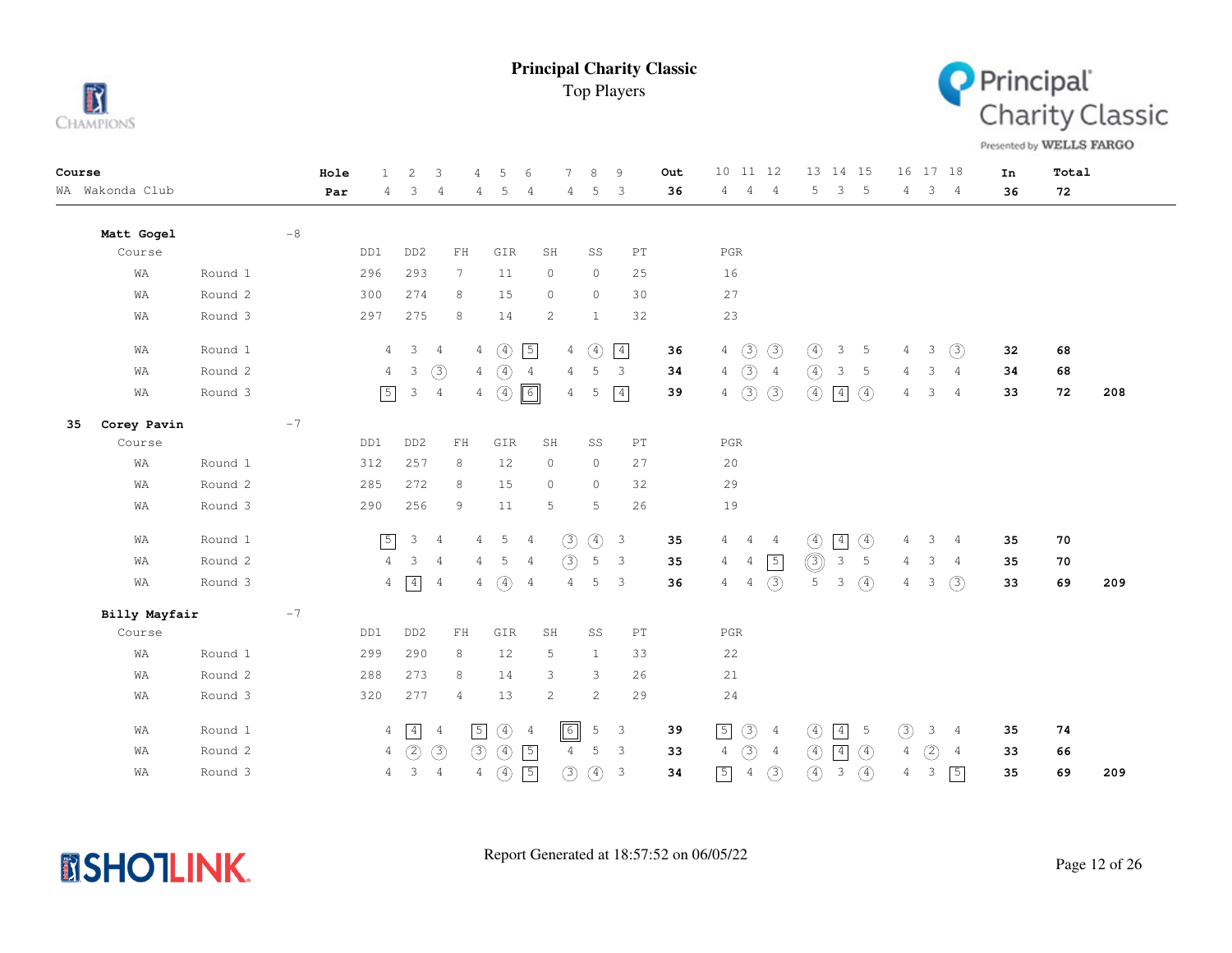



Presented by WELLS FARGO

| Course               |         |      | Hole | $\mathbf{1}$   | 2               | 3              | 4                  | 5<br>6                          | 7                     | $\beta$                         | 9                          | Out | 11 12<br>10 <sup>°</sup>        |                | 13 14 15                                   |                  |                | 16 17 18      |                | In | Total |     |
|----------------------|---------|------|------|----------------|-----------------|----------------|--------------------|---------------------------------|-----------------------|---------------------------------|----------------------------|-----|---------------------------------|----------------|--------------------------------------------|------------------|----------------|---------------|----------------|----|-------|-----|
| WA Wakonda Club      |         |      | Par  | 4              | 3               | 4              | 4                  | 5<br>$\overline{4}$             | 4                     | 5                               | 3                          | 36  | 4<br>$\overline{4}$             | $\overline{4}$ | 5                                          | 3<br>5           | $4 -$          | 3             | $\overline{4}$ | 36 | 72    |     |
| Alex Cejka           |         | $-7$ |      |                |                 |                |                    |                                 |                       |                                 |                            |     |                                 |                |                                            |                  |                |               |                |    |       |     |
| Course               |         |      |      | DD1            | DD <sub>2</sub> | ${\rm FH}$     |                    | GIR                             | SH                    | SS                              | $\mathop{\rm PT}\nolimits$ |     | $_{\rm PGR}$                    |                |                                            |                  |                |               |                |    |       |     |
| WA                   | Round 1 |      |      | 313            | 286             | 8              |                    | 15                              | 2                     | $\circ$                         | 29                         |     | 25                              |                |                                            |                  |                |               |                |    |       |     |
| WA                   | Round 2 |      |      | 318            | 284             | 9              |                    | 12                              | $\mathbf{2}$          | $\mathbf{1}$                    | 30                         |     | $2\sqrt{1}$                     |                |                                            |                  |                |               |                |    |       |     |
| WA                   | Round 3 |      |      | 280            | 270             | 2              |                    | 12                              | $\mathbf{1}$          | $\circ$                         | 27                         |     | 20                              |                |                                            |                  |                |               |                |    |       |     |
| WA                   | Round 1 |      |      | $\overline{4}$ | (2)             | $\overline{4}$ | $\circled{4}$<br>4 | $\sqrt{5}$                      | 4                     | 5                               | (2)                        | 34  | 4<br>$\overline{4}$             | $\circled{3}$  | $\circled{4}$<br>3                         | ④                | 4              | 3             | $\overline{4}$ | 33 | 67    |     |
| WA                   | Round 2 |      |      | $\overline{4}$ | $\mathcal{S}$   | $\overline{4}$ | $4\quad(4)$        | 5                               |                       | $\overline{4}$<br>$\circled{4}$ | $\overline{\mathbf{3}}$    | 35  | 4<br>4                          | 4              | $\circled{4}$<br>$\boxed{4}$               | 5                | $\sqrt{5}$     | 3             | 4              | 37 | 72    |     |
| WA                   | Round 3 |      |      | 4              | $\boxed{4}$     | $\sqrt{5}$     | 4                  | $\circledS$<br>(3)              | $\overline{4}$        | 5                               | $\overline{3}$             | 35  | 4<br>4                          | (3)            | $\boxed{4}$<br>5                           | $\left(4\right)$ | $\overline{4}$ | 3             | 4              | 35 | 70    | 209 |
| Miguel Angel Jiménez |         | $-7$ |      |                |                 |                |                    |                                 |                       |                                 |                            |     |                                 |                |                                            |                  |                |               |                |    |       |     |
| Course               |         |      |      | DD1            | DD <sub>2</sub> | $\mathbf{FH}$  |                    | GIR                             | SH                    | SS                              | PT                         |     | $_{\rm PGR}$                    |                |                                            |                  |                |               |                |    |       |     |
| WA                   | Round 1 |      |      | 301            | 290             | 9              |                    | 10                              | 4                     | 3                               | 28                         |     | 18                              |                |                                            |                  |                |               |                |    |       |     |
| WA                   | Round 2 |      |      | 310            | 265             | $7^{\circ}$    |                    | 13                              | $\mathbf{1}$          | $\circ$                         | 31                         |     | 25                              |                |                                            |                  |                |               |                |    |       |     |
| WA                   | Round 3 |      |      | 324            | 296             | 9              |                    | 11                              | 2                     | 2                               | 26                         |     | 18                              |                |                                            |                  |                |               |                |    |       |     |
| WA                   | Round 1 |      |      | 4              | 3 <sup>7</sup>  | $\overline{4}$ | 4                  | $\circled{4}$<br>$\overline{4}$ | $\circled{3}$         | $\circled{4}$                   | $\overline{\mathbf{3}}$    | 33  | $\sqrt{5}$<br>$\overline{4}$    | $\overline{4}$ | $\circled{4}$<br>3                         | $\overline{5}$   | $\sqrt{5}$     | 3             | $\overline{4}$ | 37 | 70    |     |
| WA                   | Round 2 |      |      | $\overline{4}$ | 3               | $\overline{4}$ | 4                  | $\circled{4}$<br>$\overline{4}$ | (3)                   | 5                               | 3                          | 34  | 4<br>4                          | 4              | $\boxed{4}$<br>5                           | 5                | $\sqrt{5}$     | $\mathbf{3}$  | (3)            | 37 | 71    |     |
| WA                   | Round 3 |      |      | $\boxed{5}$    | 3               | $\overline{4}$ | 4                  | $\circled{4}$<br>$\overline{4}$ | $\overline{4}$        | 5                               | 3                          | 36  | 4<br>4                          | $\overline{4}$ | $\circled{4}$<br>$\ensuremath{\mathsf{3}}$ | $\circled{4}$    | (3)            | 3             | (3)            | 32 | 68    | 209 |
| Esteban Toledo       |         | $-7$ |      |                |                 |                |                    |                                 |                       |                                 |                            |     |                                 |                |                                            |                  |                |               |                |    |       |     |
| Course               |         |      |      | DD1            | DD <sub>2</sub> | ${\rm FH}$     |                    | GIR                             | SH                    | SS                              | $\mathop{\rm PT}\nolimits$ |     | $_{\rm PGR}$                    |                |                                            |                  |                |               |                |    |       |     |
| WA                   | Round 1 |      |      | 318            | 225             | 9              |                    | 12                              | 1                     | 0                               | 31                         |     | 23                              |                |                                            |                  |                |               |                |    |       |     |
| WA                   | Round 2 |      |      | 297            | 265             | 10             |                    | 14                              | $\mathbf{2}^{\prime}$ | $\circ$                         | 29                         |     | 23                              |                |                                            |                  |                |               |                |    |       |     |
| WA                   | Round 3 |      |      | 309            | 239             | 10             |                    | 15                              | $\mathbf{1}$          | $\mathbf{1}$                    | 28                         |     | 24                              |                |                                            |                  |                |               |                |    |       |     |
| WA                   | Round 1 |      |      | 4              | 3 <sup>7</sup>  | $\overline{4}$ | 6<br>4             | $\sqrt{5}$                      | $\circled{3}$         | 5                               | $\overline{\mathbf{3}}$    | 37  | 4<br>4                          | $\circled{3}$  | $\boxed{4}$<br>5                           | 5                | 4              | 3             | 4              | 36 | 73    |     |
| WA                   | Round 2 |      |      | 4              | 3               | 4              | 4                  | 5<br>$\overline{4}$             | (3)                   | 5                               | $\overline{\mathbf{3}}$    | 35  | $\sqrt{5}$<br>4                 | $\sqrt{5}$     | (2)<br>$\circled{4}$                       | 5                | 4              | (2)           | (3)            | 34 | 69    |     |
| WA                   | Round 3 |      |      | 4              | $\boxed{4}$     | $\overline{4}$ | 4                  | (3)<br>$\circled{4}$            | $\overline{4}$        | 5                               | 3                          | 35  | $\circled{3}$<br>$\overline{4}$ | $\overline{4}$ | $\circled{4}$<br>$\mathfrak{Z}$            | $\mathsf S$      | $\circled{3}$  | $\circled{2}$ | $\overline{4}$ | 32 | 67    | 209 |

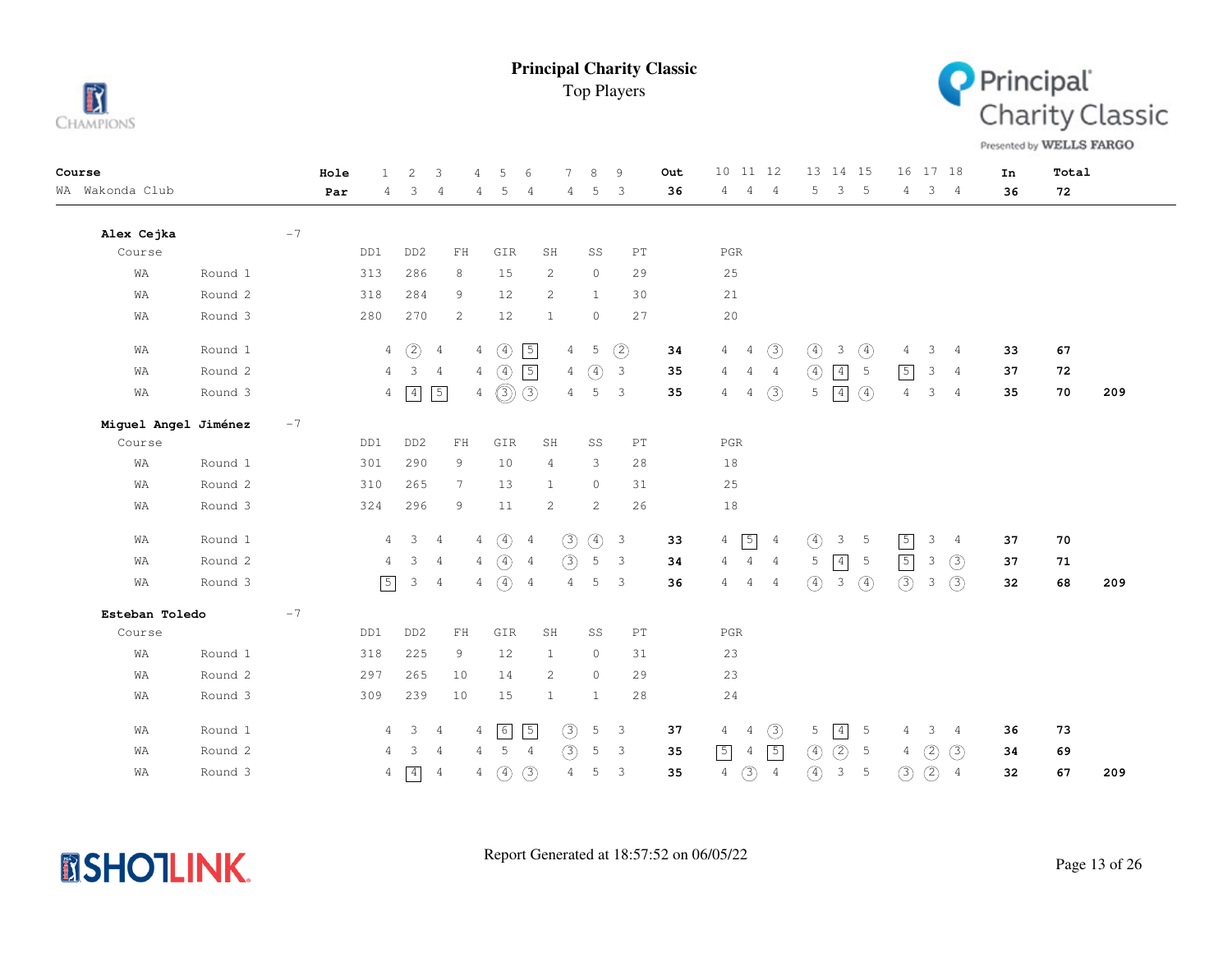



Presented by WELLS FARGO

| Course |                     |         |      | Hole | $\mathbf{1}$   | $\overline{c}$          | 3                          | 5<br>$\overline{4}$              | 6              | 7                     | 8              | 9                          | Out | 10 11 12                                          | 13 14 15                                         | 16 17 18                             | In | Total |     |
|--------|---------------------|---------|------|------|----------------|-------------------------|----------------------------|----------------------------------|----------------|-----------------------|----------------|----------------------------|-----|---------------------------------------------------|--------------------------------------------------|--------------------------------------|----|-------|-----|
|        | WA Wakonda Club     |         |      | Par  | 4              | 3                       | $\overline{4}$             | 5<br>4                           | 4              | 4                     | 5              | 3                          | 36  | $\overline{4}$<br>$\overline{4}$<br>4             | 3<br>- 5<br>5                                    | $3 \quad 4$<br>4                     | 36 | 72    |     |
|        | Jim Furyk           |         | $-7$ |      |                |                         |                            |                                  |                |                       |                |                            |     |                                                   |                                                  |                                      |    |       |     |
|        | Course              |         |      |      | DD1            | DD <sub>2</sub>         | $\mathbf{FH}$              | GIR                              |                | SH                    | SS             | $\mathop{\rm PT}\nolimits$ |     | $_{\rm PGR}$                                      |                                                  |                                      |    |       |     |
|        | WA                  | Round 1 |      |      | 282            | 255                     | $7\phantom{.0}$            | 13                               |                | $\mathbf{1}$          | $\circ$        | 29                         |     | 24                                                |                                                  |                                      |    |       |     |
|        | WA                  | Round 2 |      |      | 278            | 250                     | $\overline{4}$             | 14                               |                | $\circ$               | $\circ$        | 26                         |     | 22                                                |                                                  |                                      |    |       |     |
|        | WA                  | Round 3 |      |      | 298            | 225                     | 8                          | 11                               |                | $\mathbf{1}$          | $\mathbf{1}$   | 28                         |     | 18                                                |                                                  |                                      |    |       |     |
|        | WA                  | Round 1 |      |      | (3)            | $\mathcal{S}$           | $\sqrt{5}$                 | $\circled{4}$<br>$\overline{4}$  | (3)            | (3)                   | 5 <sub>5</sub> | $\overline{\mathbf{3}}$    | 33  | $\sqrt{5}$<br>$\overline{4}$<br>4                 | $\circled{4}$<br>3 <sub>5</sub>                  | $\boxed{6}$<br>3<br>$\overline{4}$   | 38 | 71    |     |
|        | WA                  | Round 2 |      |      | $\overline{4}$ | 3                       | $\sqrt{5}$                 | 5<br>$\overline{4}$              | $\overline{4}$ | $\overline{4}$        | $\circled{4}$  | $\boxed{4}$                | 37  | $\circled{3}$<br>$\circled{3}$<br>(3)             | 5<br>(2)<br>5                                    | (3)<br>$\mathbf{3}$<br>$\circled{3}$ | 30 | 67    |     |
|        | WA                  | Round 3 |      |      | $\overline{4}$ | $\mathbf{3}$            | $\overline{4}$             | $\circled{4}$<br>(3)             | $\overline{4}$ | 4                     | 5              | 3                          | 34  | $\sqrt{5}$<br>$\sqrt{5}$<br>$\overline{4}$        | $\circled{4}$<br>$\boxed{4}$<br>5                | (3)<br>$\overline{4}$<br>3           | 37 | 71    | 209 |
|        | Tom Pernice Jr.     |         | $-7$ |      |                |                         |                            |                                  |                |                       |                |                            |     |                                                   |                                                  |                                      |    |       |     |
|        | Course              |         |      |      | DD1            | DD <sub>2</sub>         | $\mathop{\rm FH}\nolimits$ | GIR                              |                | SH                    | SS             | $\mathop{\rm PT}\nolimits$ |     | $_{\rm PGR}$                                      |                                                  |                                      |    |       |     |
|        | WA                  | Round 1 |      |      | 296            | 282                     | 4                          | 13                               |                | 0                     | $\circ$        | 27                         |     | 21                                                |                                                  |                                      |    |       |     |
|        | WA                  | Round 2 |      |      | 309            | 303                     | 6                          | 12                               |                | 3                     | $\mathbf{1}$   | 26                         |     | 20                                                |                                                  |                                      |    |       |     |
|        | WA                  | Round 3 |      |      | 324            | 286                     | 9                          | 12                               |                | $\mathbf{2}^{\prime}$ | 2              | 30                         |     | 21                                                |                                                  |                                      |    |       |     |
|        | WA                  | Round 1 |      |      | $\overline{4}$ | $\overline{\mathbf{3}}$ | $\sqrt{5}$                 | $\circledcirc$<br>$\overline{4}$ | $\circled{3}$  | $\overline{4}$        | 6              | $\overline{\mathbf{3}}$    | 35  | $\circled{3}$<br>$\circled{3}$<br>$\overline{4}$  | $\sqrt{6}$<br>5<br>$\mathcal{E}$                 | $\circled{2}$<br>$\circled{3}$<br>4  | 33 | 68    |     |
|        | WA                  | Round 2 |      |      | $\sqrt{5}$     | 3                       | $\overline{4}$             | $\circled{4}$<br>(3)             | $\overline{4}$ | $\sqrt{5}$            | $\circled{4}$  | (2)                        | 34  | $\circled{3}$<br>$\overline{4}$<br>$\overline{4}$ | $\circled{4}$<br>$\sqrt{6}$<br>3                 | (3)<br>$\boxed{4}$<br>4              | 35 | 69    |     |
|        | WA                  | Round 3 |      |      | $\overline{4}$ | 3                       | $\boxed{5}$                | $\sqrt{5}$<br>$\circled{4}$      | (3)            | $\overline{4}$        | 5              | $\vert 4 \vert$            | 37  | $\overline{4}$<br>4<br>$\overline{4}$             | 5<br>$\boxed{4}$<br>$\circ$                      | 3<br>(3)<br>$\overline{4}$           | 35 | 72    | 209 |
| 42     | José María Olazábal |         | $-6$ |      |                |                         |                            |                                  |                |                       |                |                            |     |                                                   |                                                  |                                      |    |       |     |
|        | Course              |         |      |      | DD1            | DD <sub>2</sub>         | ${\rm FH}$                 | GIR                              |                | SH                    | SS             | $\mathop{\rm PT}\nolimits$ |     | $_{\rm PGR}$                                      |                                                  |                                      |    |       |     |
|        | WA                  | Round 1 |      |      | 229            | 270                     | 8                          | 10                               |                | 1                     | $\mathbf{1}$   | 26                         |     | 15                                                |                                                  |                                      |    |       |     |
|        | WA                  | Round 2 |      |      | 262            | 255                     | 7                          | 12                               |                | 2                     | 2              | 29                         |     | 22                                                |                                                  |                                      |    |       |     |
|        | WA                  | Round 3 |      |      | 279            | 264                     | 5                          | 12                               |                | $\mathbf{1}$          | 1              | 27                         |     | 20                                                |                                                  |                                      |    |       |     |
|        | WA                  | Round 1 |      |      | 4              | $\overline{\mathbf{3}}$ | $\boxed{5}$                | $5\overline{)}$<br>$4 -$         | $\overline{4}$ | (3)                   | $\circled{4}$  | $\boxed{4}$                | 36  | $\circled{3}$<br>$\circled{3}$<br>$\sqrt{5}$      | $\circled{4}$<br>$\circled{4}$<br>3              | 3<br>4<br>4                          | 33 | 69    |     |
|        | WA                  | Round 2 |      |      | 4              | 3                       | $\overline{4}$             | $\sqrt{6}$<br>4                  | 4              | 4                     | 5              | $\overline{\mathbf{3}}$    | 37  | (3)<br>$\overline{4}$<br>$4\overline{4}$          | $\circled{4}$<br>5<br>4                          | (3)<br>3<br>$\overline{4}$           | 34 | 71    |     |
|        | WA                  | Round 3 |      |      | $\sqrt{5}$     | $\boxed{4}$             | $\overline{4}$             | 5<br>$\overline{4}$              | $\overline{4}$ | 4                     | 5              | (2)                        | 37  | $\sqrt{5}$<br>4<br>$\overline{4}$                 | $\circled{4}$<br>$\circled{4}$<br>$\mathfrak{Z}$ | (3)<br>(3)<br>3                      | 33 | 70    | 210 |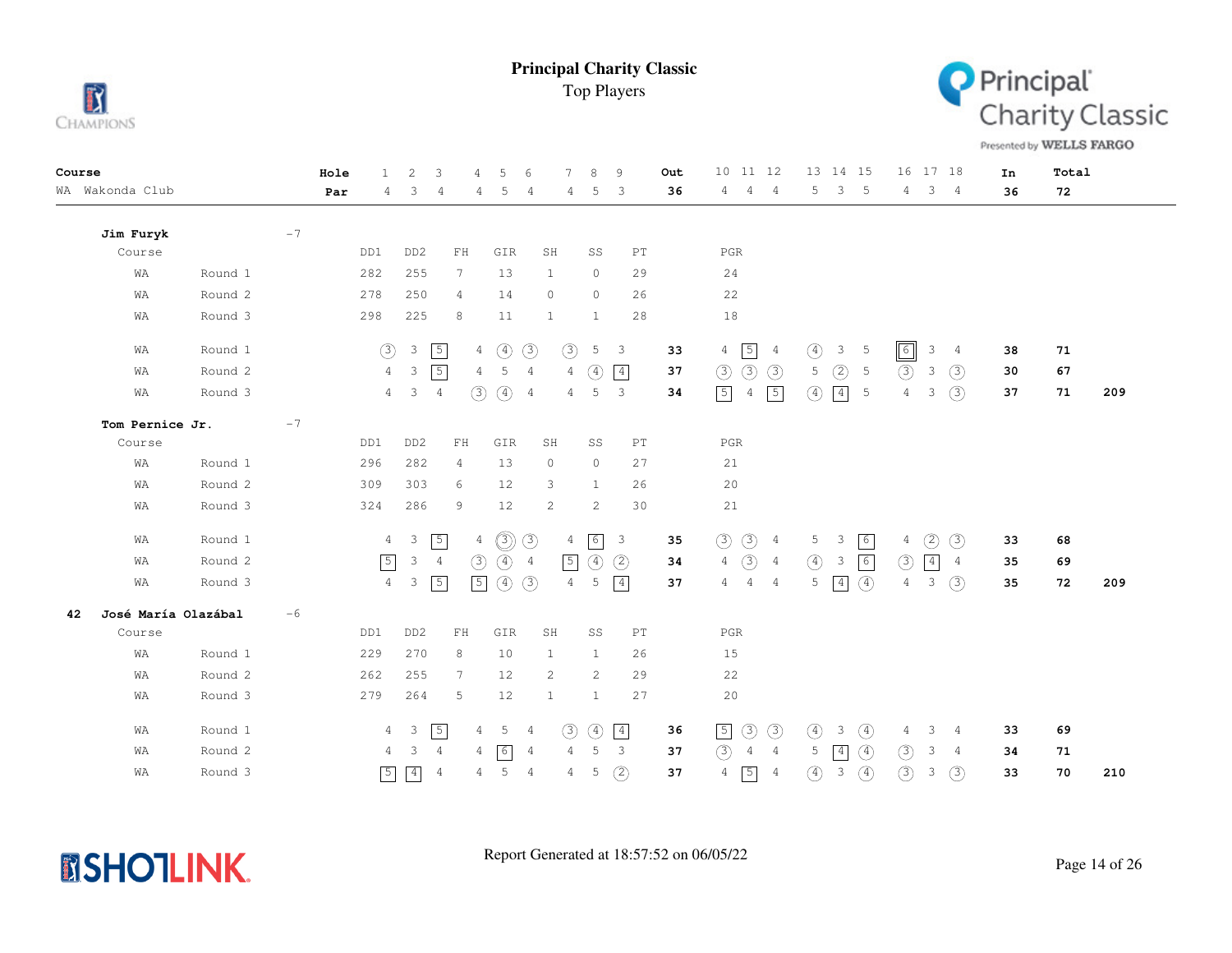



Presented by WELLS FARGO

| Course |                 |         |      | Hole | $\mathbf{1}$   | $\overline{c}$            | 3              | $\overline{4}$ | 5               | 6              | 7              | 8             | 9                          | Out | 10 11 12                         |                |                | 13 14 15       |               |                | 16 17 18    |                | In | Total |     |
|--------|-----------------|---------|------|------|----------------|---------------------------|----------------|----------------|-----------------|----------------|----------------|---------------|----------------------------|-----|----------------------------------|----------------|----------------|----------------|---------------|----------------|-------------|----------------|----|-------|-----|
|        | WA Wakonda Club |         |      | Par  | 4              | 3                         | 4              | 4              | 5               | 4              | 4              | 5             | 3                          | 36  | $4\overline{ }$<br>$4 -$         | $\overline{4}$ | 5              | $\mathcal{S}$  | $-5$          | 4              | $3 \quad 4$ |                | 36 | 72    |     |
|        | Joe Durant      |         | $-6$ |      |                |                           |                |                |                 |                |                |               |                            |     |                                  |                |                |                |               |                |             |                |    |       |     |
|        | Course          |         |      |      | DD1            | DD <sub>2</sub>           | $\mathbf{FH}$  |                | GIR             | SH             |                | SS            | $\mathop{\rm PT}\nolimits$ |     | $_{\rm PGR}$                     |                |                |                |               |                |             |                |    |       |     |
|        | WA              | Round 1 |      |      | 303            | 274                       | 8              |                | 14              | $\circ$        |                | $\circ$       | 31                         |     | 25                               |                |                |                |               |                |             |                |    |       |     |
|        | WA              | Round 2 |      |      | 301            | 275                       | 7              |                | 12              | 1              |                | 1             | 28                         |     | 21                               |                |                |                |               |                |             |                |    |       |     |
|        | WA              | Round 3 |      |      | 320            | 257                       | 11             |                | 14              | 3              |                | 2             | 28                         |     | 22                               |                |                |                |               |                |             |                |    |       |     |
|        | WA              | Round 1 |      |      | $\sqrt{5}$     | 3                         | $\overline{4}$ | $\overline{4}$ | $\circled{4}$   | $\overline{4}$ | $\overline{4}$ | $\circ$       | $\boxed{4}$                | 36  | 4<br>$\overline{4}$              | -4             | $\circled{4}$  | 3              | - 5           | $\sqrt{5}$     | 3           | $\frac{4}{3}$  | 36 | 72    |     |
|        | WA              | Round 2 |      |      | $\circled{3}$  | $\mathbf{3}$              | $\overline{4}$ | $\sqrt{5}$     | $\circled{4}$   | $\overline{4}$ | 4              | 5             | 3                          | 35  | $\overline{4}$<br>4              | $\overline{4}$ | $\circled{4}$  | 3              | -5            | 4              | 3           | $\overline{4}$ | 35 | 70    |     |
|        | WA              | Round 3 |      |      | $\sqrt{5}$     | 3                         | $\overline{4}$ | $\overline{4}$ | 5               | $\overline{4}$ | (3)            | $\circled{4}$ | $\boxed{4}$                | 36  | $\overline{4}$<br>$\overline{4}$ | (3)            | $\circled{4}$  | $\boxed{4}$    | $\circled{4}$ | $\overline{4}$ | (2)         | (3)            | 32 | 68    | 210 |
|        | Cameron Beckman |         | $-6$ |      |                |                           |                |                |                 |                |                |               |                            |     |                                  |                |                |                |               |                |             |                |    |       |     |
|        | Course          |         |      |      | DD1            | DD <sub>2</sub>           | $\mathbf{FH}$  |                | GIR             | SH             |                | SS            | $\mathop{\rm PT}\nolimits$ |     | $_{\rm PGR}$                     |                |                |                |               |                |             |                |    |       |     |
|        | WA              | Round 1 |      |      | 326            | 235                       | 8              |                | 15              | $\circ$        |                | $\circ$       | 30                         |     | 26                               |                |                |                |               |                |             |                |    |       |     |
|        | WA              | Round 2 |      |      | 336            | 285                       | 7              |                | 14              | $\mathbf{1}$   |                | $\circ$       | 34                         |     | 30                               |                |                |                |               |                |             |                |    |       |     |
|        | WA              | Round 3 |      |      | 311            | 273                       | 9              |                | 14              | $\mathbf{1}$   |                | $\mathbf{1}$  | 28                         |     | 24                               |                |                |                |               |                |             |                |    |       |     |
|        | WA              | Round 1 |      |      | $\boxed{5}$    | $\ensuremath{\mathsf{3}}$ | $\circled{3}$  | $\overline{4}$ | $5\phantom{.0}$ | (3)            | 4              | $\circled{4}$ | $\overline{\mathbf{3}}$    | 34  | $\overline{4}$<br>$\overline{4}$ | $\circled{3}$  | 5 <sup>5</sup> | 3 <sub>5</sub> |               | 4              | (2)         | $\overline{4}$ | 34 | 68    |     |
|        | WA              | Round 2 |      |      | (3)            | $\mathcal{E}$             | $\overline{4}$ | $\overline{4}$ | 5               | $\sqrt{5}$     | $\sqrt{5}$     | 5             | $\overline{\mathbf{3}}$    | 37  | 5 <br>$\overline{4}$             | $\overline{4}$ | 5              | 3              | - 5           | 4              | 3           | $\overline{4}$ | 37 | 74    |     |
|        | WA              | Round 3 |      |      | $\overline{4}$ | $3 \quad 4$               |                | $\overline{4}$ | $\circled{4}$   | (3)            | $\overline{4}$ | 5             | $\overline{3}$             | 34  | $\overline{4}$<br>$\overline{4}$ | $\overline{4}$ | (4)            | 3              | $\circled{4}$ | 4              | 3           | $\frac{4}{3}$  | 34 | 68    | 210 |
| 45     | Tom Lehman      |         | $-5$ |      |                |                           |                |                |                 |                |                |               |                            |     |                                  |                |                |                |               |                |             |                |    |       |     |
|        | Course          |         |      |      | DD1            | DD <sub>2</sub>           | $\mathbf{FH}$  |                | GIR             | SH             |                | SS            | $\mathop{\rm PT}\nolimits$ |     | $_{\rm PGR}$                     |                |                |                |               |                |             |                |    |       |     |
|        | WA              | Round 1 |      |      | 269            | 285                       | 8              |                | 14              | 1              |                | 1             | 28                         |     | 24                               |                |                |                |               |                |             |                |    |       |     |
|        | WA              | Round 2 |      |      | 277            | 264                       | 5              |                | 10              | 3              |                | 2             | 27                         |     | 18                               |                |                |                |               |                |             |                |    |       |     |
|        | WA              | Round 3 |      |      | 306            | 251                       | 8              |                | 16              | $\circ$        |                | $\circ$       | 33                         |     | 29                               |                |                |                |               |                |             |                |    |       |     |
|        | WA              | Round 1 |      |      | 4              | $\overline{\mathbf{3}}$   | - 4            | 4              | 5               | 4              | 4              | $\circled{4}$ | (2)                        | 34  | (3)<br>4                         | 4              | 5              | $\mathcal{E}$  | $\circled{4}$ | 4              | 3           | $\frac{4}{3}$  | 34 | 68    |     |
|        | WA              | Round 2 |      |      | 4              | $\vert 4 \vert$           | 4              | 4              | 5               | $\sqrt{5}$     | $\overline{4}$ | 5             | $\overline{3}$             | 38  | $\circled{3}$<br>4               | -4             | $\circled{4}$  | 3              | 5             | 4              | 3           | $\overline{4}$ | 34 | 72    |     |
|        | WA              | Round 3 |      |      | $\sqrt{5}$     | $\boxed{4}$               | (3)            | 4              | 5               | $\overline{4}$ | 4              | $\circled{4}$ | $\overline{\mathbf{3}}$    | 36  | (3)<br>4                         | $\sqrt{5}$     | 5              | $\overline{4}$ | $\circled{4}$ | (3)            | 3           | $\overline{4}$ | 35 | 71    | 211 |

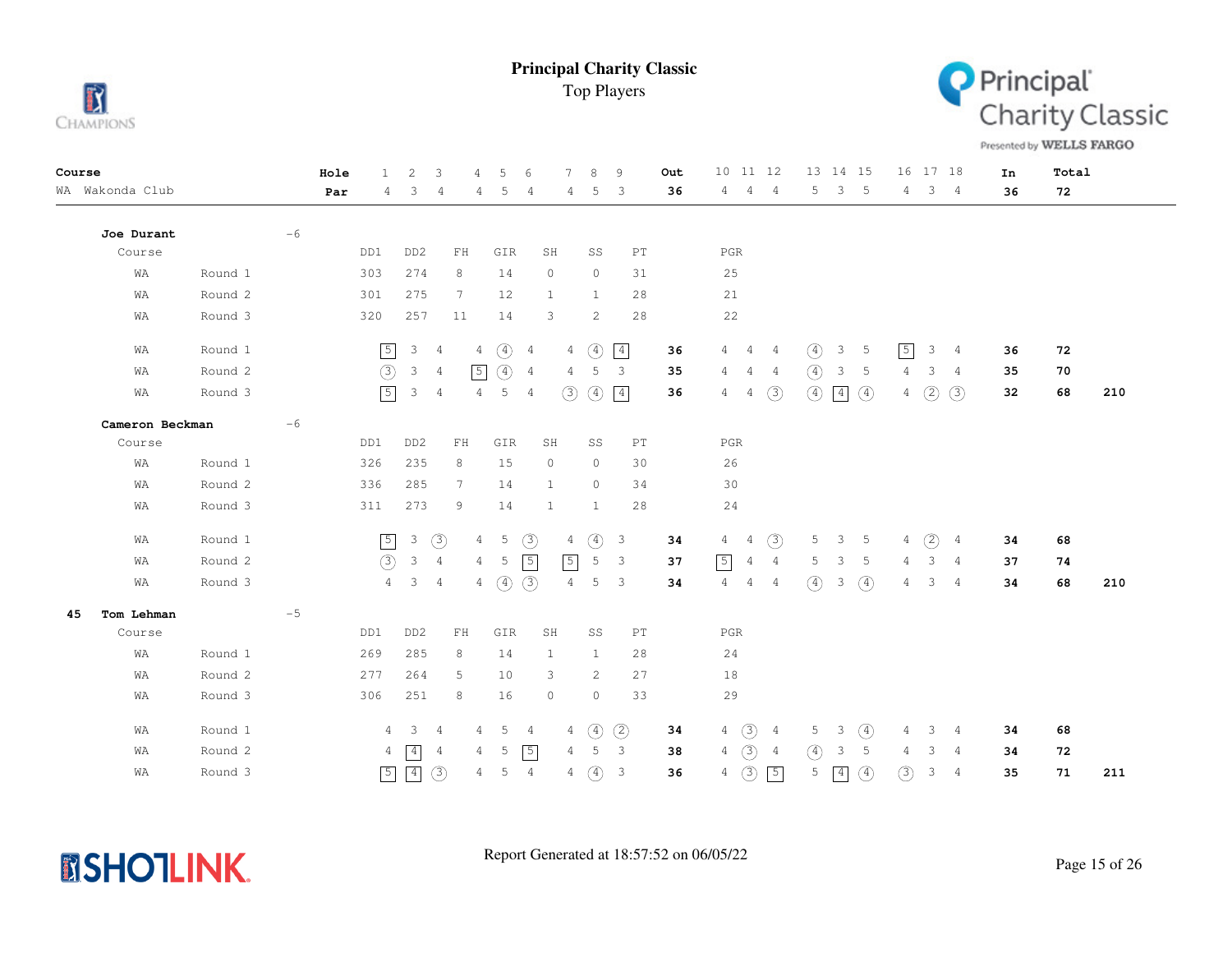



Presented by WELLS FARGO

| Course |                 |         |      | Hole | $\mathbf{1}$   | $\overline{c}$            | 3                                                | 5<br>4         | 6                                 | 7                     | 8              | 9                          | Out | 10 11 12                      |                |               | 13 14 15       |                |                | 16 17 18    |                | In | Total |     |
|--------|-----------------|---------|------|------|----------------|---------------------------|--------------------------------------------------|----------------|-----------------------------------|-----------------------|----------------|----------------------------|-----|-------------------------------|----------------|---------------|----------------|----------------|----------------|-------------|----------------|----|-------|-----|
|        | WA Wakonda Club |         |      | Par  | 4              | 3                         | 4                                                | 4              | 5<br>4                            | 4                     | 5              | 3                          | 36  | $\overline{4}$<br>4           | $\overline{4}$ | 5             | $\mathbf{3}$   | $-5$           | 4              | $3 \quad 4$ |                | 36 | 72    |     |
|        | David Toms      |         | $-5$ |      |                |                           |                                                  |                |                                   |                       |                |                            |     |                               |                |               |                |                |                |             |                |    |       |     |
|        | Course          |         |      |      | DD1            | DD <sub>2</sub>           | $\mathop{\rm F}\nolimits\mathop{\rm H}\nolimits$ |                | GIR                               | SH                    | SS             | $\mathop{\rm PT}\nolimits$ |     | $_{\rm PGR}$                  |                |               |                |                |                |             |                |    |       |     |
|        | WA              | Round 1 |      |      | 284            | 279                       | 6                                                |                | 15                                | $\circ$               | $\circ$        | 33                         |     | 27                            |                |               |                |                |                |             |                |    |       |     |
|        | WA              | Round 2 |      |      | 313            | 269                       | 5                                                |                | 16                                | $\circ$               | $\circ$        | 29                         |     | 27                            |                |               |                |                |                |             |                |    |       |     |
|        | WA              | Round 3 |      |      | 309            | 273                       | 10                                               |                | 15                                | 3                     | 2              | 33                         |     | 29                            |                |               |                |                |                |             |                |    |       |     |
|        | WA              | Round 1 |      |      | $\overline{4}$ | $\overline{\mathbf{3}}$   | $\overline{4}$                                   | $\overline{4}$ | $\circled{4}$<br>4                | (3)                   | (4)            | $\boxed{4}$                | 34  | $\boxed{5}$<br>$\overline{4}$ | $\overline{4}$ | 5             | $\boxed{4}$    | $\circled{4}$  | $\sqrt{5}$     | (2)         | $\overline{4}$ | 37 | 71    |     |
|        | WA              | Round 2 |      |      | $\overline{4}$ | (2)                       | $\overline{4}$                                   | $\overline{4}$ | $\circled{4}$<br>$\overline{4}$   | $\boxed{5}$           | 5              | 3                          | 35  | $\overline{4}$<br>4 4         |                | $\circled{4}$ | 3              | $\circledcirc$ | $\boxed{5}$    | 3           | $\circled{3}$  | 33 | 68    |     |
|        | WA              | Round 3 |      |      | $4\phantom{0}$ | $\mathbf{3}$              | $\overline{4}$                                   | $\overline{4}$ | $\sqrt{5}$<br>5                   | (3)                   | 5              | $\mathbf{3}$               | 36  | 4<br>4                        | $\overline{4}$ | 5             | $\boxed{4}$    | $\circled{4}$  | $\overline{4}$ | 3           | $\overline{4}$ | 36 | 72    | 211 |
|        | Duffy Waldorf   |         | $-5$ |      |                |                           |                                                  |                |                                   |                       |                |                            |     |                               |                |               |                |                |                |             |                |    |       |     |
|        | Course          |         |      |      | DD1            | DD <sub>2</sub>           | ${\rm FH}$                                       |                | GIR                               | SH                    | SS             | $\mathop{\rm PT}\nolimits$ |     | $_{\rm PGR}$                  |                |               |                |                |                |             |                |    |       |     |
|        | WA              | Round 1 |      |      | 230            | 271                       | 4                                                |                | 11                                | $\mathbf{2}$          | $\mathbf{1}$   | 32                         |     | 22                            |                |               |                |                |                |             |                |    |       |     |
|        | WA              | Round 2 |      |      | 315            | 274                       | 9                                                |                | 13                                | $\mathbf{1}$          | $\circ$        | 30                         |     | 23                            |                |               |                |                |                |             |                |    |       |     |
|        | WA              | Round 3 |      |      | 291            | 256                       | 9                                                |                | 15                                | 2                     | $\overline{c}$ | 27                         |     | 24                            |                |               |                |                |                |             |                |    |       |     |
|        | WA              | Round 1 |      |      | $\sqrt{5}$     | $\mathcal{E}$             | $\overline{4}$                                   | $\sqrt{5}$     | $5\phantom{.0}$<br>$\overline{4}$ | $\overline{4}$        | 5 <sub>5</sub> | $\overline{\mathbf{3}}$    | 38  | 4<br>$\overline{4}$           | $\overline{4}$ | 5             | $\boxed{4}$    | - 5            | 4              | 3           | $\overline{4}$ | 37 | 75    |     |
|        | WA              | Round 2 |      |      | $\overline{4}$ | $\boxed{4}$               | $\overline{4}$                                   | $\boxed{6}$    | 5<br>$\overline{4}$               | $\overline{4}$        | $\circled{4}$  | $\overline{\mathbf{3}}$    | 38  | 4<br>4                        | $\circled{3}$  | 5             | $\mathcal{S}$  | $\circled{4}$  | (3)            | 3           | (3)            | 32 | 70    |     |
|        | WA              | Round 3 |      |      | $\sqrt{5}$     | $\ensuremath{\mathsf{3}}$ | $\frac{4}{3}$                                    | $\overline{4}$ | $\circled{4}$<br>$\overline{4}$   | $\overline{4}$        |                | (4) 3                      | 35  | (3)<br>$\overline{4}$         | $\overline{4}$ | $\circled{4}$ | 3              | $\circledS$    | $\overline{4}$ | 3           | (3)            | 31 | 66    | 211 |
| 48     | Scott Parel     |         | $-4$ |      |                |                           |                                                  |                |                                   |                       |                |                            |     |                               |                |               |                |                |                |             |                |    |       |     |
|        | Course          |         |      |      | DD1            | DD <sub>2</sub>           | $\mathop{\rm F}\nolimits\mathop{\rm H}\nolimits$ |                | GIR                               | SH                    | SS             | $\mathop{\rm PT}\nolimits$ |     | $_{\rm PGR}$                  |                |               |                |                |                |             |                |    |       |     |
|        | WA              | Round 1 |      |      | 324            | 308                       | 8                                                |                | 11                                | 1                     | $\mathbf{1}$   | 28                         |     | 20                            |                |               |                |                |                |             |                |    |       |     |
|        | WA              | Round 2 |      |      | 312            | 273                       | 8                                                |                | 12                                | $\mathbf{2}^{\prime}$ | $\mathbf{1}$   | 28                         |     | 21                            |                |               |                |                |                |             |                |    |       |     |
|        | WA              | Round 3 |      |      | 316            | 274                       | $\overline{4}$                                   |                | 9                                 | 4                     | $\overline{4}$ | 27                         |     | 15                            |                |               |                |                |                |             |                |    |       |     |
|        | WA              | Round 1 |      |      | 4              | $3 \quad 4$               |                                                  | (3)            | 6<br>$\overline{4}$               | 4                     | $\circled{4}$  | $\mathbf{3}$               | 35  | $\sqrt{5}$<br>$\sqrt{5}$      | $\frac{4}{3}$  | $\circled{4}$ | 3              | - 5            | 4              | (2)         | 4              | 36 | 71    |     |
|        | WA              | Round 2 |      |      | 4              | 3                         | $\overline{4}$                                   | $\sqrt{5}$     | $\circled{4}$<br>$\overline{4}$   | 4                     | 5              | $\boxed{4}$                | 37  | (3)<br>$\overline{4}$         | $\frac{4}{3}$  | 5             | 3              | $\circled{4}$  | (3)            | (2)         | 4              | 32 | 69    |     |
|        | WA              | Round 3 |      |      | $\sqrt{5}$     | 3                         | $\overline{4}$                                   | $\sqrt{5}$     | $\circled{4}$<br>(3)              | 4                     | 5              | 3                          | 36  | $\boxed{5}$<br>$\overline{4}$ | $\overline{4}$ | $\circled{4}$ | $\mathfrak{Z}$ | 5              | 4              | 3           | $\overline{4}$ | 36 | 72    | 212 |

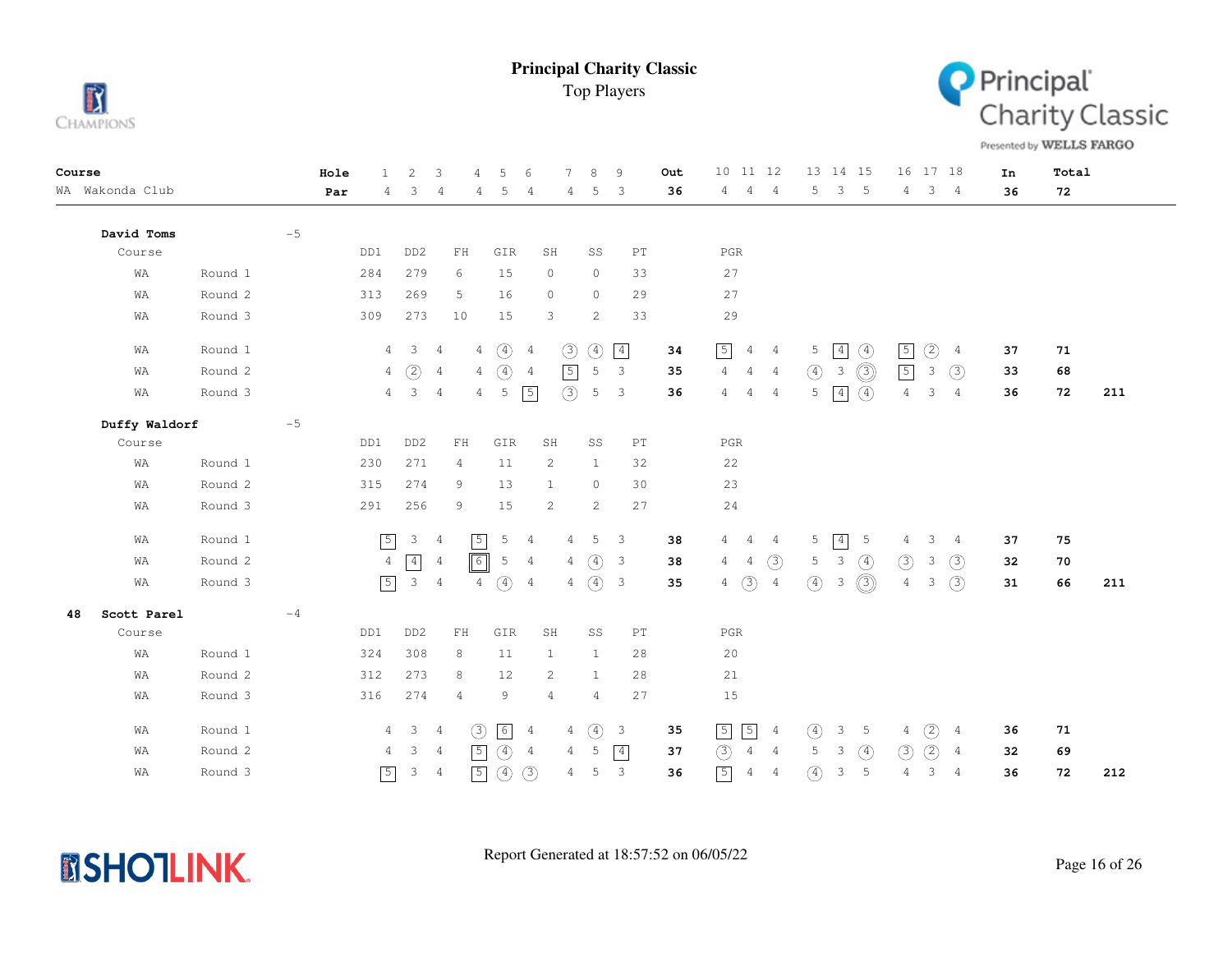



Presented by WELLS FARGO

| Course            | Hole | 1              | 2                              | 3<br>4                           | 5               | -6             | 7<br>8            | 9                          | Out | 10 11 12                                           |               | 13 14 15                                 | 16 17 18       |                        | In | Total |     |
|-------------------|------|----------------|--------------------------------|----------------------------------|-----------------|----------------|-------------------|----------------------------|-----|----------------------------------------------------|---------------|------------------------------------------|----------------|------------------------|----|-------|-----|
| WA Wakonda Club   | Par  | 4              | 3                              | 4<br>4                           | 5               | 4              | 5<br>4            | 3                          | 36  | - 4<br>4<br>4                                      | 5             | $\overline{\phantom{a}}$<br>$-5$         | 4              | $3 \quad 4$            | 36 | 72    |     |
|                   |      |                |                                |                                  |                 |                |                   |                            |     |                                                    |               |                                          |                |                        |    |       |     |
| Tim Petrovic      | $-4$ |                |                                |                                  |                 |                |                   |                            |     |                                                    |               |                                          |                |                        |    |       |     |
| Course            |      | DD1            | DD <sub>2</sub>                | ${\rm FH}$                       | GIR             | SH             | SS                | $\mathop{\rm PT}\nolimits$ |     | $_{\rm PGR}$                                       |               |                                          |                |                        |    |       |     |
| WA<br>Round 1     |      | 283            | 305                            | 6                                | 16              | $\mathbf{1}$   | $\circ$           | 30                         |     | 28                                                 |               |                                          |                |                        |    |       |     |
| Round 2<br>WA     |      | 318            | 277                            | 6                                | 12              | $\mathbf{1}$   | $\circ$           | 31                         |     | 24                                                 |               |                                          |                |                        |    |       |     |
| WA<br>Round 3     |      | 309            | 284                            | 7                                | 12              | $\mathbf{1}$   | $\mathbf{1}$      | 29                         |     | 21                                                 |               |                                          |                |                        |    |       |     |
| Round 1<br>WA     |      | $\overline{4}$ | $\overline{\phantom{a}}$       | (3)<br>$\overline{4}$            | $5\phantom{.0}$ | $\circled{3}$  | $\sqrt{7}$<br>(3) | $\overline{\mathbf{3}}$    | 35  | 4<br>$\overline{4}$<br>$\sim$ 4                    | $\circled{4}$ | 3<br>-5                                  | $\circled{3}$  | 3<br>$\overline{4}$    | 34 | 69    |     |
| Round 2<br>WA     |      | $\overline{4}$ | $\mathcal{E}$                  | (3)<br>$\overline{4}$            | 5               | 4              | 5<br>4            | 3                          | 35  | (3)<br>$\overline{4}$<br>4                         | 5             | $\boxed{4}$<br>-5                        | $\sqrt{5}$     | 3<br>$\frac{4}{3}$     | 37 | 72    |     |
| Round 3<br>WA     |      | $\boxed{5}$    | $\boxed{4}$<br>$\overline{4}$  | 4                                | $\circ$         | $\overline{4}$ | 5<br>4            | 3                          | 37  | $\overline{4}$<br>$\overline{4}$<br>$\overline{4}$ | $\circled{4}$ | $\mathcal{S}$<br>$\circled{4}$           | $\overline{4}$ | 3<br>$\frac{4}{3}$     | 34 | 71    | 212 |
| Mark Calcavecchia | $-4$ |                |                                |                                  |                 |                |                   |                            |     |                                                    |               |                                          |                |                        |    |       |     |
| Course            |      | DD1            | DD <sub>2</sub>                | ${\rm FH}$                       | GIR             | SH             | SS                | PT                         |     | PGR                                                |               |                                          |                |                        |    |       |     |
| Round 1<br>WA     |      | 218            | 231                            | $7\phantom{.}$                   | 15              | 2              | $\circ$           | 31                         |     | 25                                                 |               |                                          |                |                        |    |       |     |
| Round 2<br>WA     |      | 303            | 248                            | $7\phantom{.0}$                  | 15              | $\circ$        | $\circ$           | 29                         |     | 26                                                 |               |                                          |                |                        |    |       |     |
| Round 3<br>WA     |      | 269            | 255                            | $7\phantom{.0}$                  | 10              | $\mathbf{1}$   | $\circ$           | 29                         |     | 20                                                 |               |                                          |                |                        |    |       |     |
| Round 1<br>WA     |      | $\sqrt{5}$     | $3 \quad 4$                    | 4                                | $\circled{4}$   | $\circled{3}$  | 5<br>4            | 4                          | 36  | $\boxed{5}$<br>$4\quad 4$                          | $\circled{4}$ | 6<br>3                                   | $\circled{3}$  | (2)<br>(3)             | 34 | 70    |     |
| Round 2<br>WA     |      | $\sqrt{5}$     | $\mathsf 3$                    | $\overline{4}$<br>$\overline{4}$ | $\circ$         | (3)            | 4<br>5            | $\boxed{4}$                | 36  | (3)<br>$4\quad 4$                                  | $\circled{4}$ | $\circled{4}$<br>$\mathcal{S}$           | $\overline{4}$ | (3)<br>3               | 32 | 68    |     |
| Round 3<br>WA     |      | $\overline{4}$ | $\vert 4 \vert$<br>$\boxed{5}$ | 4                                | 5               | $\overline{4}$ | 5<br>4            | $\boxed{4}$                | 39  | $\overline{4}$<br>$\overline{4}$<br>$\overline{4}$ | $\circ$       | 3<br>5                                   | 4              | 3<br>$\overline{4}$    | 35 | 74    | 212 |
| Rob Labritz       | $-4$ |                |                                |                                  |                 |                |                   |                            |     |                                                    |               |                                          |                |                        |    |       |     |
| Course            |      | DD1            | DD <sub>2</sub>                | ${\rm FH}$                       | GIR             | SH             | SS                | PT                         |     | $_{\rm PGR}$                                       |               |                                          |                |                        |    |       |     |
| Round 1<br>WA     |      | 318            | 259                            | 6                                | 14              | 2              | $\circ$           | 31                         |     | 25                                                 |               |                                          |                |                        |    |       |     |
| Round 2<br>WA     |      | 311            | 286                            | 5                                | 14              | 2              | $\circ$           | 32                         |     | 26                                                 |               |                                          |                |                        |    |       |     |
| WA<br>Round 3     |      | 308            | 286                            | 4                                | 13              | $\mathbf{1}$   | $\mathbf{1}$      | 28                         |     | 21                                                 |               |                                          |                |                        |    |       |     |
| Round 1<br>WA     |      |                | $4 \quad 3$<br>$\frac{4}{3}$   | $\sqrt{5}$                       | 6               | $\circled{3}$  | 5<br>4            | $\overline{\phantom{a}}$   | 37  | (3)<br>$\overline{4}$<br>$\overline{4}$            | 5             | $\circled{4}$<br>$\overline{\mathbf{3}}$ | 4              | $\vert 4 \vert$<br>(3) | 34 | 71    |     |
| Round 2<br>WΑ     |      | 4              | $\mathbf{3}$                   | (3)<br>$\overline{4}$            | 5               | $\overline{4}$ | 5<br>4            | 4                          | 36  | $\overline{4}$<br>4<br>$\overline{4}$              | 5             | $\sqrt{6}$<br>3                          | (3)            | 3<br>$\overline{4}$    | 36 | 72    |     |
| Round 3<br>WA     |      | $\boxed{5}$    | (2)<br>$\overline{4}$          | (3)                              | 5               | $\overline{4}$ | 5<br>4            | $\boxed{4}$                | 36  | $\overline{4}$<br>$\overline{4}$<br>4              | $\circled{4}$ | ③)<br>3                                  | 4              | 3<br>$\overline{4}$    | 33 | 69    | 212 |

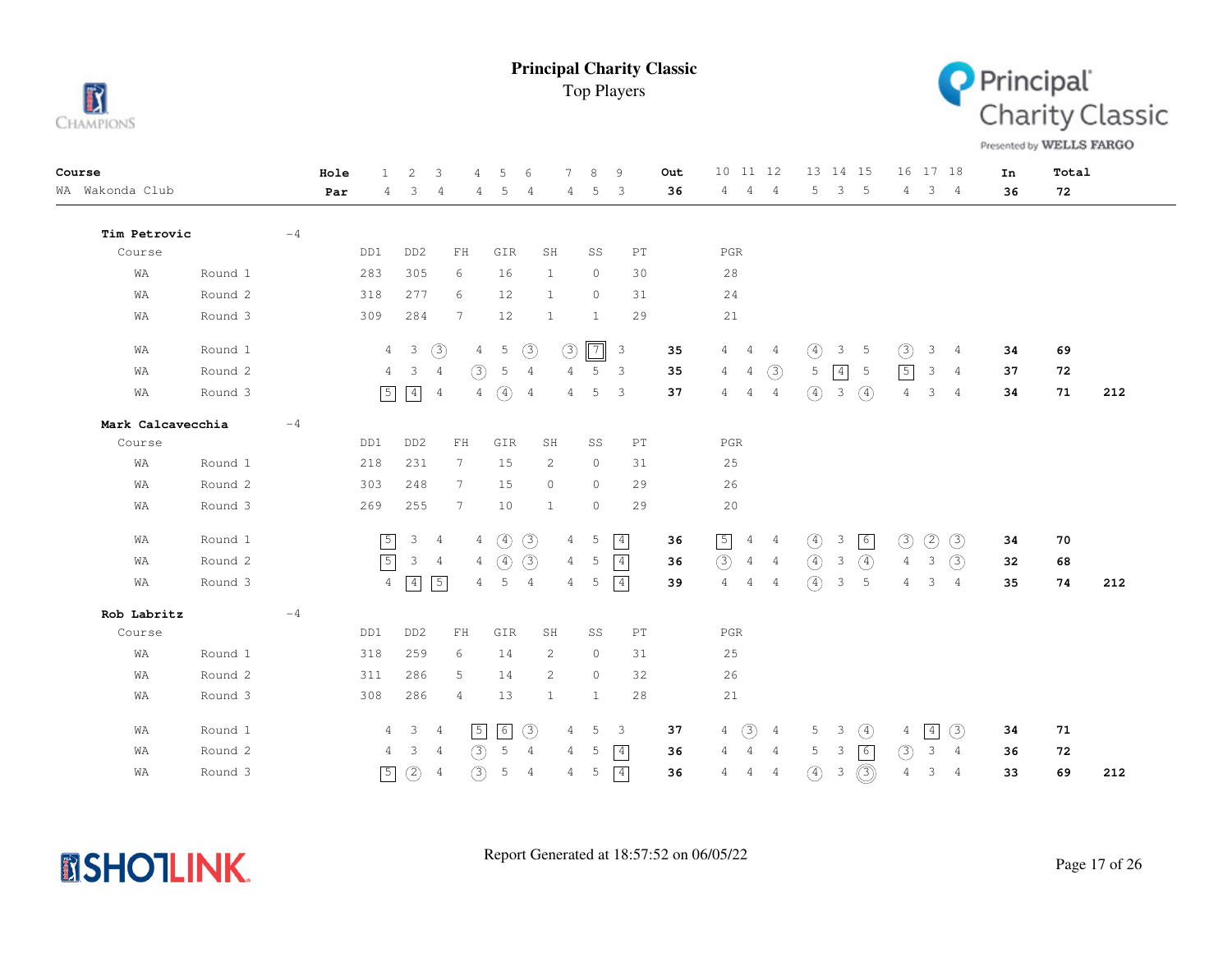



Presented by WELLS FARGO

| Course |                 |         |      | Hole |                | 2                       | 3                   | 4              | 5              | 6              |                | $\mathcal{R}$  | 9                          | Out | 10 11 12                                          | 13 14 15                     |                |                 | 16 17 18     |                | In | Total |     |
|--------|-----------------|---------|------|------|----------------|-------------------------|---------------------|----------------|----------------|----------------|----------------|----------------|----------------------------|-----|---------------------------------------------------|------------------------------|----------------|-----------------|--------------|----------------|----|-------|-----|
|        | WA Wakonda Club |         |      | Par  | 4              | 3                       | 4                   | 4              | 5              | 4              | 4              | 5              | 3                          | 36  | $\overline{4}$<br>4<br>$\frac{4}{3}$              | 5                            | 3 <sub>5</sub> | $4\phantom{0}$  |              | $3 \quad 4$    | 36 | 72    |     |
|        | Paul Stankowski |         | $-4$ |      |                |                         |                     |                |                |                |                |                |                            |     |                                                   |                              |                |                 |              |                |    |       |     |
|        | Course          |         |      |      | DD1            | DD <sub>2</sub>         | ${\rm F}\, {\rm H}$ |                | GIR            | SH             |                | SS             | PT                         |     | PGR                                               |                              |                |                 |              |                |    |       |     |
|        | WA              | Round 1 |      |      | 319            | 306                     | 6                   |                | 14             |                | $\overline{c}$ | 1              | 31                         |     | 25                                                |                              |                |                 |              |                |    |       |     |
|        | WA              | Round 2 |      |      | 309            | 276                     | 7                   |                | 16             | 1              |                | $\circ$        | 34                         |     | 31                                                |                              |                |                 |              |                |    |       |     |
|        | WA              | Round 3 |      |      | 290            | 284                     | 6                   |                | 13             | 1              |                | $\circ$        | 28                         |     | $2\sqrt{2}$                                       |                              |                |                 |              |                |    |       |     |
|        | WA              | Round 1 |      |      | $\sqrt{5}$     | $\mathcal{E}$           | $\overline{4}$      | $\sqrt{5}$     | $\circled{4}$  | -4             | $\overline{4}$ | $\circled{4}$  | $\overline{\mathbf{3}}$    | 36  | $\sqrt{6}$<br>$\overline{4}$<br>4                 | ④<br>3                       | $\overline{5}$ | 4               | (2)          | 4              | 36 | 72    |     |
|        | WA              | Round 2 |      |      | $\overline{4}$ | $\mathcal{S}$           | $\overline{4}$      | $\overline{4}$ | 5              | $\sqrt{5}$     | $\sqrt{5}$     | $\circled{4}$  | $\boxed{4}$                | 38  | (3)<br>$\overline{4}$<br>$\overline{4}$           | 5<br>3                       | $\circled{4}$  | 4               | 3            | 4              | 34 | 72    |     |
|        | WA              | Round 3 |      |      |                | $4 \quad 3$             | $\overline{4}$      | $\overline{4}$ | 5              | (3)            | $\overline{4}$ | $\circled{4}$  | (2)                        | 33  | 4<br>$\overline{4}$<br>4                          | $\circled{4}$<br> 4          | $\circled{4}$  | 4               | 3            | 4              | 35 | 68    | 212 |
|        | Wes Short, Jr.  |         | $-4$ |      |                |                         |                     |                |                |                |                |                |                            |     |                                                   |                              |                |                 |              |                |    |       |     |
|        | Course          |         |      |      | DD1            | DD <sub>2</sub>         | ${\rm FH}$          |                | GIR            | SH             |                | SS             | $\mathop{\rm PT}\nolimits$ |     | $_{\rm PGR}$                                      |                              |                |                 |              |                |    |       |     |
|        | WA              | Round 1 |      |      | 314            | 334                     | 8                   |                | 14             |                | $\circ$        | $\circ$        | 31                         |     | 26                                                |                              |                |                 |              |                |    |       |     |
|        | WA              | Round 2 |      |      | 305            | 281                     | 8                   |                | 12             | 1              |                | $\circ$        | 35                         |     | 24                                                |                              |                |                 |              |                |    |       |     |
|        | WA              | Round 3 |      |      | 329            | 273                     | $7\phantom{.0}$     |                | 13             |                | 4              | $\overline{c}$ | 28                         |     | $2\sqrt{2}$                                       |                              |                |                 |              |                |    |       |     |
|        | WA              | Round 1 |      |      | 4              | $\overline{\mathbf{3}}$ | $\overline{4}$      | 4              | 5 <sup>5</sup> | $\overline{4}$ | $\circled{3}$  | $\circled{4}$  | (2)                        | 33  | $4\quad 4$<br>$\overline{4}$                      | $\circled{4}$<br>$\boxed{4}$ | $\circled{4}$  | 4               | 3            | 4              | 35 | 68    |     |
|        | WA              | Round 2 |      |      | 4              | $\mathcal{S}$           | $\overline{4}$      | $\sqrt{5}$     | 5              | $\sqrt{5}$     | $\overline{4}$ | 5              | $\mathbf{3}$               | 38  | $\circled{3}$<br>$\overline{4}$<br>$\overline{4}$ | $\circled{4}$<br>$\boxed{4}$ | $\boxed{6}$    | $\boxed{\circ}$ | $\mathbf{3}$ | $\overline{4}$ | 38 | 76    |     |
|        | WA              | Round 3 |      |      | 4              | $\mathcal{S}$           | $\overline{4}$      | (3)            | $\circledcirc$ | $\sqrt{5}$     | 4              | $\circled{4}$  | $\overline{\mathbf{3}}$    | 33  | $\overline{4}$<br>$\overline{4}$<br>$\frac{4}{3}$ | 5<br>$\mathcal{E}$           | $\circled{4}$  | 4               | $\mathbf{3}$ | $\overline{4}$ | 35 | 68    | 212 |
| 54     | Lee Janzen      |         | $-3$ |      |                |                         |                     |                |                |                |                |                |                            |     |                                                   |                              |                |                 |              |                |    |       |     |
|        | Course          |         |      |      | DD1            | DD <sub>2</sub>         | ${\rm FH}$          |                | GIR            | SH             |                | SS             | $\mathop{\rm PT}\nolimits$ |     | $_{\rm PGR}$                                      |                              |                |                 |              |                |    |       |     |
|        | WA              | Round 1 |      |      | 296            | 272                     | 7                   |                | 10             |                | 2              | $\mathbf{1}$   | 28                         |     | 18                                                |                              |                |                 |              |                |    |       |     |
|        | WA              | Round 2 |      |      | 289            | 253                     | 6                   |                | 12             |                | 2              | $\circ$        | 27                         |     | 20                                                |                              |                |                 |              |                |    |       |     |
|        | WA              | Round 3 |      |      | 294            | 257                     | 7                   |                | 13             | $\circ$        |                | $\circ$        | 32                         |     | 25                                                |                              |                |                 |              |                |    |       |     |
|        | WA              | Round 1 |      |      |                | $4\quad 3$              | $\boxed{5}$         | 4              | 5              | $\circled{3}$  | 4              | $\circled{4}$  | $\overline{\mathbf{3}}$    | 35  | $\boxed{5}$<br>4<br>4                             | 5<br>3                       | 5              | 4               | 3            | 4              | 37 | 72    |     |
|        | WΑ              | Round 2 |      |      | 4              | $\mathcal{S}$           | $\overline{4}$      | 4              | $\circled{4}$  | $\overline{4}$ | (3)            | 5              | $\boxed{4}$                | 35  | $\circled{3}$<br>$\overline{4}$<br>4              | $\circ$<br>3                 | 5              | 4               | (2)          | 4              | 33 | 68    |     |
|        | WA              | Round 3 |      |      | 4              | 3 <sup>7</sup>          | $\overline{4}$      | 4              | $\boxed{6}$    | $\sqrt{5}$     | $\overline{4}$ | 5              | $\mathbf{3}$               | 38  | $\circled{3}$<br>$\overline{4}$<br>$\overline{4}$ | 5<br>$\boxed{4}$             | 5              | 4               | 3            | (3)            | 35 | 73    | 213 |

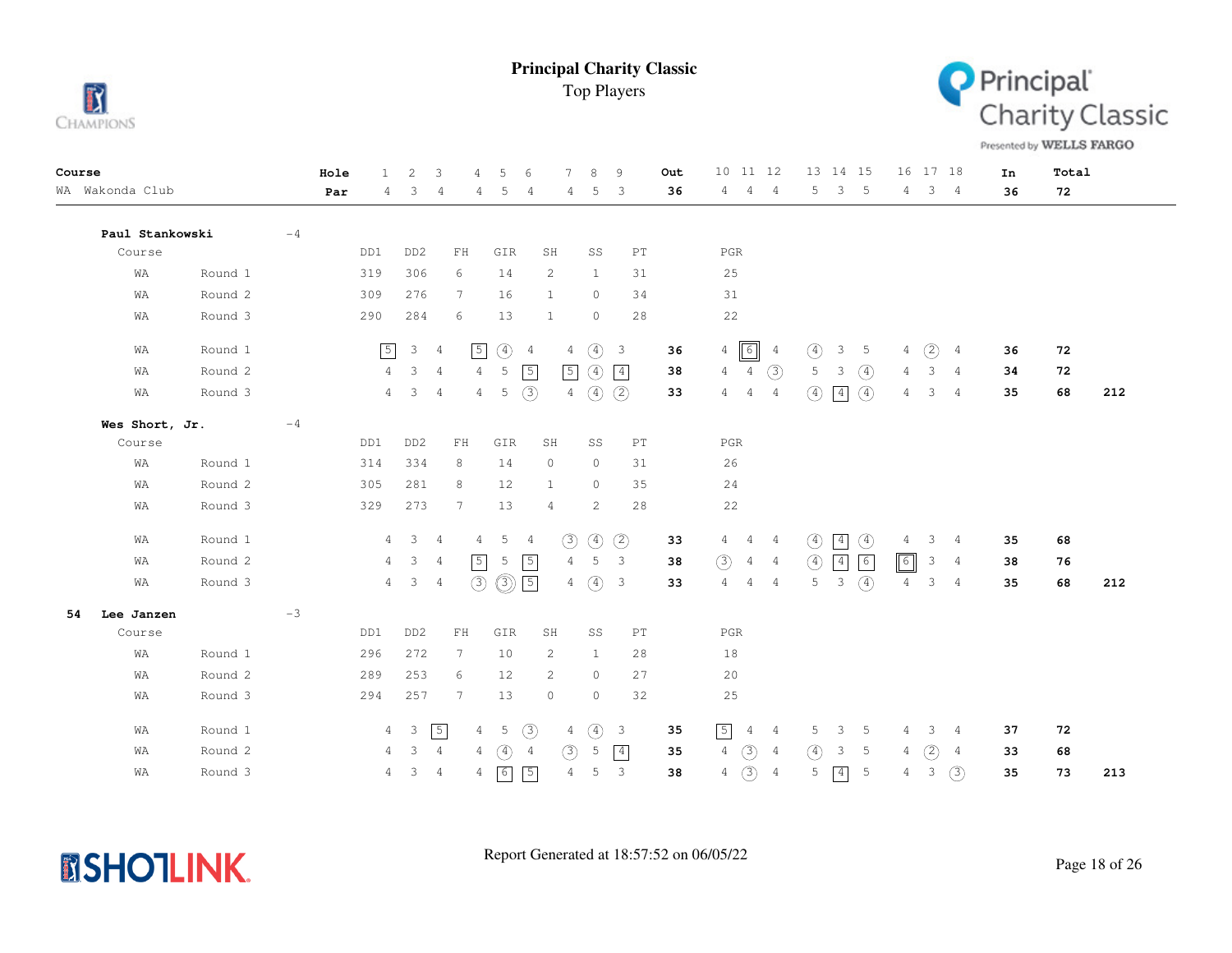



Presented by WELLS FARGO

| Course          |         |      | Hole | $\mathbf{1}$   | 2               | 3                                                | 4              | 5             | 6              | $\overline{7}$        | 8             | 9                          | Out | 10 11 12                         |                |                  | 13 14 15        |               |                | 16 17 18 |                | In | Total |     |
|-----------------|---------|------|------|----------------|-----------------|--------------------------------------------------|----------------|---------------|----------------|-----------------------|---------------|----------------------------|-----|----------------------------------|----------------|------------------|-----------------|---------------|----------------|----------|----------------|----|-------|-----|
| WA Wakonda Club |         |      | Par  | 4              | 3               | 4                                                | 4              | 5             | $\overline{4}$ | 4                     | 5             | 3                          | 36  | 4<br>4                           | $\overline{4}$ | 5                | $\mathbf{3}$    | $-5$          | 4              |          | 3 <sub>4</sub> | 36 | 72    |     |
|                 |         |      |      |                |                 |                                                  |                |               |                |                       |               |                            |     |                                  |                |                  |                 |               |                |          |                |    |       |     |
| Scott Verplank  |         | $-3$ |      |                |                 |                                                  |                |               |                |                       |               |                            |     |                                  |                |                  |                 |               |                |          |                |    |       |     |
| Course          |         |      |      | DD1            | DD <sub>2</sub> | ${\rm FH}$                                       |                | GIR           |                | SH                    | SS            | $\mathop{\rm PT}\nolimits$ |     | $_{\rm PGR}$                     |                |                  |                 |               |                |          |                |    |       |     |
| WA              | Round 1 |      |      | 298            | 275             | 8                                                |                | 15            |                | $\mathbf{1}$          | $\circ$       | 31                         |     | 26                               |                |                  |                 |               |                |          |                |    |       |     |
| WA              | Round 2 |      |      | 304            | 275             | 9                                                |                | 12            |                | $\circ$               | $\circ$       | 29                         |     | 22                               |                |                  |                 |               |                |          |                |    |       |     |
| WA              | Round 3 |      |      | 292            | 251             | 7                                                |                | 12            |                | $\mathbf{2}^{\prime}$ | $\mathbf{1}$  | 30                         |     | 22                               |                |                  |                 |               |                |          |                |    |       |     |
| WA              | Round 1 |      |      | $\sqrt{5}$     | $\boxed{4}$     | $\frac{4}{3}$                                    | (3)            | $\boxed{6}$   | $\overline{4}$ | $\sqrt{5}$            | 5             | 3                          | 39  | $\circled{3}$<br>$\overline{4}$  | $\circled{3}$  | 5                | 3               | $\circled{4}$ | $\overline{4}$ | 3        | (3)            | 32 | 71    |     |
| WΑ              | Round 2 |      |      | $\overline{4}$ | $\mathcal{E}$   | $\sqrt{5}$                                       | $\overline{4}$ | 5             | $\overline{4}$ | $\boxed{5}$           | 5             | 3                          | 38  | $\circled{3}$<br>$\overline{4}$  | $\overline{4}$ | $\circledcirc$   | 3               | $\circled{4}$ | 4              | 3        | $\overline{4}$ | 32 | 70    |     |
| WA              | Round 3 |      |      | $\sqrt{5}$     | $\mathcal{E}$   | $\overline{4}$                                   | (3)            | 5             | 4              | 4                     | 5             | 3                          | 36  | (3)<br>$\overline{4}$            | $\overline{4}$ | 5                | $\mathbf{3}$    | 6             | 4              | 3        | 4              | 36 | 72    | 213 |
| Shane Bertsch   |         | $-3$ |      |                |                 |                                                  |                |               |                |                       |               |                            |     |                                  |                |                  |                 |               |                |          |                |    |       |     |
| Course          |         |      |      | DD1            | DD <sub>2</sub> | $\mathbf{FH}$                                    |                | GIR           |                | SH                    | SS            | $\mathop{\rm PT}\nolimits$ |     | $_{\rm PGR}$                     |                |                  |                 |               |                |          |                |    |       |     |
| WA              | Round 1 |      |      | 272            | 285             | $7\phantom{.0}$                                  |                | 13            |                | 2                     | 2             | 30                         |     | 24                               |                |                  |                 |               |                |          |                |    |       |     |
| WΑ              | Round 2 |      |      | 302            | 269             | 9                                                |                | 14            |                | 2                     | $\mathbf{1}$  | 31                         |     | 26                               |                |                  |                 |               |                |          |                |    |       |     |
| WA              | Round 3 |      |      | 304            | 271             | 9                                                |                | 11            |                | $\mathbf{2}^{\prime}$ | 2             | 30                         |     | 22                               |                |                  |                 |               |                |          |                |    |       |     |
| WA              | Round 1 |      |      | $\sqrt{5}$     | $\mathsf 3$     | $\overline{4}$                                   | $\overline{4}$ | $\circled{4}$ | $\sqrt{5}$     | (3)                   | 5             | $\overline{\mathbf{3}}$    | 36  | $\sqrt{5}$<br>$\overline{4}$     | $\circled{3}$  | 5                | $\boxed{4}$     | $\circled{4}$ | 4              | 3        | 4              | 36 | 72    |     |
| WA              | Round 2 |      |      | $\sqrt{5}$     | $\mathcal{S}$   | 4                                                | (3)            | $\circ$       | $\overline{4}$ | $\overline{4}$        | 5             | 3                          | 35  | 4<br>4                           | $\overline{4}$ | $\circled{4}$    | 3               | $\circled{4}$ | 4              | 3        | $\overline{4}$ | 34 | 69    |     |
| WA              | Round 3 |      |      | $\overline{4}$ | $\boxed{4}$     | $\overline{4}$                                   | 4              | 5             | $\overline{4}$ | 4                     | $\circ$       | $\overline{3}$             | 36  | 4<br>4                           | $\overline{4}$ | $\left(4\right)$ | $\boxed{4}$     | 5             | 4              | 3        | $\overline{4}$ | 36 | 72    | 213 |
| Billy Andrade   |         | $-3$ |      |                |                 |                                                  |                |               |                |                       |               |                            |     |                                  |                |                  |                 |               |                |          |                |    |       |     |
| Course          |         |      |      | DD1            | DD <sub>2</sub> | $\mathop{\rm F}\nolimits\mathop{\rm H}\nolimits$ |                | GIR           |                | SH                    | SS            | $\mathop{\rm PT}\nolimits$ |     | $_{\rm PGR}$                     |                |                  |                 |               |                |          |                |    |       |     |
| WA              | Round 1 |      |      | 301            | 274             | 4                                                |                | 13            |                | 2                     | 2             | 28                         |     | 23                               |                |                  |                 |               |                |          |                |    |       |     |
| WA              | Round 2 |      |      | 318            | 276             | 5                                                |                | 11            |                | 1                     | $\circ$       | 29                         |     | 20                               |                |                  |                 |               |                |          |                |    |       |     |
| WA              | Round 3 |      |      | 320            | 262             | 8                                                |                | 12            |                | $\circ$               | $\circ$       | 30                         |     | 21                               |                |                  |                 |               |                |          |                |    |       |     |
| WA              | Round 1 |      |      | $\overline{4}$ | $\mathcal{E}$   | $\frac{4}{3}$                                    | 4              | 5             | $\circled{3}$  | 4                     | $\circled{4}$ | $\overline{3}$             | 34  | $\overline{4}$<br>4              | (3)            | $\circled{4}$    | 3               | -5            | 4              | 3        | 4              | 34 | 68    |     |
| WA              | Round 2 |      |      | $\sqrt{5}$     | 3               | $\circled{3}$                                    | $\sqrt{5}$     | 5             | $\sqrt{5}$     | $\overline{4}$        | 5             | $\overline{\mathbf{3}}$    | 38  | (3)<br>$\overline{4}$            | (3)            | 5                | $\vert 4 \vert$ | 5             | 4              | 3        | $\overline{4}$ | 35 | 73    |     |
| WΑ              | Round 3 |      |      | $\sqrt{5}$     | 3               | $\sqrt{5}$                                       | $\circled{3}$  | 5             | $\sqrt{5}$     | $\sqrt{5}$            | $\circled{4}$ | $\overline{\mathbf{3}}$    | 38  | $\overline{4}$<br>$\overline{4}$ | (3)            | 5                | $\boxed{4}$     | $\circled{4}$ | 4              | 3        | (3)            | 34 | 72    | 213 |

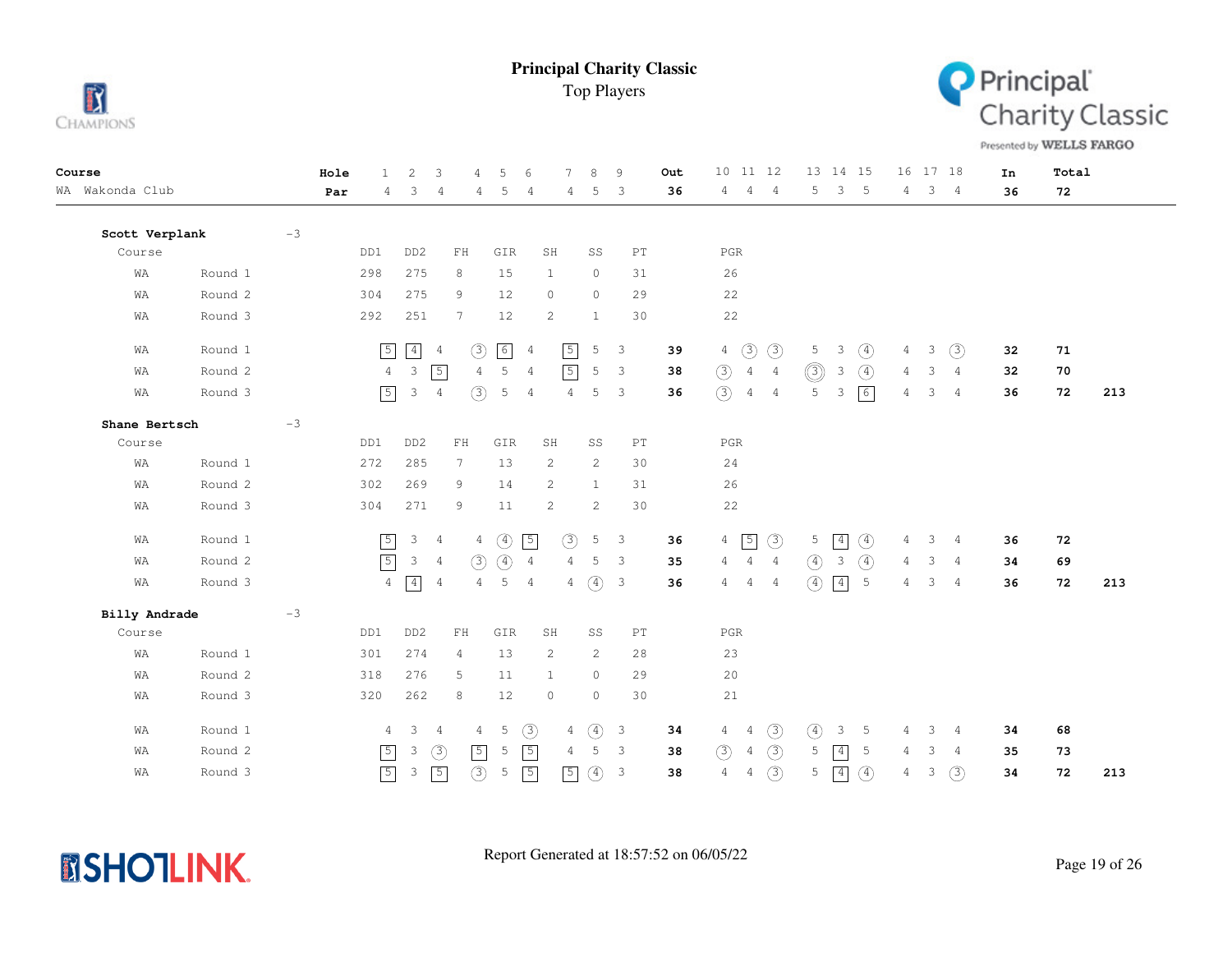



Presented by WELLS FARGO

| Course |                  |         |      | Hole | $\mathbf{1}$   | 2                   | 3               | 4              | 5             | 6              | 7              | 8             | 9                          | Out | 10 11 12                      |                | 13 14 15                     |               |                | 16 17 18       |                | In | Total |     |
|--------|------------------|---------|------|------|----------------|---------------------|-----------------|----------------|---------------|----------------|----------------|---------------|----------------------------|-----|-------------------------------|----------------|------------------------------|---------------|----------------|----------------|----------------|----|-------|-----|
|        | WA Wakonda Club  |         |      | Par  | 4              | 3                   | 4               | 4              | 5             | $\overline{4}$ | 4              | 5             | 3                          | 36  | $\overline{4}$<br>$4^{\circ}$ | $\overline{4}$ | 3<br>5                       | -5            | $\overline{4}$ | 3 <sub>4</sub> |                | 36 | 72    |     |
|        | John Daly        |         | $-3$ |      |                |                     |                 |                |               |                |                |               |                            |     |                               |                |                              |               |                |                |                |    |       |     |
|        | Course           |         |      |      | DD1            | DD <sub>2</sub>     | ${\rm FH}$      |                | GIR           |                | SH             | SS            | $\mathop{\rm PT}\nolimits$ |     | $_{\rm PGR}$                  |                |                              |               |                |                |                |    |       |     |
|        | WA               | Round 1 |      |      | 312            | 265                 | $7\phantom{.0}$ |                | 13            |                | $\circ$        | $\circ$       | 33                         |     | 26                            |                |                              |               |                |                |                |    |       |     |
|        | WA               | Round 2 |      |      | 314            | 257                 | 6               |                | 13            |                | $\mathbf{1}$   | $\circ$       | 31                         |     | 24                            |                |                              |               |                |                |                |    |       |     |
|        | WA               | Round 3 |      |      | 318            | 250                 | $\overline{4}$  |                | 13            |                | $\overline{c}$ | $\circ$       | 29                         |     | 21                            |                |                              |               |                |                |                |    |       |     |
|        | WA               | Round 1 |      |      |                | $4 \sqrt{4}$        | $\circled{3}$   | $\overline{4}$ | 5             | $\overline{4}$ | $\overline{4}$ | $\circ$       | $\overline{\mathbf{3}}$    | 35  | 4<br>4                        | -4             | $\boxed{4}$<br>$\circled{4}$ | 5             | $\sqrt{5}$     | 3              | $\overline{4}$ | 37 | 72    |     |
|        | WA               | Round 2 |      |      | $\overline{4}$ | $\boxed{4}$         | $\sqrt{5}$      | 4              | 5             | $\circled{3}$  | 4              | $\circled{4}$ | $\overline{\mathbf{3}}$    | 36  | 4<br>4                        | 4              | $\boxed{4}$<br>5             | 5             | (3)            | 3              | $\circled{3}$  | 35 | 71    |     |
|        | WA               | Round 3 |      |      |                | $4 \quad 3 \quad 4$ |                 | $\overline{4}$ | 5             | $\overline{4}$ | (3)            | $\circled{4}$ | (2)                        | 33  | $\boxed{6}$<br>4              | $\sqrt{5}$     | (2)<br>5                     | 5             | $\overline{4}$ | 3              | (3)            | 37 | 70    | 213 |
| 59     | Steve Jones      |         | $-2$ |      |                |                     |                 |                |               |                |                |               |                            |     |                               |                |                              |               |                |                |                |    |       |     |
|        | Course           |         |      |      | DD1            | DD <sub>2</sub>     | ${\rm FH}$      |                | ${\tt GIR}$   |                | SH             | SS            | $_{\rm PT}$                |     | $_{\rm PGR}$                  |                |                              |               |                |                |                |    |       |     |
|        | WA               | Round 1 |      |      | 287            | 278                 | 5               |                | 12            |                | 0              | $\circ$       | 29                         |     | 22                            |                |                              |               |                |                |                |    |       |     |
|        | WA               | Round 2 |      |      | 306            | 276                 | 11              |                | 16            |                | $\circ$        | $\circ$       | 30                         |     | 27                            |                |                              |               |                |                |                |    |       |     |
|        | WA               | Round 3 |      |      | 310            | 277                 | 8               |                | 13            |                | 3              | $\circ$       | 34                         |     | 26                            |                |                              |               |                |                |                |    |       |     |
|        | WA               | Round 1 |      |      |                | $4 \quad 3$         | $\sqrt{5}$      | 4              | 5             | $\overline{4}$ | 4              | 5             | 3                          | 37  | $4\quad 4$                    | $\frac{4}{3}$  | $5 \quad 3$                  | $\circled{4}$ | (3)            | 3              | $\overline{4}$ | 34 | 71    |     |
|        | WA               | Round 2 |      |      | 4              | (2)                 | $\overline{4}$  | 4              | 5             | $\sqrt{5}$     | 4              | $\circled{4}$ | $\mathbf{3}$               | 35  | $\overline{4}$<br>4           | 4              | $\circled{4}$<br>$\boxed{4}$ | $\circled{4}$ | $\circled{3}$  | $\mathbf{3}$   | (3)            | 33 | 68    |     |
|        | WA               | Round 3 |      |      |                | $4 \quad 3 \quad 4$ |                 | $\boxed{5}$    | 5             | $\overline{4}$ | 4              | 5             | $\vert 4 \vert$            | 38  | $\boxed{5}$<br>$\overline{4}$ | (3)            | 3<br>5                       | 5             | $\sqrt{5}$     | 3              | $\overline{4}$ | 37 | 75    | 214 |
|        | David Morland IV |         | $-2$ |      |                |                     |                 |                |               |                |                |               |                            |     |                               |                |                              |               |                |                |                |    |       |     |
|        | Course           |         |      |      | DD1            | DD <sub>2</sub>     | ${\rm FH}$      |                | GIR           |                | SH             | SS            | $\mathop{\rm PT}\nolimits$ |     | $_{\rm PGR}$                  |                |                              |               |                |                |                |    |       |     |
|        | WA               | Round 1 |      |      | 291            | 269                 | 8               |                | 12            |                | 0              | $\circ$       | 28                         |     | 19                            |                |                              |               |                |                |                |    |       |     |
|        | WA               | Round 2 |      |      | 302            | 253                 | 8               |                | 12            |                | 2              | $\mathbf{1}$  | 31                         |     | 25                            |                |                              |               |                |                |                |    |       |     |
|        | WA               | Round 3 |      |      | 310            | 228                 | 7               |                | 10            |                | $\overline{c}$ | 2             | 27                         |     | 18                            |                |                              |               |                |                |                |    |       |     |
|        | WA               | Round 1 |      |      | $\boxed{5}$    | $\circled{2}$       | $\overline{4}$  | 4              | $\circled{4}$ | 4              | $\circled{3}$  | 5             | $\boxed{4}$                | 35  | (3)<br>4                      | 4              | 5<br> 4                      | $\circled{4}$ | 4              | (2)            | 4              | 34 | 69    |     |
|        | WA               | Round 2 |      |      | $\sqrt{5}$     | $\mathcal{S}$       | 4               | 4              | 5             | $\overline{4}$ | $\boxed{5}$    | $\circled{4}$ | $\vert 4 \vert$            | 38  | 4<br>4                        | 4              | $\mathbf{3}$<br>5            | 5             | $\overline{4}$ | (2)            | $\overline{4}$ | 35 | 73    |     |
|        | WA               | Round 3 |      |      | $\overline{4}$ | $\mathbf{3}$        | $\circled{3}$   | 4              | 5             | $\overline{4}$ | 4              | $\circled{4}$ | $\boxed{4}$                | 35  | $\boxed{5}$<br>4              | $\sqrt{5}$     | $\circled{4}$<br>3           | 5             | $\sqrt{5}$     | 3              | (3)            | 37 | 72    | 214 |

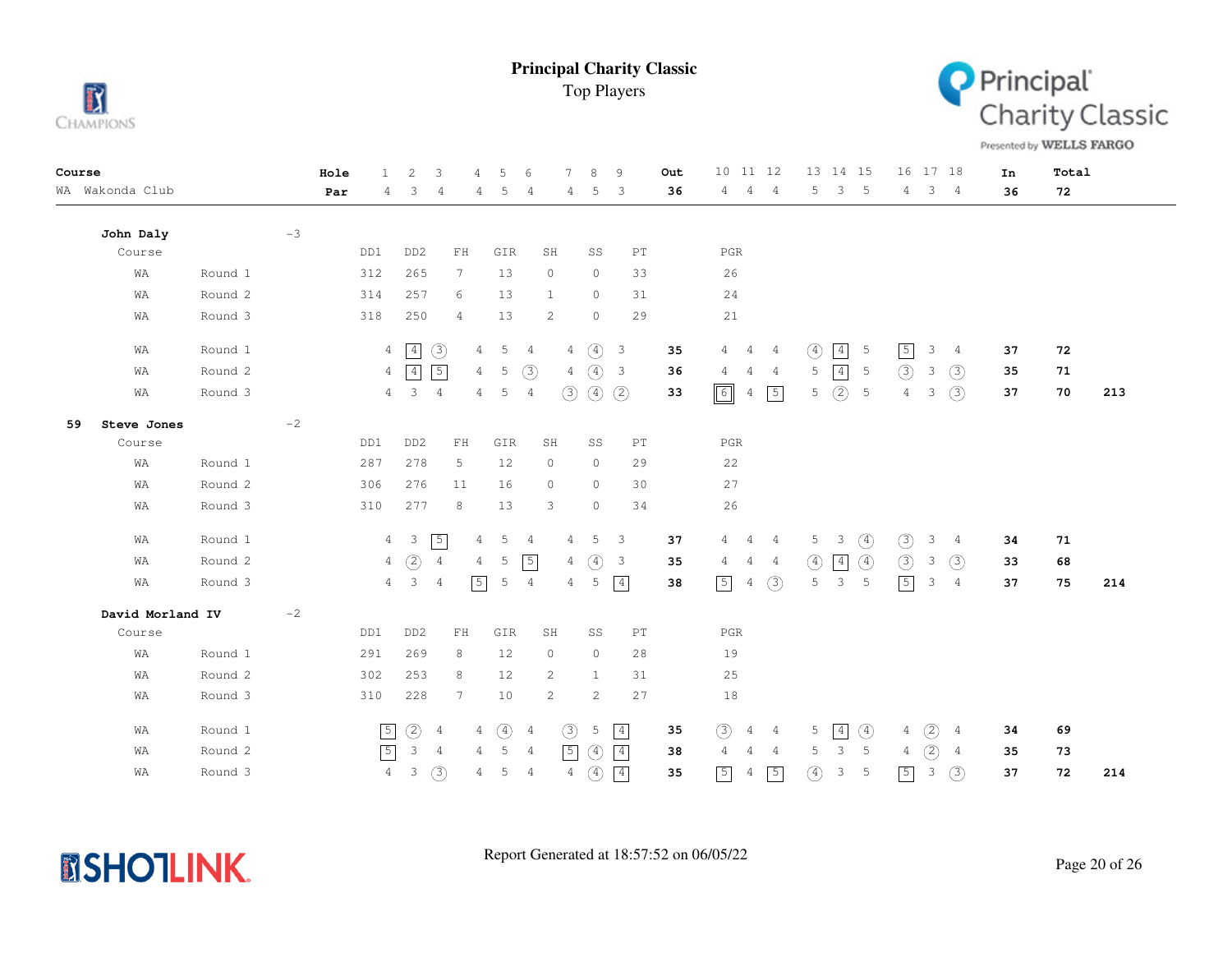



Presented by WELLS FARGO

| Course |                   |         |      | Hole | $\mathbf{1}$   | 2               | 3                                                | $\overline{4}$<br>5             | 6                     | 7              | 8               | 9                          | Out | 10 11 12                         |                | 13 14 15                         |                 |                | 16 17 18            | In | Total |     |
|--------|-------------------|---------|------|------|----------------|-----------------|--------------------------------------------------|---------------------------------|-----------------------|----------------|-----------------|----------------------------|-----|----------------------------------|----------------|----------------------------------|-----------------|----------------|---------------------|----|-------|-----|
|        | WA Wakonda Club   |         |      | Par  | 4              | 3               | 4                                                | 4<br>5                          | $\overline{4}$        | 4              | 5               | 3                          | 36  | 4<br>4                           | $\overline{4}$ | $\overline{\phantom{a}}$<br>5    | $-5$            | 4              | 3 <sub>4</sub>      | 36 | 72    |     |
|        | Colin Montgomerie |         | $-2$ |      |                |                 |                                                  |                                 |                       |                |                 |                            |     |                                  |                |                                  |                 |                |                     |    |       |     |
|        | Course            |         |      |      | DD1            | DD <sub>2</sub> | ${\rm FH}$                                       | GIR                             | SH                    |                | SS              | $\mathop{\rm PT}\nolimits$ |     | $_{\rm PGR}$                     |                |                                  |                 |                |                     |    |       |     |
|        | WA                | Round 1 |      |      | 284            | 261             | $7\phantom{.0}$                                  | 11                              | $\mathbf{2}$          |                | $\circ$         | 32                         |     | 19                               |                |                                  |                 |                |                     |    |       |     |
|        | WA                | Round 2 |      |      | 300            | 219             | 8                                                | 13                              | $\circ$               |                | $\circ$         | 29                         |     | 23                               |                |                                  |                 |                |                     |    |       |     |
|        | WA                | Round 3 |      |      | 259            | 251             | $\overline{4}$                                   | 15                              | $\circ$               |                | $\circ$         | 32                         |     | 29                               |                |                                  |                 |                |                     |    |       |     |
|        | WA                | Round 1 |      |      | $\overline{4}$ | $\mathbf{3}$    | $\sqrt{5}$                                       | $\boxed{6}$<br>$\overline{4}$   | 4                     | $\circled{3}$  | 5               | $\boxed{4}$                | 38  | $\overline{4}$<br>4              | $\frac{4}{3}$  | $\vert 4 \vert$<br>$\circled{4}$ | $\sqrt{7}$      | 4              | (3)<br>3            | 37 | 75    |     |
|        | WA                | Round 2 |      |      | 4              | 3               | $\overline{4}$                                   | $\circled{4}$<br>$\sqrt{5}$     | $\overline{4}$        | $\overline{4}$ | $\circled{4}$   | $\overline{\mathbf{3}}$    | 35  | (3)<br>$\overline{4}$            | 4              | $\circled{4}$<br>$\mathcal{E}$   | 5               | $\overline{4}$ | 3<br>4              | 34 | 69    |     |
|        | WA                | Round 3 |      |      | $\overline{4}$ | 3               | $\overline{4}$                                   | 5<br>$\overline{4}$             | $\overline{4}$        | 4              | $\circled{4}$   | $\boxed{4}$                | 36  | 4<br>$\overline{4}$              | 4              | $\circled{4}$<br>$\mathcal{E}$   | $\circled{4}$   | 4              | 3<br>4              | 34 | 70    | 214 |
| 62     | Woody Austin      |         | $-1$ |      |                |                 |                                                  |                                 |                       |                |                 |                            |     |                                  |                |                                  |                 |                |                     |    |       |     |
|        | Course            |         |      |      | DD1            | DD <sub>2</sub> | ${\rm FH}$                                       | GIR                             | SH                    |                | SS              | PT                         |     | PGR                              |                |                                  |                 |                |                     |    |       |     |
|        | WA                | Round 1 |      |      | 312            | 284             | 6                                                | 16                              | $\mathbf{1}$          |                | $\circ$         | 31                         |     | 29                               |                |                                  |                 |                |                     |    |       |     |
|        | WA                | Round 2 |      |      | 294            | 268             | $7\phantom{.0}$                                  | 9                               | $\mathbf{1}$          |                | $\mathbf{1}$    | 28                         |     | 18                               |                |                                  |                 |                |                     |    |       |     |
|        | WA                | Round 3 |      |      | 297            | 264             | $\mathbf{2}$                                     | 13                              | $\mathbf{2}$          |                | $\mathbf{1}$    | 34                         |     | 25                               |                |                                  |                 |                |                     |    |       |     |
|        | WA                | Round 1 |      |      | 4              | 3               | 4                                                | 5<br>4                          | $\overline{4}$        | 4              | 5               | -3                         | 36  | $\overline{4}$<br>$\overline{4}$ | $\circled{3}$  | 5<br>$\sqrt{4}$                  | $\circledcirc$  | 4              | 3<br>$\circled{3}$  | 33 | 69    |     |
|        | WA                | Round 2 |      |      | 4              | $\vert 4 \vert$ | $\overline{4}$                                   | 5<br>4                          | $\sqrt{5}$            | $\sqrt{5}$     | 5               | $\boxed{5}$                | 41  | $\circled{3}$<br>$\overline{4}$  | (3)            | $\mathfrak{Z}$<br>$\circled{4}$  | $\circled{4}$   | $\overline{4}$ | 3<br>$\overline{4}$ | 32 | 73    |     |
|        | WA                | Round 3 |      |      | $\overline{4}$ | $\mathbf{3}$    | $\sqrt{5}$                                       | $\sqrt{5}$<br>$\circled{4}$     | (3)                   | $\overline{4}$ | $6\overline{6}$ | $\overline{\phantom{a}}$   | 37  | $\overline{4}$<br>4              | $\overline{4}$ | (4)<br>$\boxed{4}$               | $5\phantom{.0}$ | 4              | 3<br>$\overline{4}$ | 36 | 73    | 215 |
|        | Tommy Tolles      |         | $-1$ |      |                |                 |                                                  |                                 |                       |                |                 |                            |     |                                  |                |                                  |                 |                |                     |    |       |     |
|        | Course            |         |      |      | DD1            | DD <sub>2</sub> | $\mathop{\rm F}\nolimits\mathop{\rm H}\nolimits$ | GIR                             | SH                    |                | SS              | $\mathop{\rm PT}\nolimits$ |     | $_{\rm PGR}$                     |                |                                  |                 |                |                     |    |       |     |
|        | WA                | Round 1 |      |      | 291            | 192             | 3                                                | 11                              | $\mathbf{2}^{\prime}$ |                | $\circ$         | 31                         |     | 20                               |                |                                  |                 |                |                     |    |       |     |
|        | WA                | Round 2 |      |      | 309            | 269             | 6                                                | 10                              | 4                     |                | 2               | 26                         |     | 16                               |                |                                  |                 |                |                     |    |       |     |
|        | WA                | Round 3 |      |      | 322            | 279             | 6                                                | 13                              | 2                     |                | $\mathbf{1}$    | 30                         |     | 22                               |                |                                  |                 |                |                     |    |       |     |
|        | WA                | Round 1 |      |      | 4              | $\vert 4 \vert$ | $\overline{4}$                                   | $\circled{3}$<br>$\overline{5}$ | 4                     | $\circled{3}$  | 5               | $\boxed{4}$                | 36  | 4<br>4                           | 4              | $\circled{4}$<br>$\boxed{4}$     | 6               | 4              | 3<br>4              | 37 | 73    |     |
|        | WA                | Round 2 |      |      | $\overline{4}$ | $\mathcal{S}$   | $\sqrt{5}$                                       | $\overline{4}$<br>5             | $\overline{4}$        | (3)            | $\circled{4}$   | $\overline{\mathbf{3}}$    | 35  | 4<br>$\overline{4}$              | (3)            | $\circled{4}$<br>$\boxed{4}$     | $5\phantom{.0}$ | $\boxed{6}$    | $\circled{2}$<br>4  | 36 | 71    |     |
|        | WΑ                | Round 3 |      |      | 4              | 3               | $\overline{4}$                                   | $\circledS$<br>4                | $\sqrt{5}$            | $\boxed{5}$    | 5               | $\boxed{4}$                | 37  | $\circled{3}$<br>$\overline{4}$  | $\overline{4}$ | $\circled{2}$<br>5               | $\boxed{7}$     | $\overline{4}$ | (2)<br>(3)          | 34 | 71    | 215 |

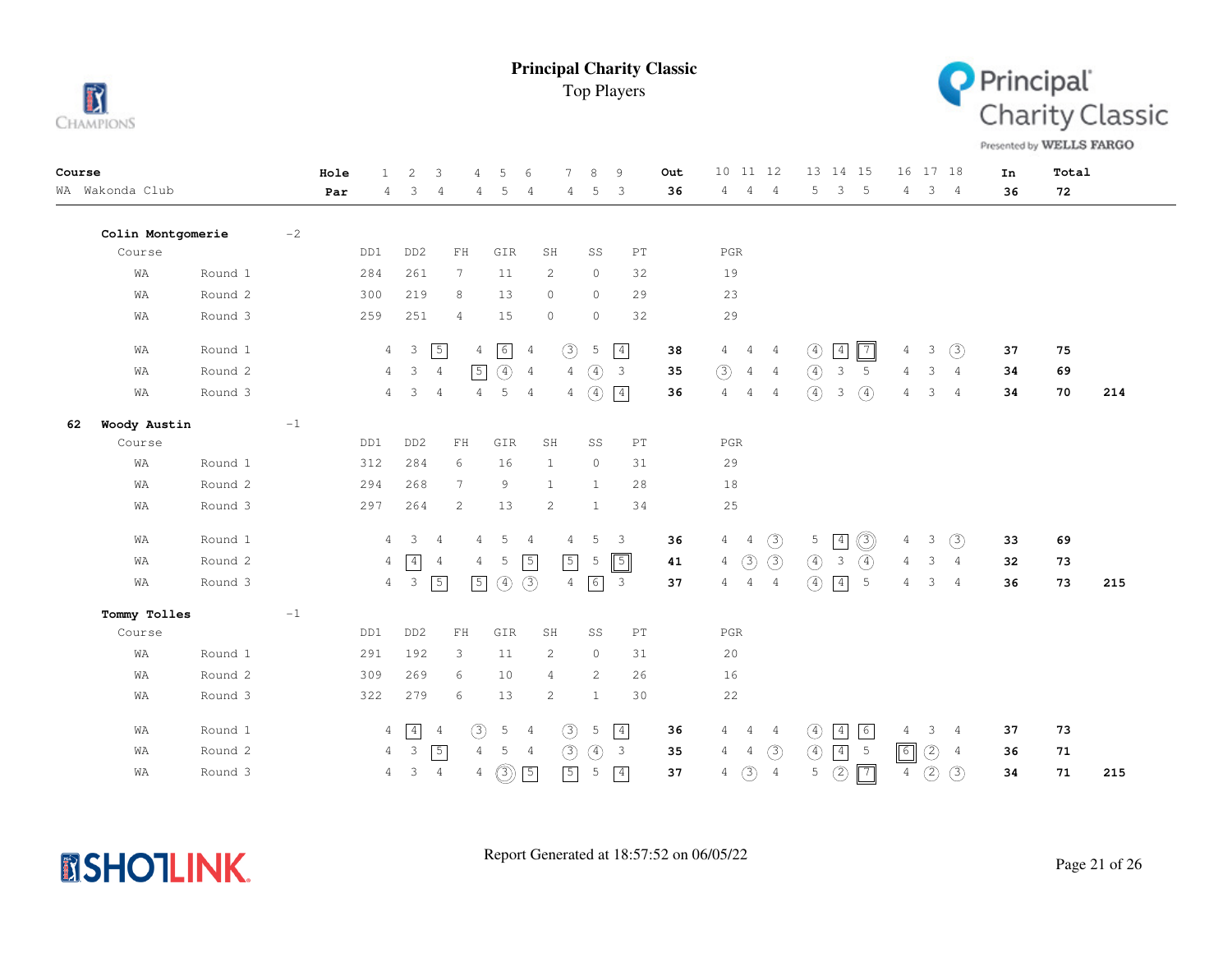



Presented by WELLS FARGO

| Course |                 |         |                       | Hole | 2<br>$\mathbf{1}$               | 3                                                | 5<br>4                          | 7<br>$\epsilon$                  | $\mathcal{R}$<br>9                       | Out | 10 11 12                                           | 13 14 15                             | 16 17 18                             | In | Total |     |
|--------|-----------------|---------|-----------------------|------|---------------------------------|--------------------------------------------------|---------------------------------|----------------------------------|------------------------------------------|-----|----------------------------------------------------|--------------------------------------|--------------------------------------|----|-------|-----|
|        | WA Wakonda Club |         |                       | Par  | 3<br>4                          | 4                                                | 5<br>4                          | 4<br>4                           | 3<br>5                                   | 36  | 4<br>4<br>4                                        | 3<br>5<br>$-5$                       | $3 -$<br>4<br>4                      | 36 | 72    |     |
|        | Scott McCarron  |         | $-1$                  |      |                                 |                                                  |                                 |                                  |                                          |     |                                                    |                                      |                                      |    |       |     |
|        | Course          |         |                       | DD1  | DD <sub>2</sub>                 | ${\rm FH}$                                       | GIR                             | SH                               | SS<br>$\mathop{\rm PT}\nolimits$         |     | $_{\rm PGR}$                                       |                                      |                                      |    |       |     |
|        | WA              | Round 1 |                       | 297  | 313                             | 6                                                | 11                              | 2                                | 2<br>30                                  |     | 19                                                 |                                      |                                      |    |       |     |
|        | WA              | Round 2 |                       | 291  | 276                             | 5                                                | 9                               | $\overline{4}$                   | 3<br>29                                  |     | 14                                                 |                                      |                                      |    |       |     |
|        | WA              | Round 3 |                       | 331  | 301                             | 6                                                | 12                              | 1                                | 28<br>$\mathbf{1}$                       |     | $20$                                               |                                      |                                      |    |       |     |
|        | WA              | Round 1 |                       |      | $\boxed{4}$<br>$\boxed{5}$      | $\sqrt{5}$                                       | $\boxed{5}$<br>$\circled{4}$    | $\sqrt{5}$<br>$\overline{4}$     | $\circled{4}$<br>$\overline{\mathbf{3}}$ | 39  | 4<br>4<br>4                                        | $\circledcirc$<br>$\circled{4}$<br>3 | $\overline{4}$<br>(3)<br>4           | 33 | 72    |     |
|        | WA              | Round 2 |                       |      | $\boxed{4}$<br>$\overline{4}$   | $\overline{4}$                                   | $\circled{4}$<br>$\overline{4}$ | $\sqrt{5}$<br>$\overline{4}$     | $\circled{4}$<br>$\boxed{4}$             | 37  | $\sqrt{5}$<br>$\sqrt{5}$<br>$\overline{4}$         | $\circled{4}$<br>$\circled{4}$<br>3  | $\boxed{5}$<br>3<br>(3)              | 36 | 73    |     |
|        | WA              | Round 3 |                       |      | $\boxed{5}$<br>$\mathcal{E}$    | $\circledcirc$                                   | $\circled{4}$<br>4              | $\overline{4}$<br>$\boxed{6}$    | $\circled{4}$<br>$\overline{\mathbf{3}}$ | 36  | 4<br>$\overline{4}$<br>$\overline{4}$              | $\circled{4}$<br>5<br>3              | $\circled{2}$<br>4<br>$\overline{4}$ | 34 | 70    | 215 |
| 65     | Stephen Leaney  |         | $\mathop{}\mathbb{E}$ |      |                                 |                                                  |                                 |                                  |                                          |     |                                                    |                                      |                                      |    |       |     |
|        | Course          |         |                       | DD1  | DD <sub>2</sub>                 | $\mathop{\rm F}\nolimits\mathop{\rm H}\nolimits$ | GIR                             | SH                               | SS<br>PT                                 |     | $_{\rm PGR}$                                       |                                      |                                      |    |       |     |
|        | WA              | Round 1 |                       | 290  | 269                             | 3                                                | 11                              | $\mathbf{1}$                     | $\mathbf{1}$<br>31                       |     | 19                                                 |                                      |                                      |    |       |     |
|        | WA              | Round 2 |                       | 291  | 227                             | 6                                                | 13                              | $\circ$                          | $\circ$<br>27                            |     | 23                                                 |                                      |                                      |    |       |     |
|        | WA              | Round 3 |                       | 279  | 261                             | 9                                                | 15                              | 3                                | 33<br>2                                  |     | 29                                                 |                                      |                                      |    |       |     |
|        | WA              | Round 1 |                       |      | $\sqrt{5}$<br>3 <sub>4</sub>    |                                                  | $\circled{4}$<br>4              | $\sqrt{5}$<br>$\overline{4}$     | 5<br>3                                   | 37  | $\sqrt{5}$<br>$4\overline{ }$<br>$\frac{4}{3}$     | $\circled{4}$<br>$\circled{4}$<br>3  | $\boxed{6}$<br>$\sqrt{5}$<br>3       | 38 | 75    |     |
|        | WA              | Round 2 |                       |      | 3<br>$\overline{4}$             | $\overline{4}$                                   | 5<br>$\overline{4}$             | $\circled{3}$<br>$\overline{4}$  | 5<br>3                                   | 35  | $\overline{4}$<br>4<br>$\frac{4}{3}$               | $\circled{4}$<br>5<br>(2)            | $\circled{3}$<br>$\boxed{4}$<br>4    | 34 | 69    |     |
|        | WA              | Round 3 |                       |      | 3<br>$\overline{4}$             | $\overline{4}$                                   | 5<br>$\overline{4}$             | $\overline{4}$<br>$\overline{4}$ | $\boxed{4}$<br>5                         | 37  | $\overline{4}$<br>$\overline{4}$<br>$\overline{4}$ | $\circled{4}$<br>5<br>3              | 3<br>$\overline{4}$<br>4             | 35 | 72    | 216 |
| 66     | Ken Duke        |         | $+1$                  |      |                                 |                                                  |                                 |                                  |                                          |     |                                                    |                                      |                                      |    |       |     |
|        | Course          |         |                       | DD1  | DD <sub>2</sub>                 | $\mathop{\rm F}\nolimits\mathop{\rm H}\nolimits$ | GIR                             | SH                               | SS<br>PT                                 |     | $_{\rm PGR}$                                       |                                      |                                      |    |       |     |
|        | WA              | Round 1 |                       | 305  | 202                             | 7                                                | 12                              | 3                                | 3<br>28                                  |     | 21                                                 |                                      |                                      |    |       |     |
|        | WA              | Round 2 |                       | 299  | 262                             | 8                                                | 14                              | 2                                | $\circ$<br>34                            |     | 27                                                 |                                      |                                      |    |       |     |
|        | WA              | Round 3 |                       | 309  | 280                             | 9                                                | 10                              | 3                                | 30<br>$\mathbf{1}$                       |     | 21                                                 |                                      |                                      |    |       |     |
|        | WA              | Round 1 |                       |      | $4\quad 3$                      | $\sqrt{5}$                                       | $\sqrt{5}$<br>5                 | $\overline{4}$<br>4              | $\circled{4}$<br>$\mathbf{3}$            | 37  | 4<br>4<br>-4                                       | $\circled{4}$<br>3<br>④              | (2)<br>4<br>4                        | 33 | 70    |     |
|        | WA              | Round 2 |                       |      | 3<br>$\overline{4}$             | $\overline{4}$                                   | $\sqrt{6}$<br>$6 \overline{6}$  | $\sqrt{5}$<br>4                  | 5<br>$\mathbf{3}$                        | 40  | $\sqrt{5}$<br>$\overline{4}$<br>$\overline{4}$     | $\circled{4}$<br>3<br>5              | (2)<br>(3)<br>$\overline{4}$         | 34 | 74    |     |
|        | WA              | Round 3 |                       |      | $\circled{2}$<br>$\overline{4}$ | $\overline{4}$                                   | 5<br>$\overline{4}$             | $\sqrt{5}$<br>$\overline{4}$     | $\circled{4}$<br>$\boxed{4}$             | 36  | 4<br>$\overline{4}$<br>$\overline{4}$              | $\circled{4}$<br>$\mathcal{S}$<br>5  | $\boxed{5}$<br>$\boxed{5}$<br>3      | 37 | 73    | 217 |

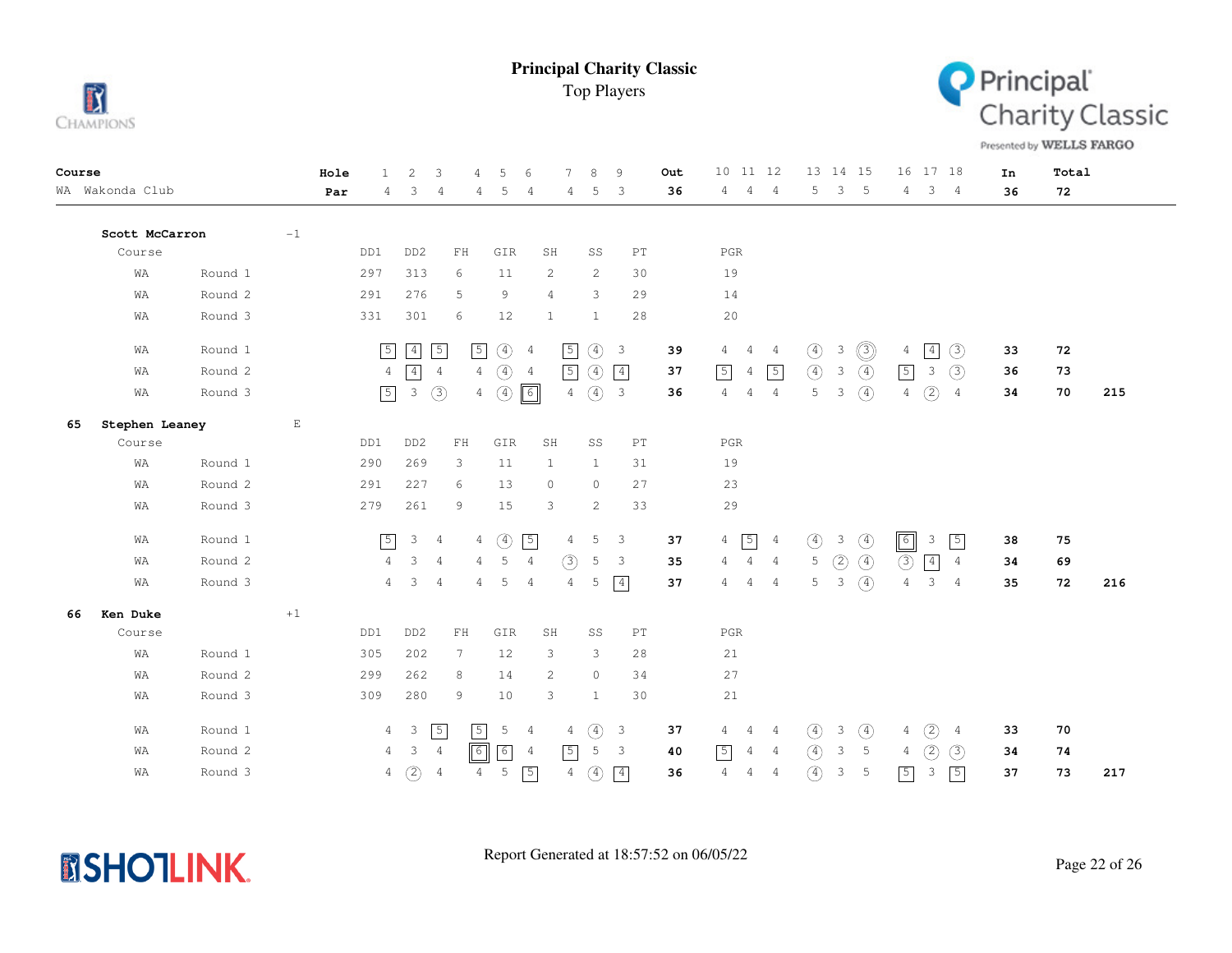



Presented by WELLS FARGO

| Course |                 |           |      | Hole | $\mathbf{1}$   | $\overline{c}$            | 3                          | 5<br>$\overline{4}$ | 6                                 |                       | 8<br>7                          | 9                          | Out | 10 11 12                                       |               | 13 14 15                  |   |                | 16 17 18       | In | Total |     |
|--------|-----------------|-----------|------|------|----------------|---------------------------|----------------------------|---------------------|-----------------------------------|-----------------------|---------------------------------|----------------------------|-----|------------------------------------------------|---------------|---------------------------|---|----------------|----------------|----|-------|-----|
|        | WA Wakonda Club |           |      | Par  | 4              | 3                         | 4                          | 4                   | 5<br>$\overline{4}$               |                       | 5<br>4                          | 3                          | 36  | $\overline{4}$<br>$\overline{4}$<br>4          | 5             | 3<br>$-5$                 |   | $\overline{4}$ | $3 \quad 4$    | 36 | 72    |     |
|        | Michael Allen   |           | $+1$ |      |                |                           |                            |                     |                                   |                       |                                 |                            |     |                                                |               |                           |   |                |                |    |       |     |
|        | Course          |           |      |      | DD1            | DD <sub>2</sub>           | $\mathbf{FH}$              |                     | GIR                               | SH                    | SS                              | $\mathop{\rm PT}\nolimits$ |     | $_{\rm PGR}$                                   |               |                           |   |                |                |    |       |     |
|        | WA              | Round 1   |      |      | 231            | 293                       | $\mathbf{2}^{\prime}$      |                     | 10                                | 2                     | $\mathbf{1}$                    | 29                         |     | 19                                             |               |                           |   |                |                |    |       |     |
|        | WA              | Round 2   |      |      | 307            | 257                       | 6                          | 13                  |                                   | $\circ$               | $\circ$                         | 31                         |     | 25                                             |               |                           |   |                |                |    |       |     |
|        | WA              | Round 3   |      |      | 309            | 218                       | 5                          |                     | 12                                | $\circ$               | $\circ$                         | 29                         |     | 20                                             |               |                           |   |                |                |    |       |     |
|        | WA              | Round 1   |      |      | $\overline{4}$ | $\overline{\mathbf{3}}$   | (3)                        | $\sqrt{5}$          | 5<br>$\overline{4}$               |                       | $\boxed{6}$<br>(3)              | $\boxed{4}$                | 37  | 4<br>4<br>$\overline{4}$                       | 5             | 3<br>5                    |   | 3<br>4         | $\frac{4}{3}$  | 36 | 73    |     |
|        | WA              | Round 2   |      |      | 4              | 3                         | 4                          | 4                   | 5<br>$\overline{4}$               |                       | 5<br>4                          | 3                          | 36  | (3)<br>4<br>$\overline{4}$                     | 5             | $\boxed{5}$<br>-5         | 4 | 3              | $\overline{4}$ | 37 | 73    |     |
|        | WA              | Round 3   |      |      | $\overline{4}$ | 3                         | $\sqrt{5}$                 | $\overline{4}$      | (3)<br>5                          |                       | 5<br>$\overline{4}$             | $\boxed{4}$                | 37  | (3)<br>4<br>4                                  | $\circled{4}$ | $4 \mid$<br>5             | 4 | 3              | (3)            | 34 | 71    | 217 |
|        | Scott Dunlap    |           | $+1$ |      |                |                           |                            |                     |                                   |                       |                                 |                            |     |                                                |               |                           |   |                |                |    |       |     |
|        | Course          |           |      |      | DD1            | DD <sub>2</sub>           | $\mathop{\rm FH}\nolimits$ |                     | GIR                               | SH                    | SS                              | $\mathop{\rm PT}\nolimits$ |     | $_{\rm PGR}$                                   |               |                           |   |                |                |    |       |     |
|        | WA              | Round $1$ |      |      | 312            | 279                       | $7\phantom{.0}$            | 13                  |                                   | 3                     | 1                               | 32                         |     | 27                                             |               |                           |   |                |                |    |       |     |
|        | WA              | Round 2   |      |      | 329            | 262                       | $7\phantom{.0}$            | 11                  |                                   | $\circ$               | $\circ$                         | 30                         |     | 22                                             |               |                           |   |                |                |    |       |     |
|        | WA              | Round 3   |      |      | 284            | 213                       | 6                          | 12                  |                                   | 2                     | 2                               | 30                         |     | 23                                             |               |                           |   |                |                |    |       |     |
|        | WA              | Round 1   |      |      | $\sqrt{5}$     | $\ensuremath{\mathsf{3}}$ | $\sqrt{5}$                 | $\circled{3}$       | $5\phantom{.0}$<br>$\overline{4}$ |                       | $\circled{4}$<br>$\overline{4}$ | $\overline{\mathbf{3}}$    | 36  | $\sqrt{5}$<br>$\overline{4}$<br>$\overline{4}$ | 5             | $\boxed{4}$<br>5          |   | 3<br>4         | -4             | 38 | 74    |     |
|        | WA              | Round 2   |      |      | $\overline{4}$ | $\mathcal{E}$             | (3)                        | $\overline{4}$      | $\sqrt{5}$<br>5                   |                       | $\sqrt{5}$<br>$\circled{4}$     | $\overline{\mathbf{3}}$    | 36  | $\overline{4}$<br>4<br>$\overline{4}$          | 5             | 3<br>5                    | 4 | 3              | $\overline{4}$ | 36 | 72    |     |
|        | WA              | Round 3   |      |      | $4 -$          | $\overline{\mathbf{3}}$   | $\frac{4}{3}$              | $\overline{4}$      | $\circledS$<br>$\overline{4}$     |                       | $\overline{4}$<br>5             | $\mathbf{3}$               | 34  | $\boxed{5}$<br>$\boxed{5}$<br>4                | (4)           | 3<br>5                    |   | 3<br>4         | $\frac{4}{3}$  | 37 | 71    | 217 |
| 69     | John Senden     |           | $+2$ |      |                |                           |                            |                     |                                   |                       |                                 |                            |     |                                                |               |                           |   |                |                |    |       |     |
|        | Course          |           |      |      | DD1            | DD <sub>2</sub>           | $\mathop{\rm FH}\nolimits$ |                     | GIR                               | SH                    | SS                              | $\mathop{\rm PT}\nolimits$ |     | $_{\rm PGR}$                                   |               |                           |   |                |                |    |       |     |
|        | WA              | Round 1   |      |      | 298            | 275                       | 8                          |                     | 12                                | $\mathbf{1}$          | $\circ$                         | 30                         |     | 19                                             |               |                           |   |                |                |    |       |     |
|        | WA              | Round 2   |      |      | 299            | 262                       | 5                          | 13                  |                                   | $\mathbf{1}$          | $\circ$                         | 33                         |     | 24                                             |               |                           |   |                |                |    |       |     |
|        | WA              | Round 3   |      |      | 311            | 259                       | 7                          | 15                  |                                   | $\mathbf{2}^{\prime}$ | 2                               | 32                         |     | 28                                             |               |                           |   |                |                |    |       |     |
|        | WA              | Round 1   |      |      | $\boxed{5}$    | $\boxed{4}$               | $\sqrt{5}$                 | $\sqrt{5}$          | $\circled{4}$<br>$\overline{4}$   |                       | $\sqrt{5}$<br>5                 | $\overline{\mathbf{3}}$    | 40  | (3)<br>4<br>4                                  | $\circled{4}$ | $\circled{4}$<br>$4\vert$ | 4 | 3              | $\circled{3}$  | 33 | 73    |     |
|        | WA              | Round 2   |      |      | $\overline{4}$ | $\boxed{4}$               | (3)                        | (3)                 | $\circled{4}$<br>$\sqrt{5}$       |                       | $\sqrt{5}$<br>5                 | $\overline{3}$             | 36  | 5 <br>4<br>$\overline{4}$                      | 5             | $\overline{4}$<br>5       | 4 | 3              | 4              | 38 | 74    |     |
|        | WA              | Round 3   |      |      | $\overline{4}$ | $\boxed{4}$               | $\overline{4}$             | 4                   | $\overline{5}$<br>$\overline{4}$  |                       | (3)<br>$\circled{4}$            | $\overline{\mathbf{3}}$    | 35  | $\boxed{5}$<br>$\overline{4}$<br>4             | $\circled{4}$ | $\mathfrak{Z}$<br>5       |   | 3<br>4         | $\overline{4}$ | 36 | 71    | 218 |

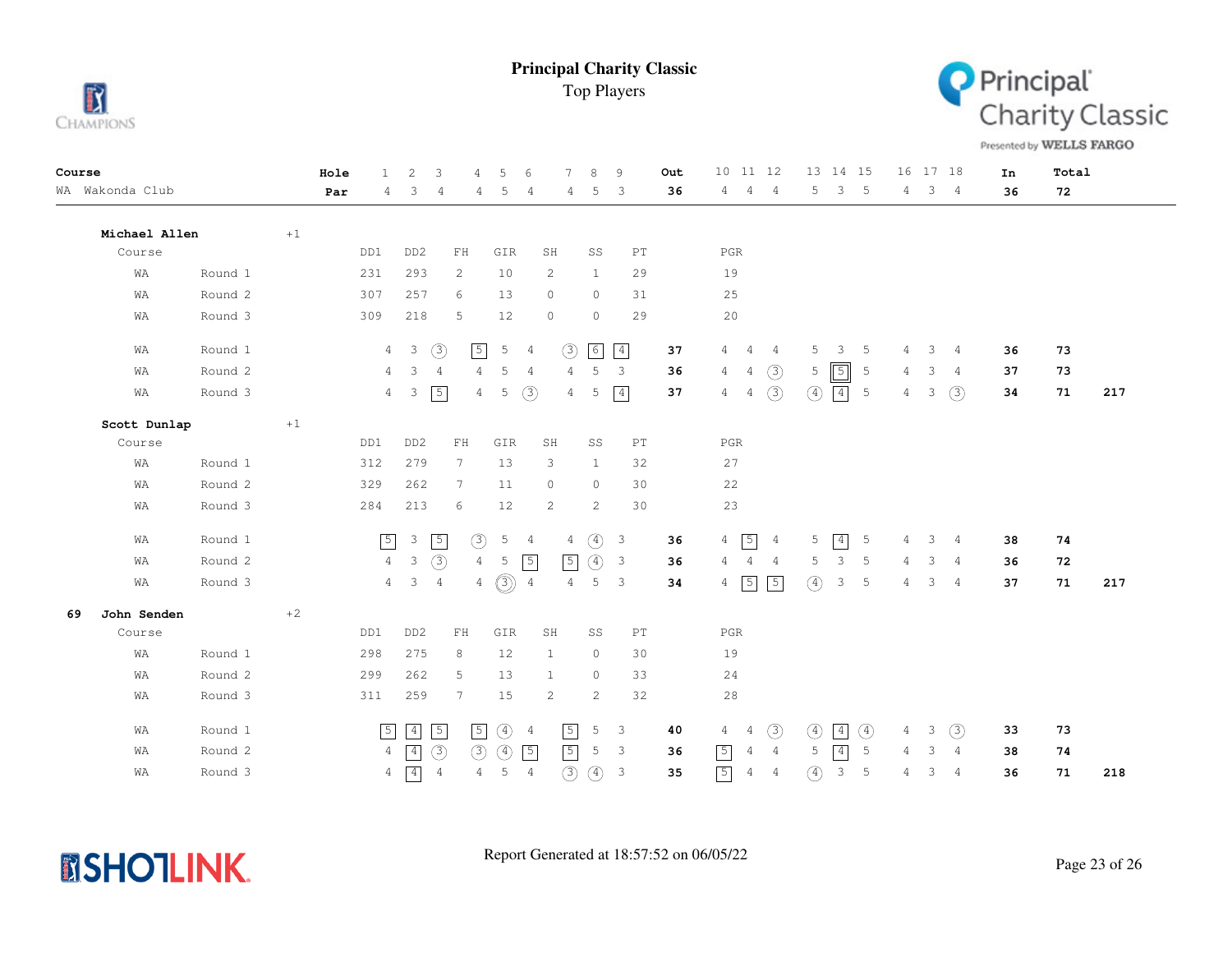



Presented by WELLS FARGO

| Course |                 |         |      | Hole | $\mathbf{1}$   | $\overline{c}$          | 3<br>$\overline{4}$ | 5                                | 6              | 7              | 8              | 9                          | Out | 10 11 12                                           | 13 14 15                      |               |                | 16 17 18                      | In | Total |     |
|--------|-----------------|---------|------|------|----------------|-------------------------|---------------------|----------------------------------|----------------|----------------|----------------|----------------------------|-----|----------------------------------------------------|-------------------------------|---------------|----------------|-------------------------------|----|-------|-----|
|        | WA Wakonda Club |         |      | Par  | 4              | 3                       | 4                   | 5<br>4                           | $\overline{4}$ | 4              | 5              | 3                          | 36  | 4<br>$\overline{4}$<br>$4^{\circ}$                 | 3<br>5                        | $-5$          | $\overline{4}$ | 3 <sub>4</sub>                | 36 | 72    |     |
|        | Glen Day        |         | $+2$ |      |                |                         |                     |                                  |                |                |                |                            |     |                                                    |                               |               |                |                               |    |       |     |
|        | Course          |         |      |      | DD1            | DD <sub>2</sub>         | ${\rm FH}$          | GIR                              | SH             |                | SS             | $\mathop{\rm PT}\nolimits$ |     | $_{\rm PGR}$                                       |                               |               |                |                               |    |       |     |
|        | WA              | Round 1 |      |      | 278            | 275                     | 6                   | 13                               | $\circ$        |                | $\circ$        | 32                         |     | 25                                                 |                               |               |                |                               |    |       |     |
|        | WA              | Round 2 |      |      | 283            | 234                     | 8                   | 9                                | 2              |                | $\mathbf{1}$   | 31                         |     | 17                                                 |                               |               |                |                               |    |       |     |
|        | WA              | Round 3 |      |      | 242            | 241                     | 8                   | 14                               | $\mathbf{1}$   |                | $\circ$        | 31                         |     | 25                                                 |                               |               |                |                               |    |       |     |
|        | WA              | Round 1 |      |      | $\sqrt{5}$     | 3                       | $\frac{4}{3}$       | $\sqrt{5}$<br>$\boxed{6}$        | (3)            | (3)            | $\mathsf S$    | $\overline{3}$             | 37  | $\sqrt{5}$<br>4<br>$\overline{4}$                  | 5<br>3                        | ④             | 4              | 3<br>$\overline{4}$           | 36 | 73    |     |
|        | WA              | Round 2 |      |      | $\overline{4}$ | $\boxed{4}$             | 4                   | $\circled{4}$<br>$\overline{4}$  | $\overline{4}$ | $\sqrt{5}$     | 5              | $\boxed{4}$                | 38  | 4<br>4<br>4                                        | 6<br>$\boxed{4}$              | 5             | 4              | 3<br>$\overline{4}$           | 38 | 76    |     |
|        | WA              | Round 3 |      |      | $\overline{4}$ | 4                       | $\sqrt{5}$          | (3)<br>5                         | $\overline{4}$ | 4              | $\circled{4}$  | $\overline{\mathbf{3}}$    | 36  | $\sqrt{5}$<br>4<br>4                               | $\circledS$<br>$\mathfrak{Z}$ | $\circled{4}$ | $\overline{4}$ | (3)<br>3                      | 33 | 69    | 218 |
| 71     | Jesper Parnevik |         | $+3$ |      |                |                         |                     |                                  |                |                |                |                            |     |                                                    |                               |               |                |                               |    |       |     |
|        | Course          |         |      |      | DD1            | DD <sub>2</sub>         | ${\rm FH}$          | GIR                              | SH             |                | SS             | $\mathop{\rm PT}\nolimits$ |     | $_{\rm PGR}$                                       |                               |               |                |                               |    |       |     |
|        | WA              | Round 1 |      |      | 278            | 297                     | 4                   | 11                               | 3              |                | $\overline{2}$ | 25                         |     | 17                                                 |                               |               |                |                               |    |       |     |
|        | WA              | Round 2 |      |      | 318            | 265                     | 6                   | 12                               | 1              |                | <sup>1</sup>   | 33                         |     | 25                                                 |                               |               |                |                               |    |       |     |
|        | WA              | Round 3 |      |      | 324            | 270                     | $\overline{4}$      | 11                               | $\mathbf{1}$   |                | $\mathbf{1}$   | 31                         |     | 22                                                 |                               |               |                |                               |    |       |     |
|        | WA              | Round 1 |      |      | $\overline{4}$ | $\overline{\mathbf{3}}$ | $\circled{3}$       | $\overline{5}$<br>$\overline{4}$ | $\circled{3}$  | $\sqrt{5}$     | 5              | (2)                        | 34  | $\sqrt{5}$<br>4<br>$\overline{4}$                  | $\circled{4}$<br>$\boxed{4}$  | $\circled{4}$ | $\overline{4}$ | (3)<br>3                      | 35 | 69    |     |
|        | WA              | Round 2 |      |      | $\overline{4}$ | 3                       | $\sqrt{5}$          | 5<br>$\overline{4}$              | $\sqrt{5}$     | $\sqrt{5}$     | 5              | $\mathbf{3}$               | 39  | $\overline{4}$<br>$\overline{4}$<br>$\overline{4}$ | $\mathcal{E}$<br>5            | 5             | 4              | 3<br>$\overline{4}$           | 36 | 75    |     |
|        | WA              | Round 3 |      |      | $\sqrt{5}$     | 3                       | $\overline{4}$      | $\circled{4}$<br>$\overline{4}$  | $\overline{4}$ | $\overline{4}$ | $\circled{4}$  | $\boxed{4}$                | 36  | $\boxed{6}$<br>$\overline{4}$<br>$\overline{4}$    | 5<br>3                        | 5             | 4              | $\boxed{4}$<br>$\overline{4}$ | 39 | 75    | 219 |
|        | Chris DiMarco   |         | $+3$ |      |                |                         |                     |                                  |                |                |                |                            |     |                                                    |                               |               |                |                               |    |       |     |
|        | Course          |         |      |      | DD1            | DD <sub>2</sub>         | ${\rm FH}$          | GIR                              | SH             |                | SS             | $\mathop{\rm PT}\nolimits$ |     | $_{\rm PGR}$                                       |                               |               |                |                               |    |       |     |
|        | WA              | Round 1 |      |      | 283            | 278                     | $\overline{c}$      | 12                               | $\mathbf{1}$   |                | $\circ$        | 29                         |     | 21                                                 |                               |               |                |                               |    |       |     |
|        | WA              | Round 2 |      |      | 303            | 252                     | 5                   | 12                               | 3              |                | $\mathbf{1}$   | 30                         |     | $20$                                               |                               |               |                |                               |    |       |     |
|        | WA              | Round 3 |      |      | 286            | 267                     | 8                   | 11                               | $\mathbf{1}$   |                | $\circ$        | 32                         |     | 21                                                 |                               |               |                |                               |    |       |     |
|        | WA              | Round 1 |      |      | $\boxed{5}$    | $\circled{2}$           | $\circled{3}$       | 5<br>4                           | 4              | $\sqrt{5}$     | $\circled{4}$  | $\overline{\mathbf{3}}$    | 35  | $\boxed{5}$<br>4<br>4                              | 5<br>3                        | -5            | 4              | 3<br>4                        | 37 | 72    |     |
|        | WA              | Round 2 |      |      | $\sqrt{5}$     | 3                       | $\circled{3}$       | $\boxed{6}$<br>4                 | 4              | (3)            | 5              | $\overline{3}$             | 36  | (3)<br>[5]<br>$\sqrt{5}$                           | 5<br>3                        | $\circled{4}$ | $\sqrt{5}$     | 3<br>$\overline{4}$           | 37 | 73    |     |
|        | WA              | Round 3 |      |      | $\overline{4}$ | 3                       | $\sqrt{5}$          | $\circled{4}$<br>4               | $\overline{4}$ | $\sqrt{5}$     | 5              | $\overline{3}$             | 37  | $\overline{4}$<br>4<br>$\overline{4}$              | $\boxed{6}$<br>$\boxed{4}$    | $\circled{4}$ | $\overline{4}$ | 3<br>$\overline{4}$           | 37 | 74    | 219 |

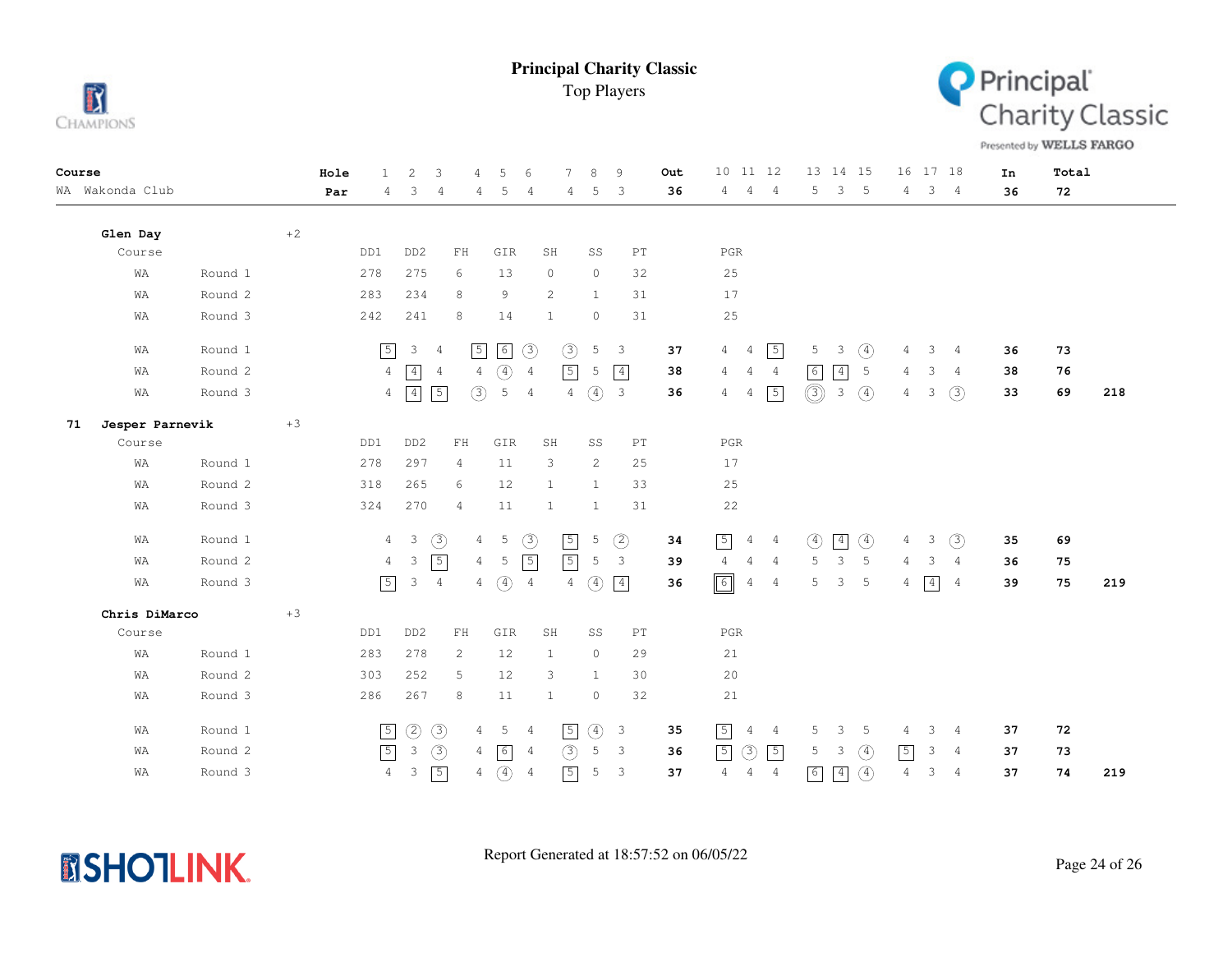



Presented by WELLS FARGO

| Course<br>WA Wakonda Club |                |         |      | Hole | 1.             | 2               | 3              | 4              | 5                 | 6              | 7              | 8             | 9                          | Out | 10 11 12                         |                | 13 14 15      |                 |               | 16 17 18 |                |                | In | Total |     |
|---------------------------|----------------|---------|------|------|----------------|-----------------|----------------|----------------|-------------------|----------------|----------------|---------------|----------------------------|-----|----------------------------------|----------------|---------------|-----------------|---------------|----------|----------------|----------------|----|-------|-----|
|                           |                |         |      | Par  | 4              | 3               | 4              | 4              | 5                 | 4              | 4              | 5             | 3                          | 36  | 4<br>4                           | $\overline{4}$ | 5             | 3               | $-5$          | 4        | $3 \quad 4$    |                | 36 | 72    |     |
| 73                        | David McKenzie |         | $+4$ |      |                |                 |                |                |                   |                |                |               |                            |     |                                  |                |               |                 |               |          |                |                |    |       |     |
|                           | Course         |         |      |      | DD1            | DD <sub>2</sub> | FH             |                | GIR               | SH             |                | SS            | $\mathop{\rm PT}\nolimits$ |     | $_{\rm PGR}$                     |                |               |                 |               |          |                |                |    |       |     |
|                           | WA             | Round 1 |      |      | 282            | 273             | 4              |                | 10                | $\circ$        |                | $\circ$       | 29                         |     | 19                               |                |               |                 |               |          |                |                |    |       |     |
|                           | WA             | Round 2 |      |      | 304            | 273             | 9              |                | 14                | $\mathbf{1}$   |                | $\circ$       | 34                         |     | 29                               |                |               |                 |               |          |                |                |    |       |     |
|                           | WA             | Round 3 |      |      | 316            | 280             | 7              |                | 14                | 2              |                | $\mathbf{1}$  | 32                         |     | 26                               |                |               |                 |               |          |                |                |    |       |     |
|                           | WA             | Round 1 |      |      | (3)            | $\mathcal{S}$   | $\overline{4}$ | $\overline{4}$ | 6                 | $\frac{4}{3}$  | 4              | $\circled{4}$ | $\sqrt{5}$                 | 37  | 4<br>4                           | 4              | $\circled{4}$ | $\boxed{4}$     | 5             | 4        | 3              | $\overline{4}$ | 36 | 73    |     |
|                           | WA             | Round 2 |      |      | 4              | 3               | $\overline{4}$ | $\overline{4}$ | 5                 | $\sqrt{5}$     | 4              | 5             | $\mathbf{3}$               | 37  | $\sqrt{5}$<br>$\overline{4}$     | $\overline{4}$ | 5             | $\boxed{4}$     | 5             | 5        | 3              | (3)            | 38 | 75    |     |
|                           | WA             | Round 3 |      |      | $\sqrt{5}$     | $\circled{2}$   | 4              | $\sqrt{5}$     | $\circled{4}$     | $\overline{4}$ | 4              | 5             | 3                          | 36  | $\overline{4}$<br>4              | $\overline{4}$ | ④             | $\boxed{4}$     | 5             | 4        | 3              | $\overline{4}$ | 36 | 72    | 220 |
| 74                        | Russ Cochran   |         | $+5$ |      |                |                 |                |                |                   |                |                |               |                            |     |                                  |                |               |                 |               |          |                |                |    |       |     |
|                           | Course         |         |      |      | DD1            | DD <sub>2</sub> | ${\rm FH}$     |                | GIR               | SH             |                | SS            | PT                         |     | $_{\rm PGR}$                     |                |               |                 |               |          |                |                |    |       |     |
|                           | WΑ             | Round 1 |      |      | 283            | 258             | 8              |                | 15                | 1              |                | $\circ$       | 34                         |     | 30                               |                |               |                 |               |          |                |                |    |       |     |
|                           | WA             | Round 2 |      |      | 293            | 276             | 8              |                | 15                | 2              |                | $\circ$       | 34                         |     | 29                               |                |               |                 |               |          |                |                |    |       |     |
|                           | WA             | Round 3 |      |      | 299            | 262             | 6              |                | 11                | $\circ$        |                | $\circ$       | 31                         |     | 21                               |                |               |                 |               |          |                |                |    |       |     |
|                           | WA             | Round 1 |      |      | $\overline{4}$ | $\mathbf{3}$    | 4              | 4              | 5                 | 4              | $\circled{3}$  | 5             | 3                          | 35  | 4<br>4                           | $\overline{4}$ | 5             | $\boxed{4}$     | 5             | 4        | 3 <sup>7</sup> | $\overline{4}$ | 37 | 72    |     |
|                           | WA             | Round 2 |      |      | 4              | $\boxed{4}$     | 4              | 4              | 5                 | 4              | $\overline{4}$ | $\circled{4}$ | $\overline{3}$             | 36  | $\overline{4}$<br>$\overline{4}$ | $\boxed{6}$    | 5             | $\mathcal{E}$   | 5             | 4        | 3              | $\overline{4}$ | 38 | 74    |     |
|                           | WA             | Round 3 |      |      | $\boxed{5}$    | $\mathcal{E}$   | $\overline{4}$ | 4              | 5                 | 4              | $\sqrt{5}$     | 5             | $\boxed{5}$                | 40  | 4<br>4                           | 4              | $\circled{4}$ | $\vert 4 \vert$ | $\circled{4}$ | 4        | 3              | 4              | 35 | 75    | 221 |
| 75                        | David Frost    |         | $+6$ |      |                |                 |                |                |                   |                |                |               |                            |     |                                  |                |               |                 |               |          |                |                |    |       |     |
|                           | Course         |         |      |      | DD1            | DD <sub>2</sub> | $\mathbf{FH}$  |                | GIR               | SH             |                | SS            | $\mathop{\rm PT}\nolimits$ |     | $_{\rm PGR}$                     |                |               |                 |               |          |                |                |    |       |     |
|                           | WA             | Round 1 |      |      | 218            | 295             | 6              |                | 10                | 3              |                | $\circ$       | 28                         |     | 17                               |                |               |                 |               |          |                |                |    |       |     |
|                           | WA             | Round 2 |      |      | 258            | 252             | 10             |                | 12                | 1              |                | $\circ$       | 31                         |     | 22                               |                |               |                 |               |          |                |                |    |       |     |
|                           | WA             | Round 3 |      |      | 290            | 251             | 6              |                | $7\phantom{.0}$   | 1              |                | $\circ$       | 28                         |     | 14                               |                |               |                 |               |          |                |                |    |       |     |
|                           | WA             | Round 1 |      |      | $\overline{4}$ | $\sqrt{5}$      | $\overline{4}$ | 4              | 6                 | 4              | 4              | $\circled{4}$ | $\boxed{4}$                | 39  | $\circled{3}$<br>$\overline{4}$  | 4              | 5             | $\boxed{4}$     | 5             | 4        | (2)            | 4              | 35 | 74    |     |
|                           | WA             | Round 2 |      |      | $\sqrt{5}$     | $\mathbf{3}$    | $\overline{4}$ | $\sqrt{5}$     | $\lceil 6 \rceil$ | $\overline{4}$ | 4              | 6             | $\boxed{4}$                | 41  | (3)<br>$\circled{3}$             | 4              | 5             | 3               | - 5           | 4        | 3              | (3)            | 33 | 74    |     |
|                           | WA             | Round 3 |      |      | $\sqrt{5}$     | $\boxed{4}$     | $\overline{4}$ | $\sqrt{5}$     | 5                 | $\overline{4}$ | 4              | 5             | $\mathbf{3}$               | 39  | $\boxed{5}$<br>$\overline{4}$    | $\overline{4}$ | 5             | (2)             | $\circled{4}$ | 4        | 3              | $\overline{4}$ | 35 | 74    | 222 |